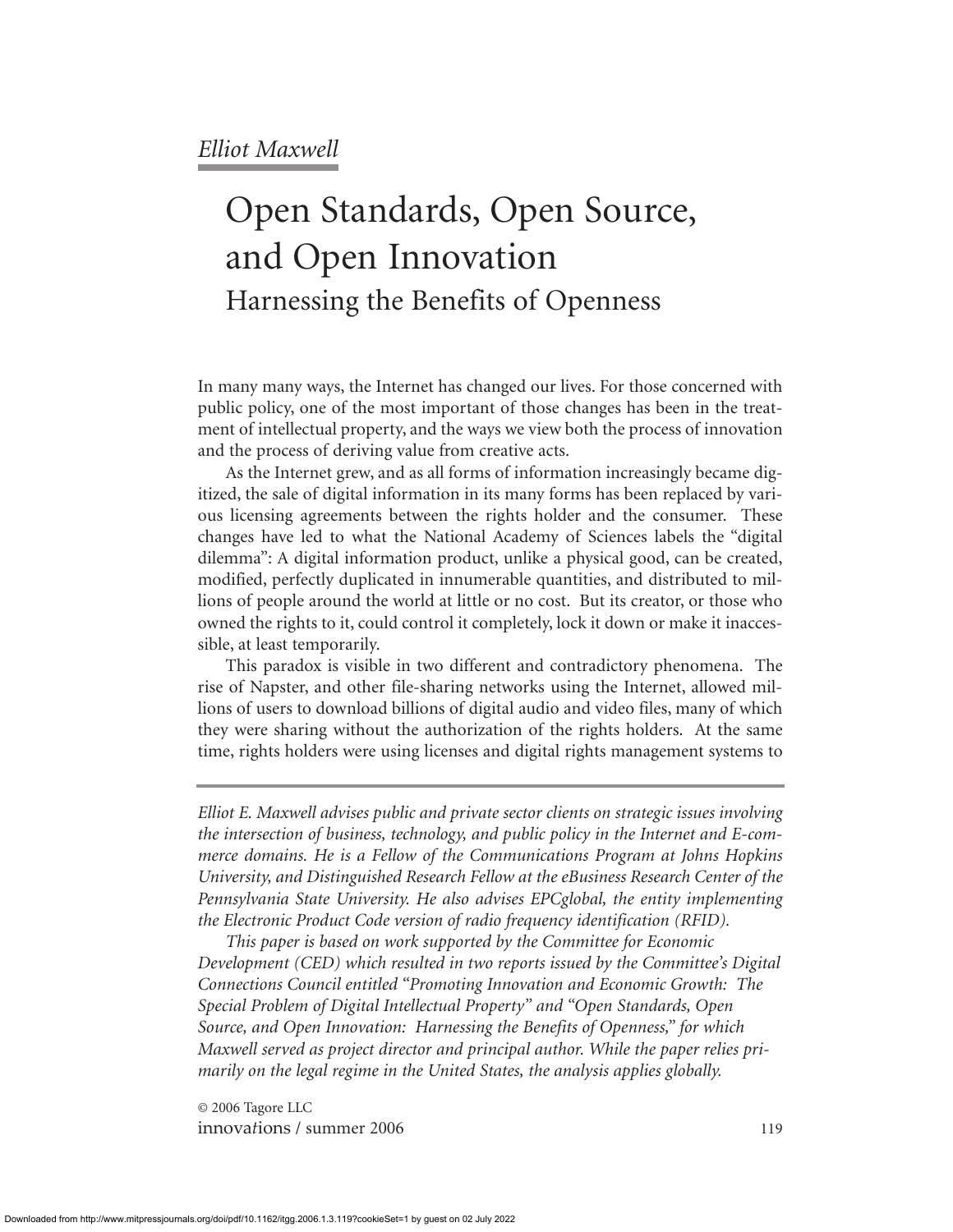dictate the conditions under which consumers could use and manipulate digital information products. The views of many rights holders—defending their right to control their works—were increasingly coming into conflict with the views of many users who saw themselves as prevented from undertaking activities that they had long considered well within their rights.

As rights holders increasingly complained about the impact of rampant "piracy," many proposals to change laws and regulations to deal with the unauthorized access and use of digital information products were introduced in Congress, state legislatures, and regulatory commissions. The proposals shared common aims: to make it easier for rights holders to enforce their rights through the courts in order to prevent or punish misappropriation and to provide rights holders greater control over digital information products. Some of the proposals even sought to give rights holders increased control over the design and operation of technologies for recording, modifying, displaying, or distributing digital information products.

These proposals to increase the power of rights holders served as the stimulus that eventually led to this paper. As I studied them to see how they related to the goals of intellectual property law, I developed the ideas about openness that I set out later in this paper.

Proposals to increase the control given to rights holders are based on two assumptions: (1) creative acts will not take place unless creators see a promise of some economic returns; (2) the best way to provide those economic returns is to allow the creator to control, for some period of time, access to and use of the creation, and to sell or lease different rights of access and use. For purposes of analysis, I will call this a closed model, as the creative work is "closed" to others until they provide some form of benefit to the rights holder under terms that the rights holder sets. The Internet and digitization are often seen as fundamental threats to this model, given how easy and cheap it is to modify, copy, and distribute digital information products.

I do not reject the closed model. I do argue that a closed model is not the only possible way to create value. Indeed, an alternative model— the mirror image of the closed model—often encourages even greater creative activity and innovation. This open model rests on several assumptions: (1) creative acts take place for a variety of reasons; (2) the value of a creative work can be increased by sharing the work and allowing, even encouraging, more potential innovators to contribute to its development; and (3) economic value can be enhanced by such sharing.

The founders of the United States believed in the importance of creative activity. They generally opposed monopolies—closed models—but they offered creators what amounted to limited-term, government-sanctioned monopolies of control over their creations, subject to certain conditions. The founders knew that these monopolies, like any monopolies, had a cost to society, but in the case of patents and copyrights they thought the cost was justified because the incentives they were providing would increase creative activity. They recognized that society benefited if all these creations eventually became part of an ever-expanding "commons," an open model available for anyone to use as the basis for their own "fol-

120 innova*t*ions / summer 2006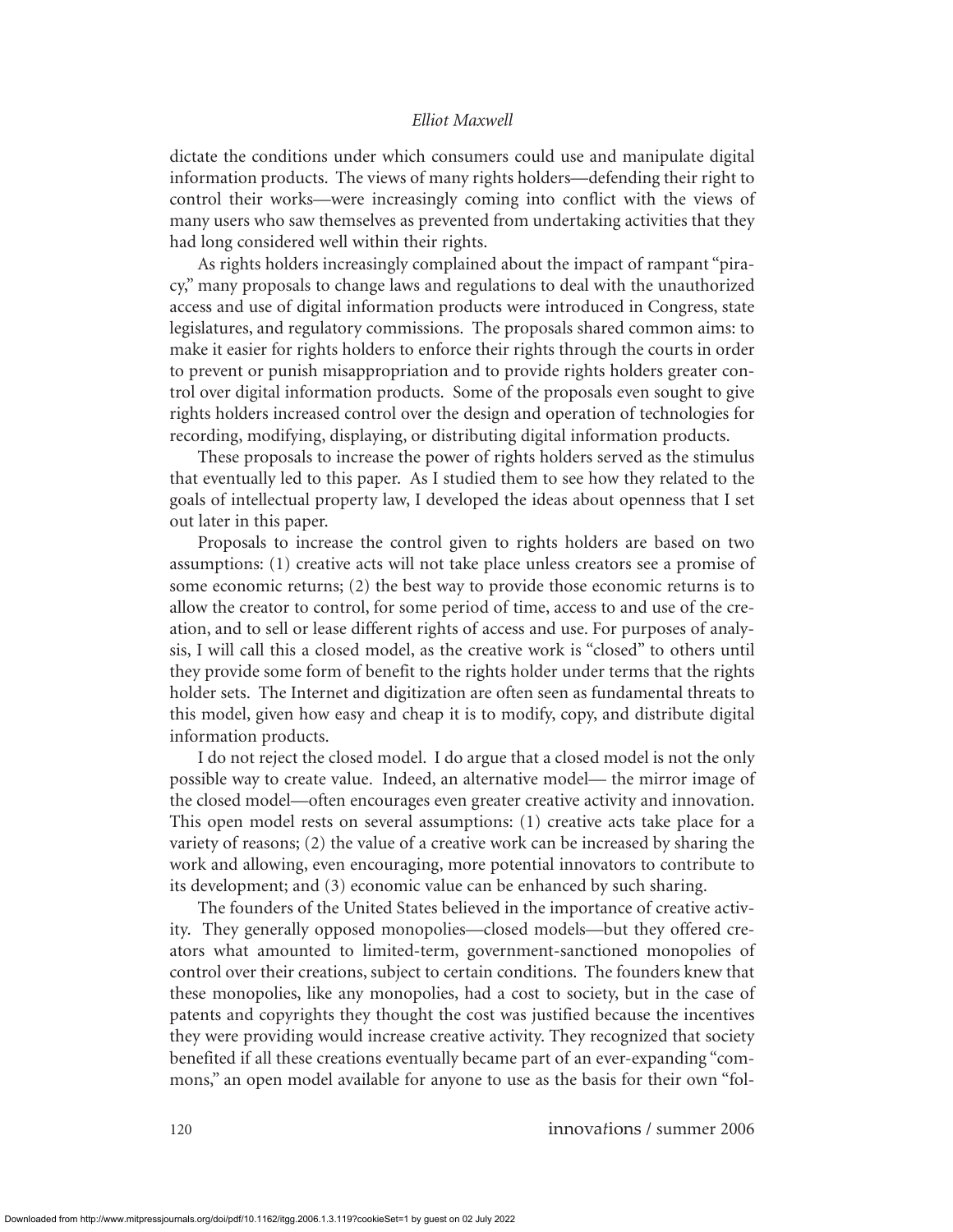low-on innovation."

To understand the difference between the closed and open models, it is useful to first look at the process of innovation. Innovation can be characterized (all too simply) as a process with a first creator and many follow-on creators. But innovation is almost always a cumulative and unending process, with every "first" creator, in Newton's words, "standing on the shoulders of giants." In other words, almost every first creator is a follow-on innovator to someone else.

In order for intellectual property law to achieve its aim—stimulating the greatest possible innovation for the benefit of society—it must balance the interests of first creators and those who follow them. Providing too great an incentive to either group would unbalance the system. If, for example, the incentives for first creators are too strong—they are given too much control or control for too long—little opportunity would be left for follow-on creators. The result, in economic terms, would be "under-production" of follow-on innovation. On the other hand, if the system helped follow-on innovators by eliminating the incentives that were needed to generate first creations, we would see "under-production" by first creators. The policymaker should aim to encourage the most innovation, not to favor either first creators or follow-on innovators. As the Federal Trade Commission wrote in its recent report on the patent system, " $[P]$  atent policy is for the benefit of the public, not patent holders. The ultimate point of granting a patent is not to reward inventors, but rather to create incentives for actions—invention, disclosure and commercial development—that will further the public interest and thus benefit consumers over time."<sup>1</sup>

In determining the appropriate balance between the rights of "first" creators and those of "follow on innovators," we should remember that, by definition, far more creators fall into the second category. The first creator may well know more about his or her creation than anyone else. Based on this, some have argued that he or she should be given absolute control over its subsequent development. But this argument rests on the assumption that one person or a small group of people can anticipate the many ways that millions of other people—all potential followon innovators—will use and improve a creation. Would it be wise to base public policy on such an assumption? For example, would we be prepared to grant control over all future uses of the wheel to its inventor? Are we prepared to believe that he or she would have been able to anticipate all of the uses that follow-on innovators made of it without the permission of its creator? Would we be prepared to believe that the creator would give up control to allow others to profit from the discovery? Perhaps. But in answering these questions, we begin to see why a careful balancing of interests is the goal of policy in this arena.

The most recent proposals for changes in intellectual property law were based on the threats of "piracy" and sought to enhance the rights of first creators (or those who now controlled those rights)—by closing the more balanced intellectual property model that had evolved in the U.S. over the years. Thus they tended to minimize or even ignore the contributions of follow-on innovators. But the contributions of these innovators require us to look not only at more closed models,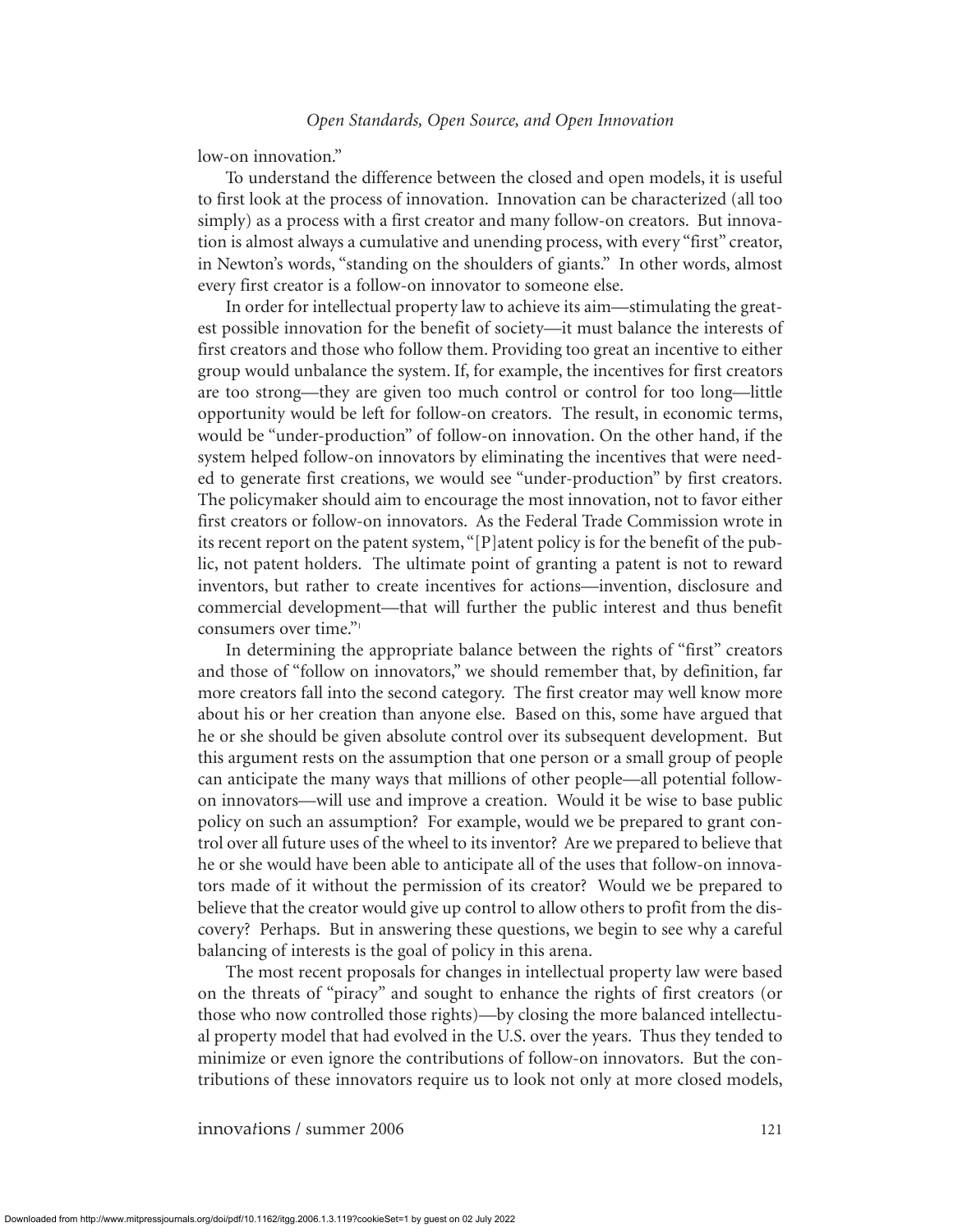but also more open ones.

Openness, facilitated by the Internet, is challenging the conventional closed model of intellectual property and providing a springboard for unprecedented global collaboration. As it does so, it is leading to dramatic changes in the very process of innovation. It is this phenomenon that this paper seeks to illuminate.

# I. THE MEANING OF OPENNESS

Although the Internet bubble collapsed, the Internet itself continues to change the way we live and work. It is ushering in a new age of "collaborative" or "participatory" or "democratized" or "globalized" innovation, different in fundamental ways from the centralized processes that emerged from the Industrial Revolution. "Openness" is what marks these new processes, and distinguishes the Internet from other networks. At the same time, the Internet itself facilitates openness.

In a 1999 study, the Organization for Economic Cooperation and Development (OECD) noted how the phenomenon of openness had spurred the growth of electronic commerce. "Openness is an underlying technical and philosophical tenet of the expansion of electronic commerce." The Internet has been adopted "as a platform for business" because of "its non-proprietary standards and open nature as well as the huge industry that has evolved to support it." The report continues, "More importantly, openness has emerged as a strategy…An expectation of openness is building…which will cause transformations, for better (e.g. increased transparency, competition) or worse (e.g. potential invasion of privacy), in the economy and society."<sup>2</sup>

But what is this technical and philosophical tenet of "openness?" Many definitions are possible. Moreover, works and processes are not simply open or closed. They need to be placed on a continuum that ranges from closed to open and encompasses varying degrees of openness

The spectrum of openness is very broad. If a person creates a work but does not share it with anyone, the work is closed. On the other end of the spectrum are works made available to, and modifiable, by all. Most works fall between the two extremes. Thus characterizing a work as open or closed is rarely a binary decision; it is generally a question of "how open."

Two key attributes determine a work's degree of openness: its availability and accessibility. The creator of a work protected by intellectual property laws has the right to "exclude" others from its use—potentially to exclude all others and preclude almost all uses until the "limited" term of protection ends. Such a work would be considered largely closed, although some limited access to the work may be permitted under exceptions to intellectual property protection. Eventually, after many years, the work would become open as it passes into the public domain. Then, the work is almost entirely open, available to anyone interested in it. Due to the increasing penetration of information and communications technology, including the Internet, being open now means that a digital information product is potentially available to a billion Internet users without its availability to any sin-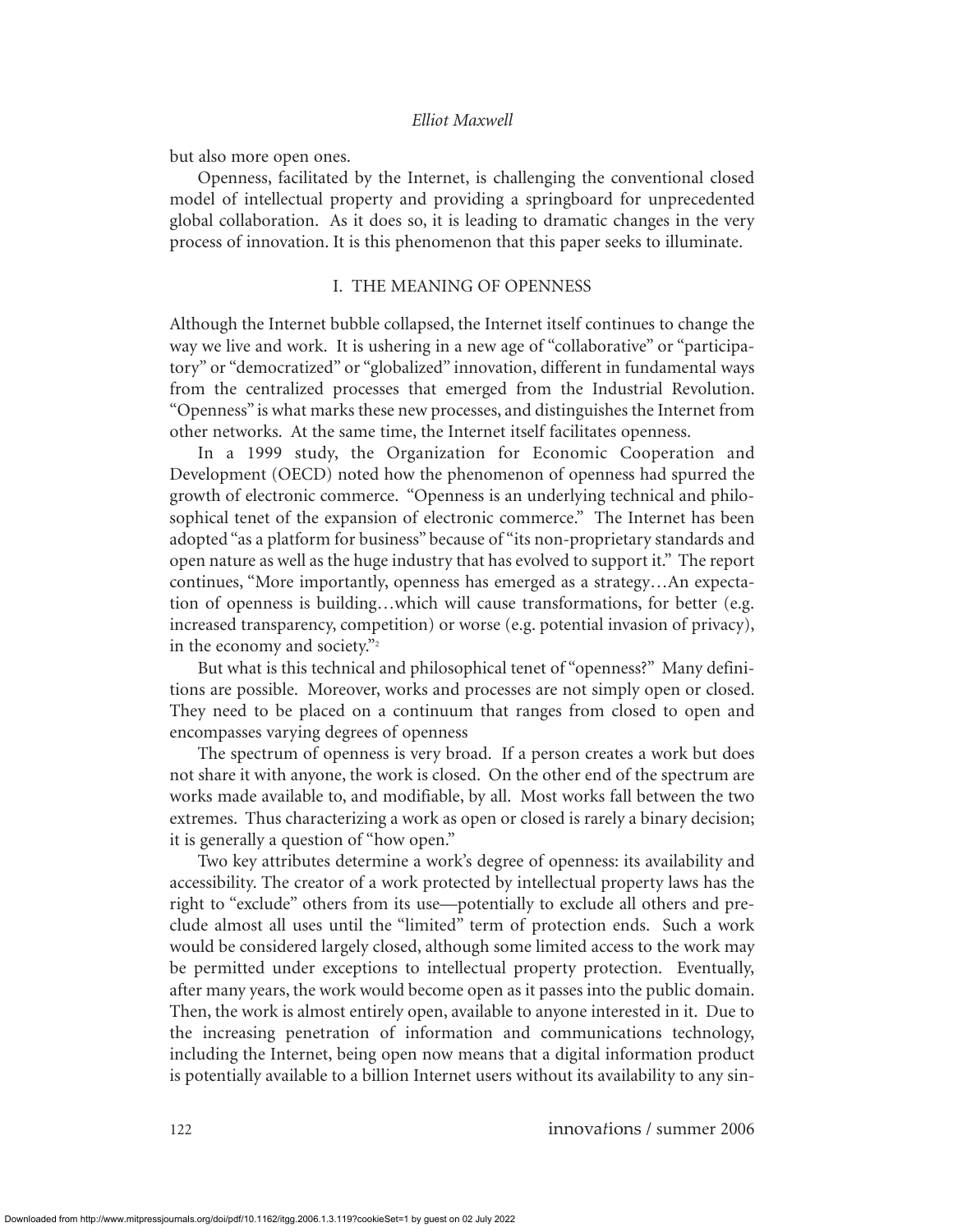gle person being diminished.

Such openness is of great societal value. Economists tell us that the widespread availability of information provides significant economic benefit. If information can be shared without cost, any withholding of access results in a loss to society, including any loss incurred by restricting access to information via the limitedterm monopolies of patent and copyright. To the economist, such loss can be justified only if the incentives these restrictions are designed to produce are necessary to spur creative acts that would not occur without them.<sup>3</sup>

But a work's degree of openness depends on more than its accessibility and availability. It also depends on its responsiveness, in other words on the potential for modifying it based on contributions from others. Given the reach of the Internet, these "others" who might modify a work are an almost unlimited number of people around the world.<sup>4</sup>

That digital goods can be copied and distributed virtually without cost increases their openness. That they can be similarly manipulated and modified further increases their openness. Among the billion people who now have access to a digital work, one or more should be able to manipulate it, making a notable improvement, or use it as the basis for a singularly new creation. Without minimizing the potentially enormous impact of inventive geniuses—think Edison or Gutenberg society should be able to benefit substantially from the cumulative, often small, contributions by those billion people. Openness, then, becomes the measure of the ability to benefit from the "collective intelligence" of our world.

Obviously, this openness conflicts with the right to exclude that characterizes more closed systems. In this conflict, two key claims are in tension. Are incentives, like those that allow rights holders to restrict information availability and prevent modifications of a work, necessary to spur innovation? Or, will society benefit more from the Internet-enabled innovation that results from allowing millions of people with differing experiences, skills, and interests to access and manipulate a work? I do not believe we have to choose one or the other but we must try to find a way to use this tension creatively.

In this paper I will examine three manifestations of openness: open standards, open-source software, and open innovation. My goal is to better understand several exemplars of more open systems as well as the policy issues that they raise. While openness has existed in the past, its emergence as a global phenomenon is relatively new, tied to technological developments such as digitization and the growth of the Internet. It is far less familiar than more closed systems that served innovation well in the realm of tangible objects. While it appears that works and processes of varying degrees of openness will coexist, depending on the nature of the goal and the tasks required, we need to better understand the phenomenon of openness and attempt to determine where encouraging openness would produce the greatest societal value. I end this paper by considering the implications of openness, especially for public policy, and offering recommendations that should help harness the benefits of openness.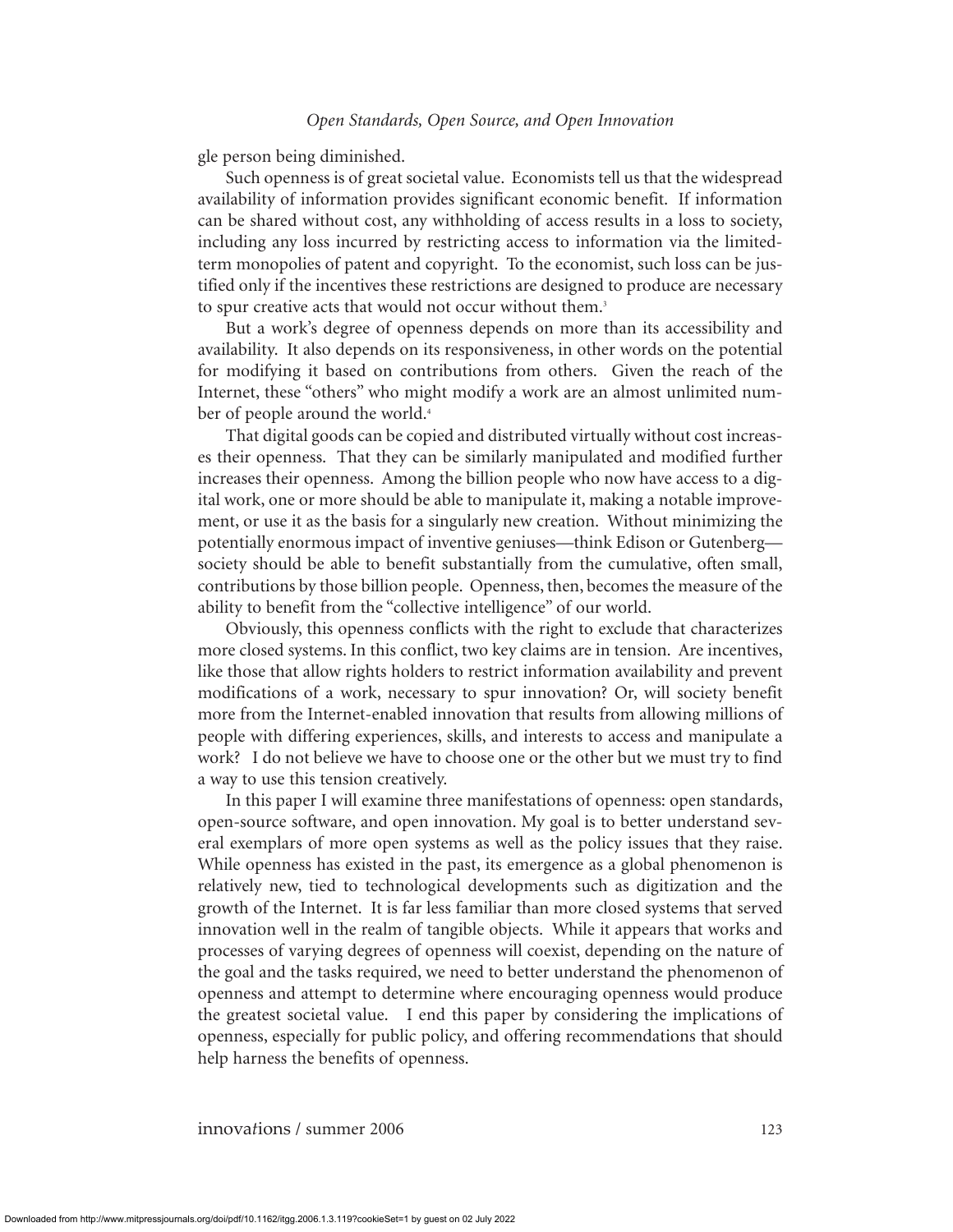#### II. OPEN STANDARDS

The growth of the Internet and the World Wide Web may be the most obvious arguments for open standards. Cheap and easy communication across this network of interconnected networks would have been impossible without universal access to, and use of, the TCP/IP protocols that enable users to transmit and receive any form of content regardless of the network, device, or software used. While network operators could have maintained their own unique standards, the value of interoperability—what might be considered openness at the engineering level for everyone outweighed the advantages to each of maintaining their own "walled network."<sup>5</sup> Similarly, the growth of the Web was based, in part, on the universal availability and use of Hypertext Markup Language (HTML), which allowed disparate devices to recognize a webpage's display characteristics. The millions of Web contributors who have voluntarily created this extraordinary repository of billions of pages of information by posting their own contributions (many, but not all, without any expectation of monetary reward) have validated the utility of this open standard; the richness of the Web is proof that, as The Economist noted, "open standards allow and promote unexpected forms of innovation."<sup>6</sup>

The Internet Engineering Task Force (IETF), which establishes standards for the Internet infrastructure, mirrors the openness of the Internet.<sup>7</sup> Its processes for creating standards are open to all. One of the IETF's requirements for adopting a new standard is that it be accessible and available to all; it must also be possible to implement it on disparate hardware and software.<sup>8</sup> Theoretically, the Internet and the Web could have developed as they have using only proprietary standards, or those developed by individuals or small groups without an open process for receiving comments, but the fierce competition among information technology firms makes it very likely that progress, if any, would have been much slower.

To determine the degree of openness of an "open" standard we have to consider several key questions:

 $\bullet$  How open is the process of choosing to develop, and ultimately developing, the standard? Who can participate and under what terms?

• Does the process ensure that all participants can affect the standard? Is the process well documented?

• Is the standard publicly disclosed in its entirety? Is it readily available? What terms and conditions govern its implementation?

• Does the standard contain proprietary technology that must be licensed? Will royalties be charged and on what basis will they be determined?

• How will the standard be maintained and by whom? What rules apply after adoption?<sup>9</sup>

The more open the process and the more firms and individuals participating in forming the standard, the more likely it is that the standard will not reflect the interests of any single firm or group of firms. This is important: companies might seek to disadvantage competitors by excluding them or denying them the information they need to apply the standard. The greater the participation, particularly by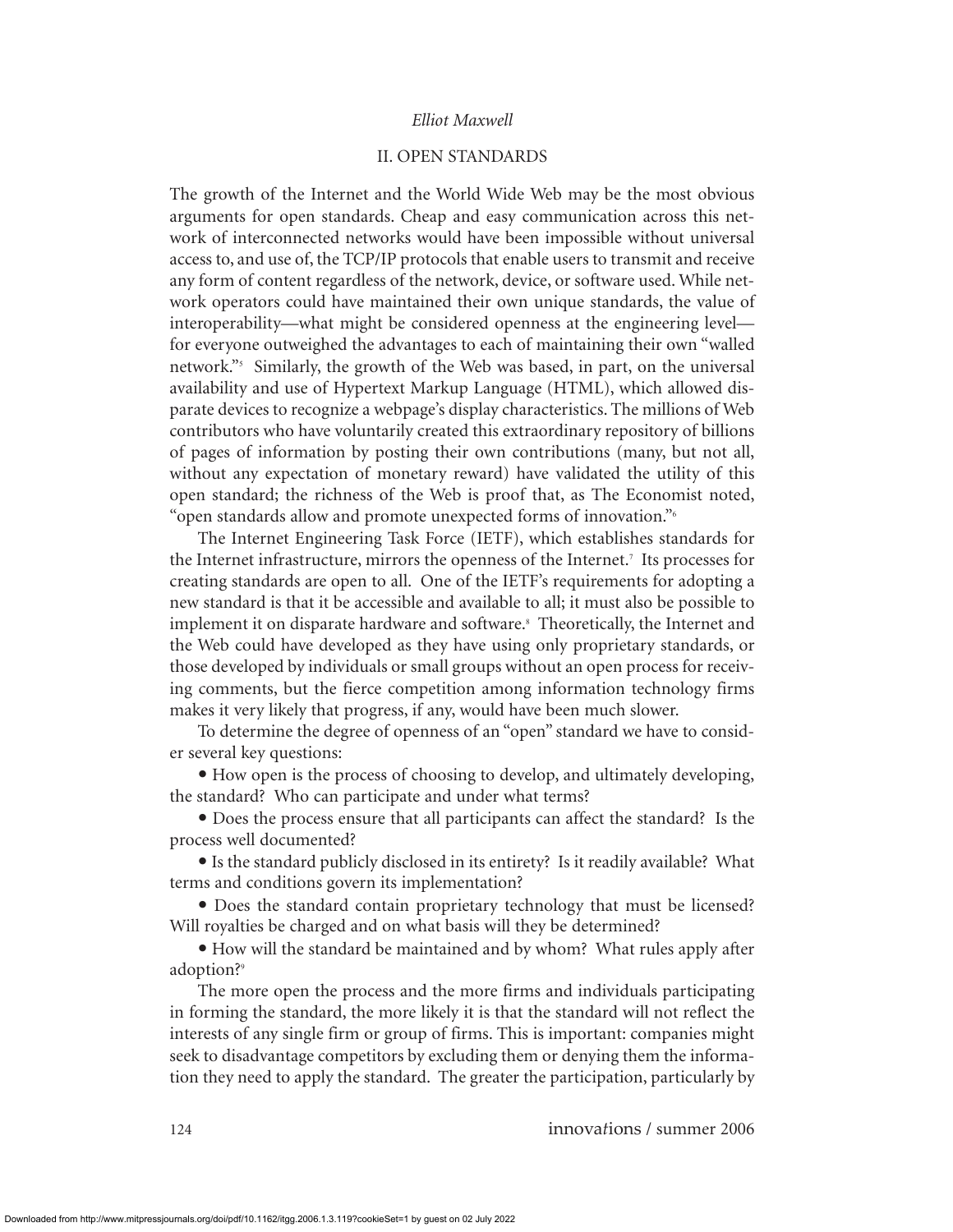purchasers of technology, the more likely it is that the standard will spur competition that benefits consumers. The greater the participation by representatives of civil society, particularly where policy questions such as privacy and security are involved, the more likely it is that the standards will reflect the societal needs of consumers.<sup>10</sup> The greater the requirements for procedural "due process" (such as the need to document and respond to objections or require consensus), the more likely it is that the standard will meet the needs of a broader group. It is noteworthy that all of these attributes can be facilitated by the Internet. The development of global open standards is now facilitated because global distribution of proposed standards and global participation in their development is cheaper and easier.

All of the characteristics that reflect greater openness, however, greatly increase the possibilities of delay in reaching agreement. This tradeoff between openness of process and the time required to reach agreement is particularly troublesome in periods of rapid technological change, where standards "set by consensus may be obsolete before they are implemented."<sup>11</sup> Many leading innovations in the information technology (IT) area, such as Sun's Java or Microsoft's C#, were not brought into the formal standards processes because of the "arcane and potentially obstructionist processes that the formal process insists are its strength."<sup>12</sup>

Open standards facilitate competition among a multitude of suppliers by reducing barriers to entry. They are often favored by customers who want to avoid being locked into obtaining goods and services from a particular firm that controls a proprietary technology; such a firm may eventually choose not to support the technology or may even go out of business. Competition among technology suppliers encourages the spread of the technology and stimulates further innovation by suppliers anxious to differentiate themselves. On the other hand, technology vendors have traditionally been attracted to standards based on proprietary technology, especially if they believe that a standard based on their own proprietary technology will be adopted in the marketplace and allow them to garner significant economic returns.

De facto standards based on proprietary technology provide substantial benefits and have the attractive characteristic of having been validated by market processes. For example, the emergence of Microsoft Word as a de facto standard facilitated the easy exchange of digital documents—something that users found very valuable. The de facto standard reflected Word's success in the consumer word-processing market; the existence of a de facto standard also stimulated competition in adjacent markets that could build upon the standard. Participants in these adjacent markets were, and continue to be, wary of the possibility that the de facto standard could be exploited to favor Microsoft if it entered those same markets.<sup>13</sup>

Even where standards are putatively open, firms can be tempted to "extend" them if they believe that doing so would let them to establish a more profitable proprietary version of the standard.<sup>14</sup> At other times, a firm's corporate strategy may be to resist creating an open standard that would allow interoperability if the firm believes that doing so would threaten its market leadership or reduce its "cus-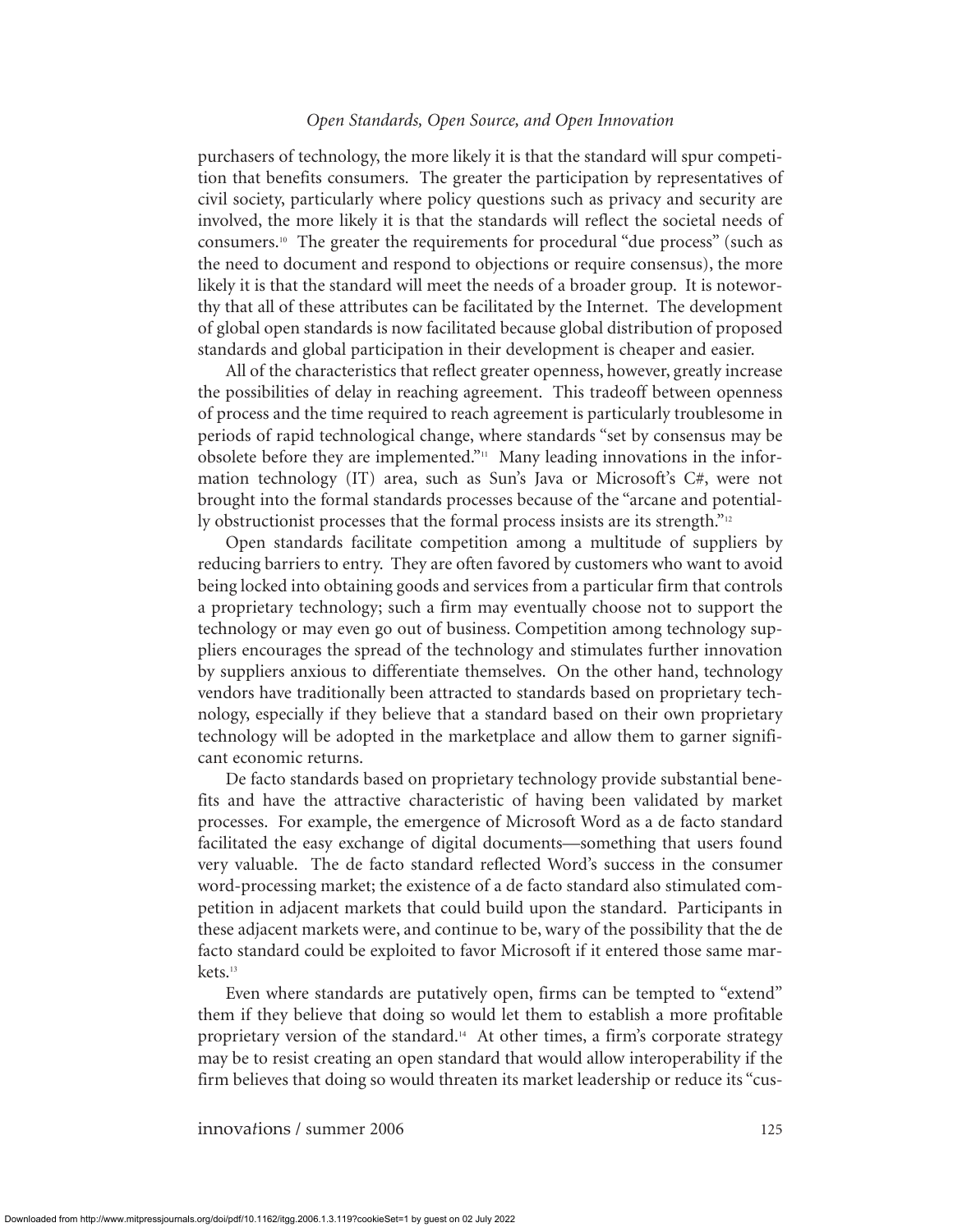tomer control" (a phrase that, as a customer, I despise.) For example, while the IETF has been working for several years on an open standard for instant messaging that would make all such systems interoperable, it appears that some of the delay in reaching agreement reflects the strategic interests of individual firms rather than disagreement about technical issues.

A key benefit of open standards is that they foster interoperability, allowing disparate devices, applications, and networks to communicate. This interoperability is critical to the development of network effects and the operation of Metcalfe's law,<sup>15</sup> which demonstrates that the value of a network increases as users are added to it. Interoperability, in turn, allows the full benefits of each addition to be realized. In some cases, the benefits can be enormous. The National Institute of Standards and Technology (NIST) has estimated that the lack of interoperability in information systems costs the construction industry more than US\$15 billion each year; in the supply chains of the automobile and electronics industries, it costs an additional, combined US\$8.9 billion annually.<sup>16</sup>

Some argue that open standards reduce the efficiencies that may be gained by using proprietary technology to bind together complex systems.<sup>17</sup> Others have argued that innovation may be reduced because of open standards. What is lost, they argue, is the innovation that results from having to "design around" a standard based on proprietary technology—having to develop a truly different mousetrap (if it is even called a mousetrap). But supporters of open standards argue that they don't reduce innovation; instead, open standards focus innovation "on where the real value lies, which is usually everything they can add above and around the standard."<sup>18</sup> Reaching agreement on the standard provides a base; firms will compete, innovating above the standard. And these innovations may later form the basis for new open standards on which to build even further innovation.

The success of the Internet has reinforced the contention that open standards are desirable to foster competition and interoperability. But, as the National Innovation Initiative noted, issues surrounding intellectual property claims are threatening the development of open standards.<sup>19</sup> These issues include whether patented technology should be included in open standards, and if so, how these elements will be treated. In standards groups ranging from the World Wide Web Consortium (W3C), based at Massachusetts Institute of Technology (MIT) to the IETF and others, debates over these issues have been intense.

Many open standards include material that has been patented but has either been "donated" or is made available on a royalty-free (RF) basis. Microsoft, for example, agreed to forgo royalties on its style sheets so that the W3C could reach agreement on Web standards. The fear that firms owning the patents might try to skew standards for their own benefit has led some to argue against including any patented technology in an open standard because it "can imbue the technology with market power that it previously lacked." Thus they see "potential for monopolization…through the conjunction of an adopted standard and a proprietary technology."<sup>20</sup> Others argue that any standards containing patented technology would be resisted by competitors and users fearful of abuse by the rights holder;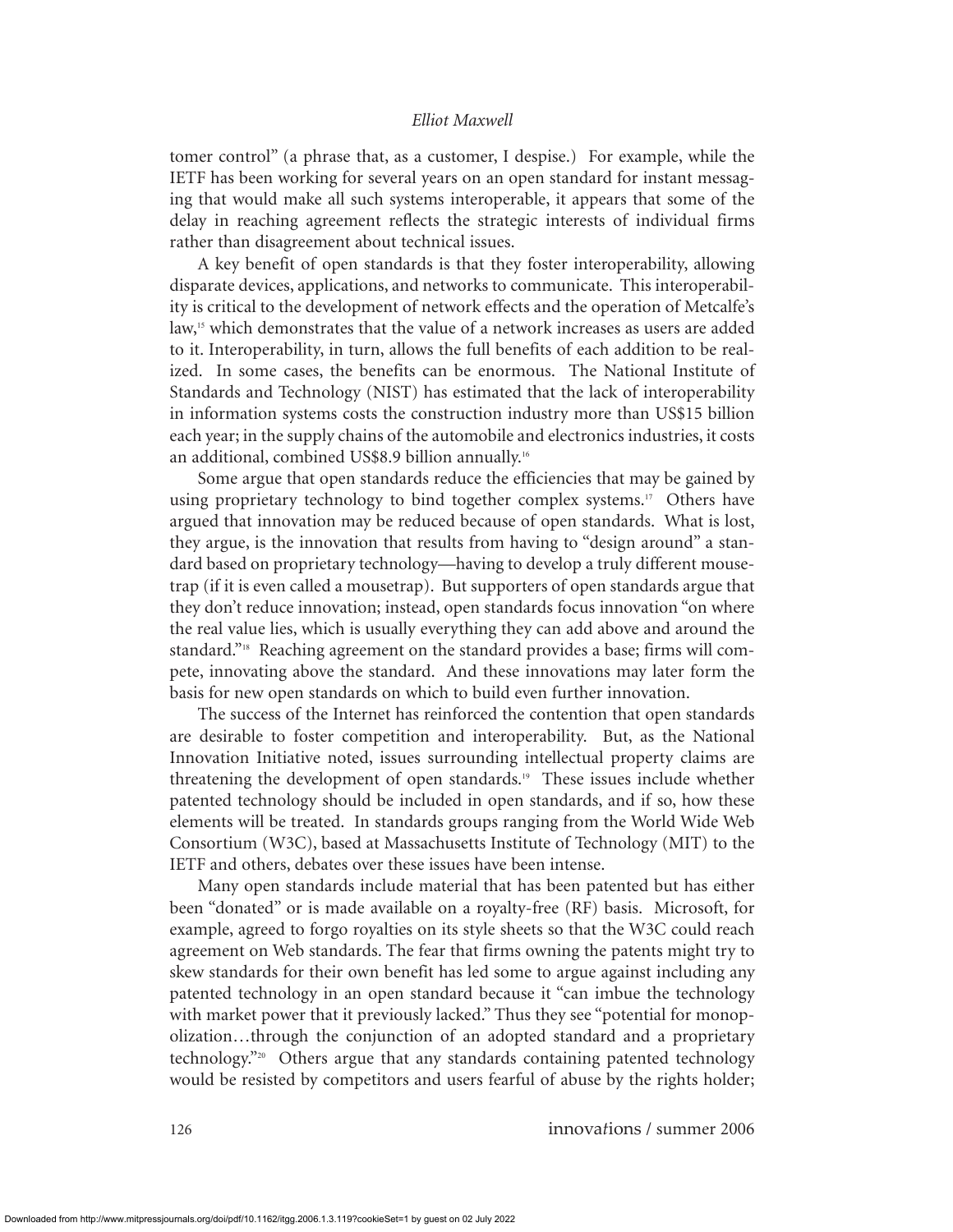that would reduce the value of the standard itself. But the most strenuous disagreements have been about the terms and conditions for access to proprietary technology included in an open standard and the rights retained by the proprietary technology's owner.

We can better understand these issues by examining the recent vigorous debate within W3C on its patent policy.<sup>21</sup> In the past, W3C standards had included patented technology, but a de facto royalty-free regime for the core technical standards defined the Web architecture. No serious issues involving patents in Web standards arose in the Web's early years, but W3C set up a Patent Policy Working Group to review its patent policy as new situations arose. One such situation was the development of convergence, which led to a whole range of patent policies in the telecommunications, broadcast media and consumer electronics industries with which W3C was becoming involved. Second, the rate of patent issuance increased, Europeans considered patenting software and business-method patents became popular in the United States. Finally, Internet-related standards bodies "encountered potential barriers to acceptance of standards because of licensing requirements perceived as onerous."<sup>22</sup>

The W3C Patent Policy Working Group first recommended a two-track approach, with patents being licensed RF or under reasonable and non-discriminatory (RAND) licenses, which require a payment to the rights holder. Reactions to the proposal were mixed, particularly to the suggestion that a royalty could be charged for those who implemented a W3C recommendation.

Not surprisingly, the strongest opposition was from open-source software developers. Since they distribute their products for free, they have no way of recovering any of the royalties they might have to pay under a RAND license. They argued that "a RAND approach would cause open-source developers to stop using W<sub>3</sub>C standards [and] impel some to form alternate Web standards, thus Balkanizing the Web."<sup>23</sup>

After considerable debate W3C adopted a policy with three requirements:

• All parties that participate in developing a W3C recommendation must agree to license essential claims (that is, patents that block interoperability) on an RF basis.

• Any patents specifically identified to be excluded from the RF licensing requirement must be identified by the patent holder shortly after publication of the first public working draft in order to minimize any uncertainty about licensing requirements.

• Patents essential to implementing a standard held by W3C members must be disclosed.<sup>24</sup>

To maintain flexibility, the policy provides a mechanism for exceptions to the RF licensing policy. It also makes clear that the RF licensing policy does not require a participant to give up its entire patent portfolio; it must only commit to RF licensing of "essential" claims—patents that would block interoperability—for implementing the specific standard. (The patent holder could license the patents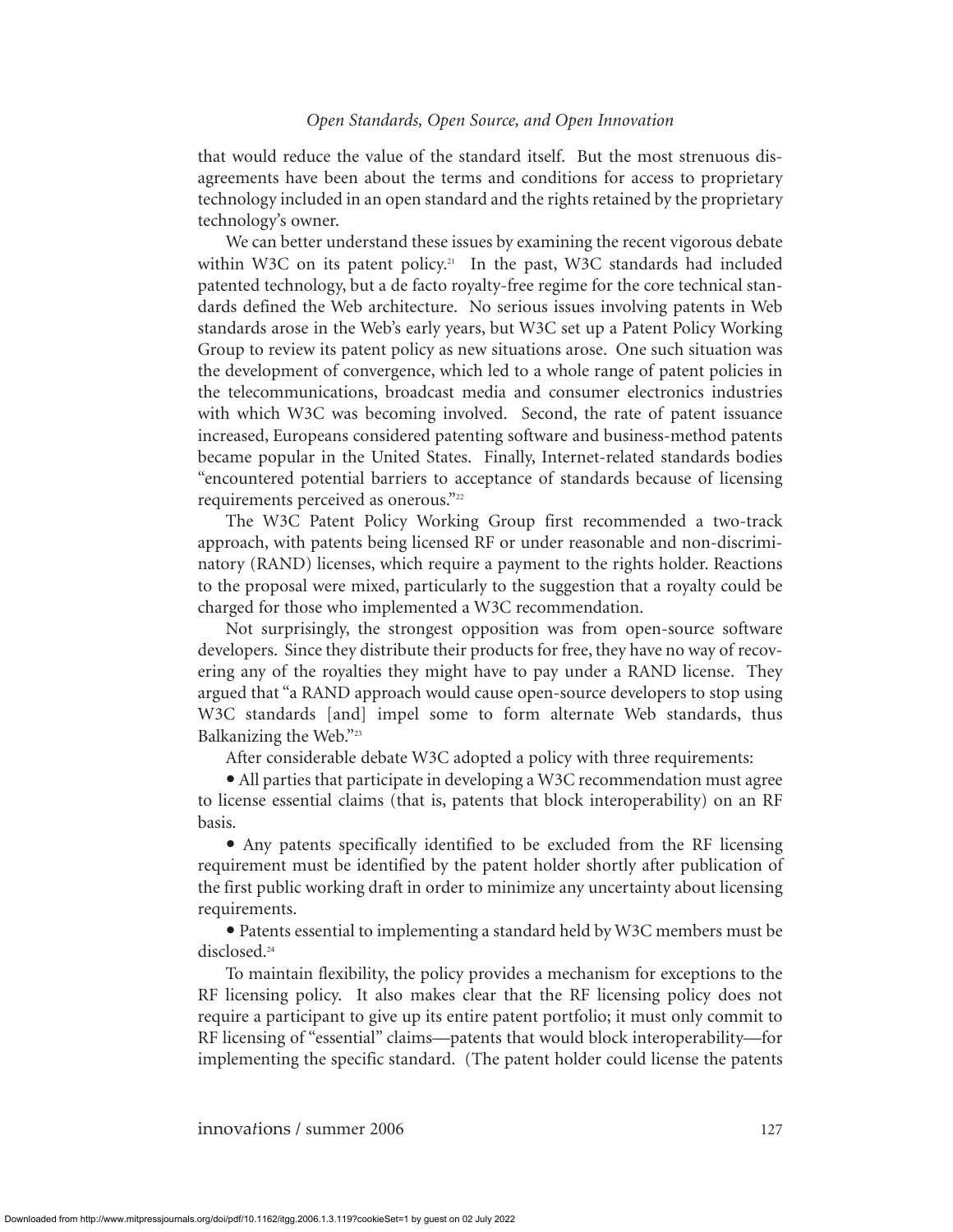under other regimes for other purposes.) Moreover, the policy allows the licensor to "require a royalty fee grant back" or reciprocal licenses "either to the original patent holder or to all other implementers," or to suspend the license "if the licensee sues the licensor." In addition, the policy prohibits the licensor from imposing "any other material conditions, such as requirements to use other technologies." $25$ 

W3C adopted the policy, although substantial objections remained. Some argued that RAND licensing had been successful in other settings (such as standards for compact discs and telecommunications) and that some business models were based on royalty income. Others argued that companies would forego participation in the W3C standards processes, or not bring new technologies to it, if they were not allowed to require payments for licenses—the exact opposite of the opensource developers' objections.

As head of W3C, Tim Berners-Lee decided to adopt the proposed patent policy. He wrote:<sup>26</sup>

The Policy affirms and strengthens the basic business model that had driven innovation on the Web from its inception. The availability of an interoperable, unencumbered Web infrastructure provides an expanding foundation for innovative applications, profitable commerce, and the free flow of information and ideas on a commercial and non-commercial basis.This decision on the W3C Patent Policy coincides almost exactly with the tenth anniversary of CERN's decision to provide unencumbered access to the basic Web protocols and software developed there even before the creation of the W3C.<sup>27</sup> In fact, the success of technical work at the World Wide Web Consortium depended significantly on that decision by CERN. The decision to base the Web on royalty-free standards from the beginning has been vital to its success until now. The open platform enabled software companies to profit by selling new products with powerful features, enabled e-commerce companies to profit from services that built on this foundation, and brought social benefits in the noncommercial realm beyond simple economic valuation. By adopting the Patent Policy with its commitment to royalty-free standards for the future, we are laying the foundation for another decade of technical innovation, economic growth, and social advancement.<sup>28</sup>

Two other important standard-setting organizations have recently addressed the same questions. The IETF was asked to begin a process that would re-examine its policy of allowing proprietary technology in IETF standards and RAND licensing. The Task Force decided not to do so, because no consensus had been reached on the need to reconsider and because IETF had not had major difficulties in dealing with patents in forming Internet standards.<sup>29</sup> (The IETF may face this question again, as recent efforts to establish an IETF standard to reduce spam foundered on the issue of use of proprietary technology.30)

The Organization for the Advancement of Structured Information Standards (OASIS), another Web-oriented software standards body, has also recently recon-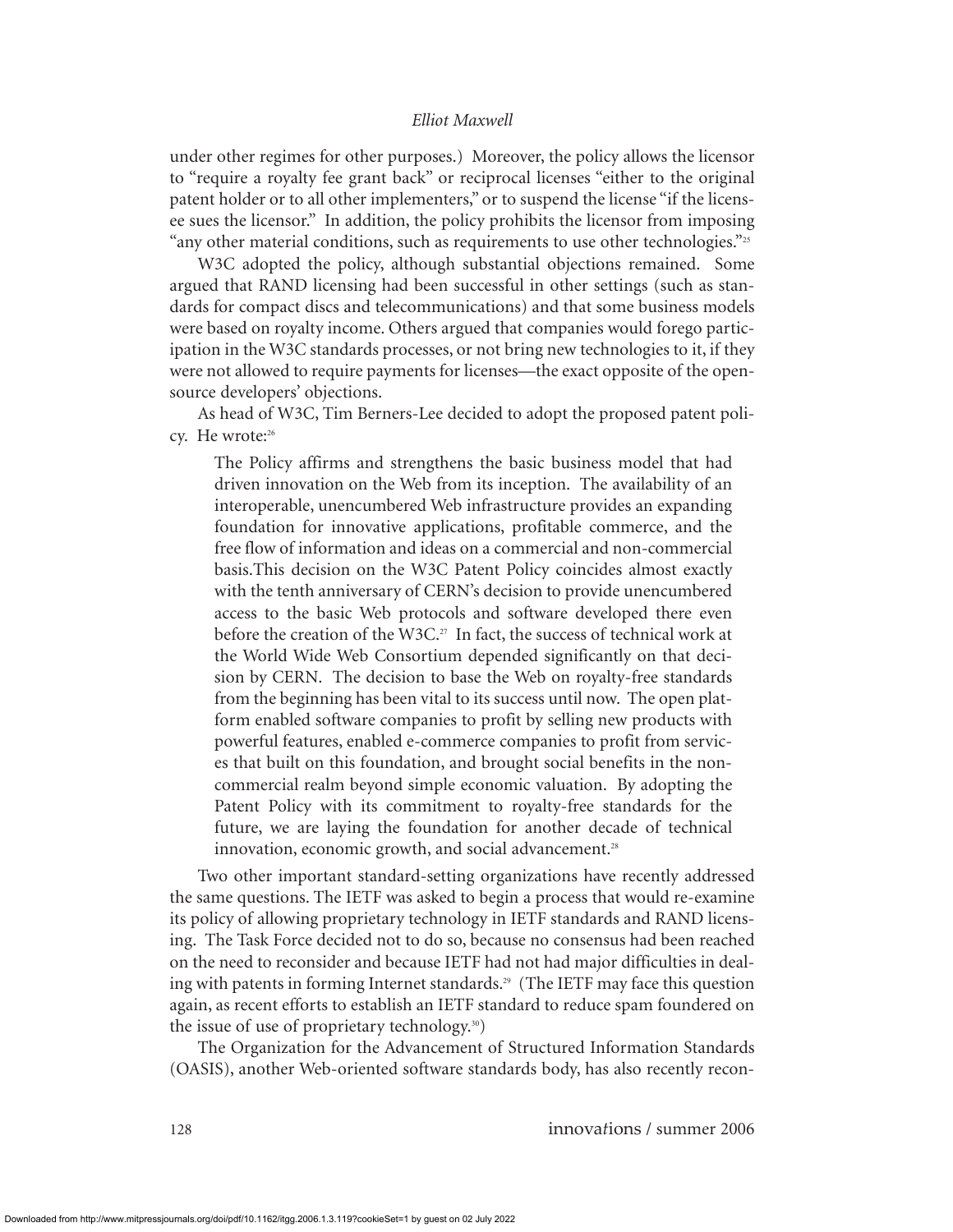sidered its patent policy. It adjusted its requirements to make them more hospitable for open-source developers by allowing RF licensing, although inclusion of proprietary technology under RAND licensing is still allowed.<sup>31</sup>

Overall, open standards with RF licensing of any proprietary technology seem more likely to stimulate innovation, particularly where infrastructural technologies are involved and where interoperability offers the greatest benefits.<sup>32</sup> RF licensing should reduce contentions over intellectual property claims and encourage the greatest possible use of the standard. This is particularly important when standards are being created to develop a new market, such as that for grid computing. Without standards, the new market develops slowly; with an open standard under RF rules a larger number of relevant players should participate, and thus stimulate the market's growth.

While they would lose licensing revenues, companies that provide proprietary technology for implementing standards under RF licenses still retain important advantages with respect to their technology. They can still exercise their intellectual property rights regarding their technology except when they are used in implementing the standard. Moreover, they can employ their familiarity with the technology in developing other applications; as Carl Cargill, Director of Standards at Sun Microsystems, explained, they don't have to change their architecture or engineering, "while others have to grow extra teeth and learn how to use [them]."<sup>33</sup> In fact, the more proprietary technology they contribute, the more likely they are to see the standard serving their interests. In addition, as the technology is adopted for a standard, it validates the technology's utility, making customers more likely to be comfortable using it.<sup>34</sup>

Firms may choose the strategy of supporting greater openness in standards and RF licensing, as doing so speeds the development of new markets and the expansion of existing markets. Companies with major intellectual property holdings may decide that the revenues from more rapidly growing markets and the increased participation of firms with complementary products outweigh whatever licensing revenues they might have obtained from RAND licensing.<sup>35</sup> And, the old saying would again prove true: "Nobody makes money off standards but everyone makes money because of standards."<sup>36</sup>

Thus, the use of RF licensing should minimize the costly process of discovery and disclosure for participants in the standards development process, and eliminate the need to determine what would be a "reasonable" royalty under a RAND licensing scheme. But a problem remains: "hold up" by outsiders. Participants in a standards development process like the W3C process may agree to the rules regarding RF licensing, but outsiders, companies that did not take part in the process, are not similarly bound. If a company that has not participated in the process claims to control intellectual property essential to implementing the standard, and is prepared to assert its claims and seek licensing revenue or injunctive relief, it can "hold up" those companies implementing the standard. The entire standards development process might have to begin again, in order to work around the claims. The longer the outside firm delays the disclosure of its intellec-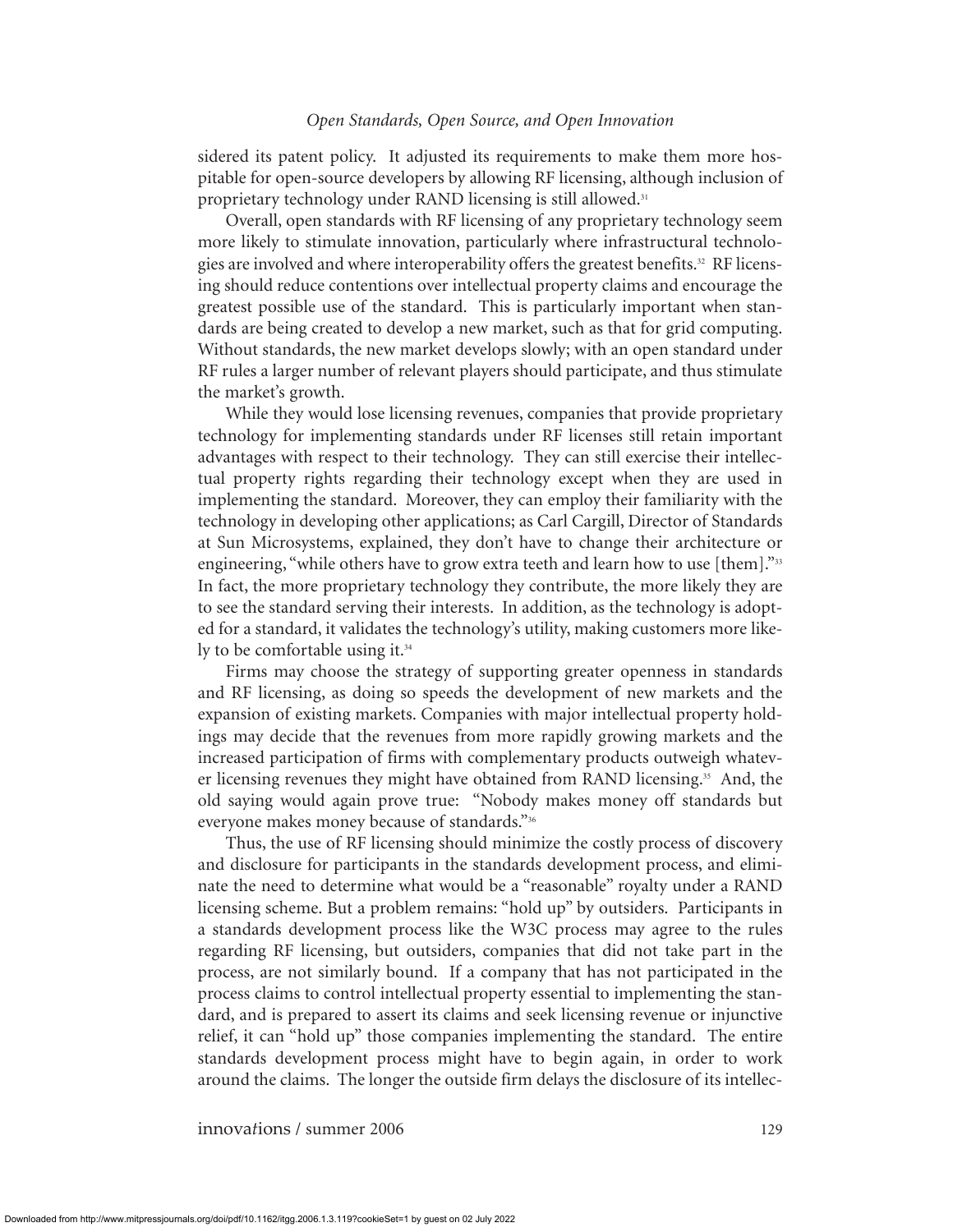tual property claims, the more likely it is that companies would have already implemented the standard, on the theory that all relevant intellectual property claims had been considered during the development process or since its adoption. And, the longer the delay, the greater the potential costs.<sup>37</sup>

Complicating this problem, an increasing number of well-funded firms are acquiring intellectual property without plans to use it to produce goods or services. These firms may provide a useful service in identifying valuable intellectual property, but they may also hinder the development and implementation of standards. Because they are not producing goods or services, they have less incentive to facilitate production by cross-licensing their intellectual property. If their object is to maximize either their licensing revenue or the damages they could get from firms they sue, they may have a perverse incentive to delay disclosure of their intellectual property claims until firms implement the standard. They can then seek injunctive relief and increased damages.

Thus, disclosure of such claims regarding standards, and the timing of such disclosures, are important issues. With the right incentives, firms that are not part of a particular standards development process might be more willing to disclose any relevant intellectual property claims at the earliest possible moment. They might disclose their claims earlier if some mechanism could reduce their potential economic returns or diminish the damages they can claim based on the length of their delay in asserting their claims. Either strategy would lower the possibility of hold up, provide greater certainty to those who would implement a standard, and generally strengthen the standards development process.

As a general proposition, effective disclosure of intellectual property claims seems more likely to aid innovation, particularly follow-on innovation. But the law can work in mysterious ways. Companies may actually discourage researchers from trying to identify existing intellectual property claims in an area of interest. A patent search may lead to discovery of existing, potentially relevant, patents; such knowledge could dramatically increase potential liability. A company could be accused of willful infringement if it proceeds into, or already has been working, in an area where it is aware of existing intellectual property. It seems ironic that the legal system should provide an incentive for a lack of effort. Is this a case where ignorance becomes bliss?

The problems caused by the use of proprietary technology in open standards are particularly difficult for small and medium-sized firms. Large firms often have constructed patent portfolios that generate income from licensing, but are also useful for obtaining cross-licensing agreements and responding to infringement claims. (Some observers have argued that the drive to accumulate patents for these purposes may even reduce research and development spending, although others have challenged this view.<sup>38</sup>) The sheer volume of patents from the incremental innovations commonly made while developing software can easily lead to the creation of so-called "patent thickets," where it is hard to discover and expensive to license all of the necessary rights for a particular development path. Large firms are often better able to deal with these problems; with fewer resources and smaller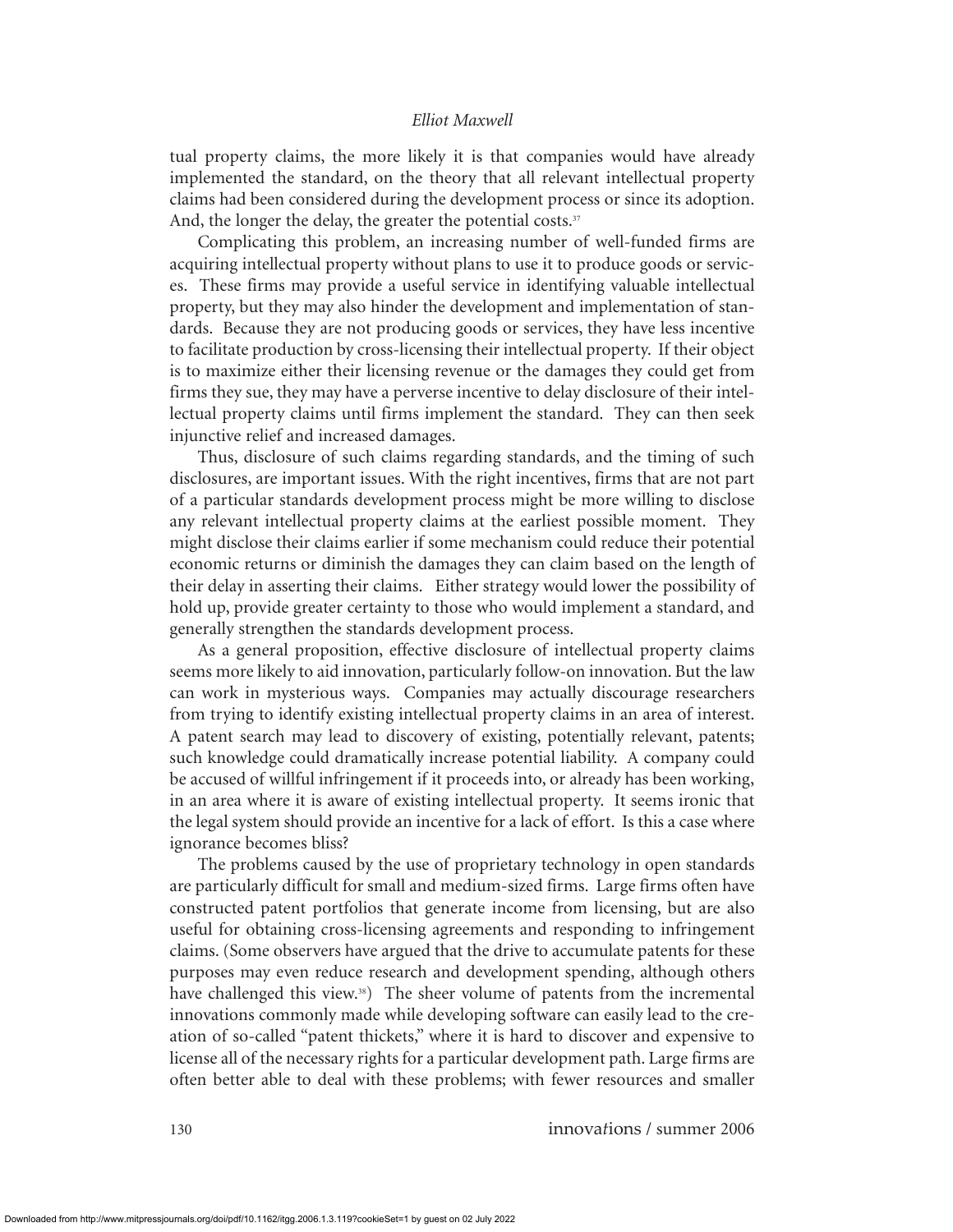patent portfolios, smaller firms may find it more difficult to emerge from these thickets unharmed. This makes them more vulnerable to hold up and more likely to stop doing research and development.

Governments too have important interests in developing standards. As major customers for information and communications technologies, they have a large stake in fostering competitive markets in this area. Inherently involved in social issues like protecting privacy and strengthening information security, governments have an interest in the social implications of standards. They also are major supporters of research that underlies standards; the emerging field of grid computing, for example, has greatly benefited from work at the Argonne National Laboratory.

But few governments are well suited to setting technology standards by themselves. They are not organized for this purpose, often have relatively limited technical resources, and are subject to conflicting political pressures. They can, however, foster the development of open standards for information technology upon which software and hardware can be built.<sup>39</sup> In the U.S., for example, the federal government can use the National Institute of Standards and Technology (NIST) to help other government agencies determine which standards processes are sufficiently open to merit support and to devise test procedures for standards compliance.<sup>40</sup> NIST has, and should continue to analyze the effect of interoperability (or its absence) on particular sectors of the economy and "develop (or at least evaluate) technology that may facilitate interoperability."41

The points above lead naturally to several recommendations:

• Governments should not dictate standards, particularly in fast-developing areas of technology. They should strongly encourage the development of open standards, especially with regard to infrastructural technologies, because such standards are so helpful in fostering competition.

• The results of government-funded research should be readily accessible and freely available to be used in standards development.

• Governments should encourage the effective disclosure of intellectual property claims in order to facilitate follow-on innovation. Incentives for the earliest possible disclosure of relevant intellectual property claims involving standards should be part of reforms of the patent system now being considered. Incentives might include reducing access to economic returns or limiting damages by claimants and increasing protections for unwitting implementers with the reductions, limits, and protections increasing as delays in disclosure of claims mount.

• The National Institute of Standards and Technology should be funded sufficiently to continue its increasingly valuable role in representing U.S. government interests in standards development.

• The National Science Foundation (NSF) has, in the past, funded participation by civil society groups with both technological and policy expertise in certain standards-making processes for standards with critical social policy dimensions. Funding for such groups that could not otherwise participate would likely improve the standards and increase the probability of their adoption. For example, in the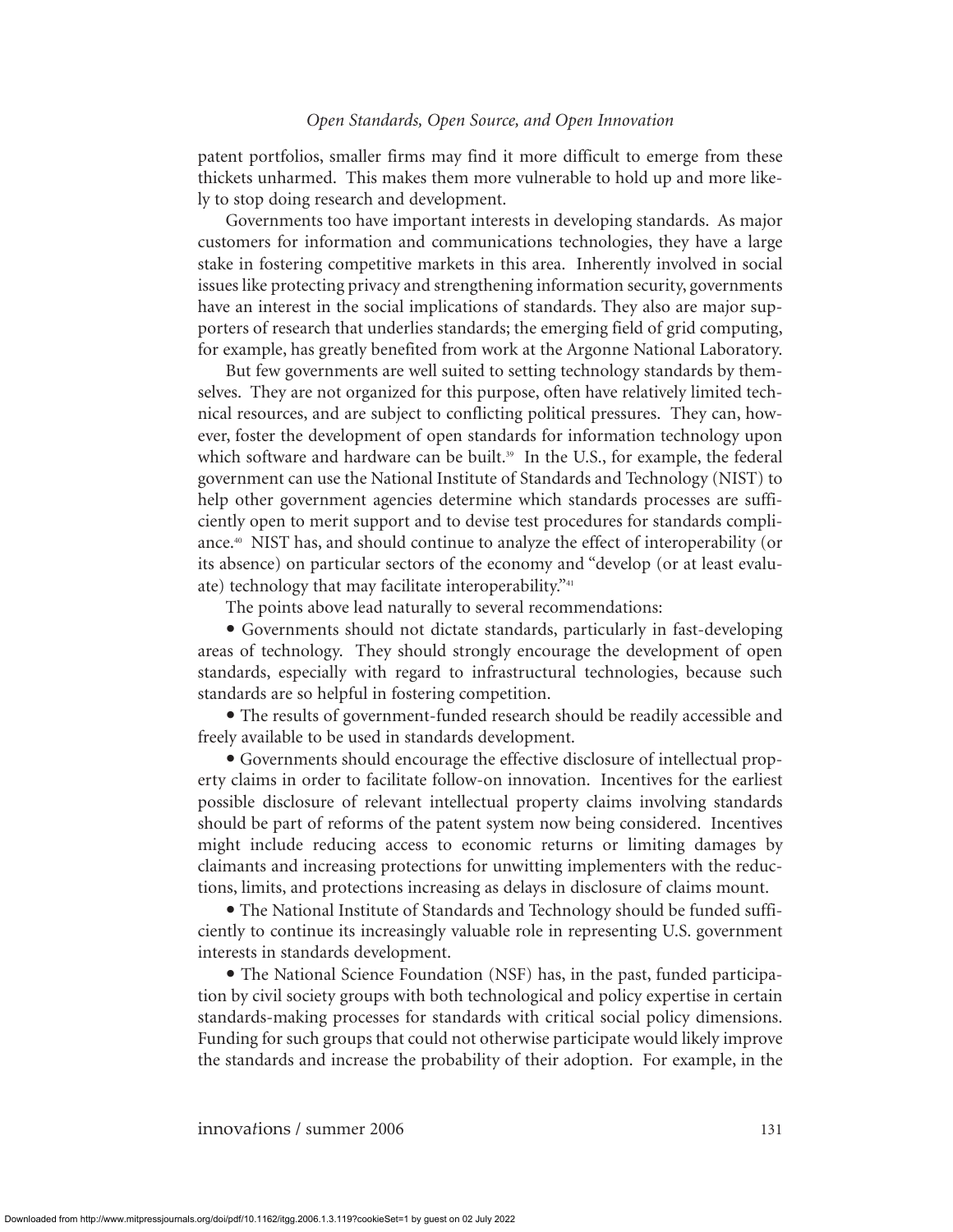many efforts to develop standards for managing digital rights, a voice for consumers of digital information products would usefully supplement the voices of content providers and technology vendors.

• Private-sector parties involved in standards development with important policy aspects should support the participation of competent civil society interests in relevant proceedings in order to obtain their perspectives and encourage the adoption of the standards.

• NSF should provide seed funding for new open-standards efforts, like those that occurred with the World Wide Web consortium, particularly those related to critical government activities like standards regarding file formats for communications with citizens.

# III. MAINSTREAMING OPEN-SOURCE SOFTWARE, OR, THE MARCH OF THE PENGUIN

Other than the Internet, the example of openness most familiar to the general public is the open-source software movement. Relying on the basic attributes of openness—making information widely available and receiving comments and modifications from the broadest possible range of people—the open-source movement has migrated from a technically sophisticated corner of the software business into the mainstream of the information and communications industries. A study by Forrester Research analyzing the corporate market found that 60 percent of major businesses plan to implement some open-source software in the coming years.<sup>42</sup> International Data Corporation (IDC) projects that the open-source Linux operating system will grow 26 percent annually between 2005 and 2008.<sup>43</sup> Today's fastest-growing Internet browser is Mozilla's highly rated open-source Firefox which has garnered more than 10 percent of the browser market.<sup>44</sup>

Major information technology companies, including IBM, Hewlett Packard, Sun Microsystems, Novell, and Computer Associates, have now integrated opensource software into their core strategies. Google uses open-source software for its core business of searches; Yahoo uses it in its core business of directories. Many companies are utilizing open-source software and customizing it for their own use without making their customized products generally available.

Just as the growth of open source depends on the Internet to facilitate the world-wide collaboration of thousands of programmers, the Internet itself depends on open-source software. Roughly 70 percent of the servers that seek out Web pages use open-source Apache software. Open-source Sendmail is used in 80 percent of e-mail servers. Open-source BIND software undergirds the domain name system. The PERL programming language has been called the "duct tape" of the Internet.<sup>45</sup>

Not only has the open-source community grown—from 200,000 registered participants on SourceForge in 2001 to 1,200,000 registrants in 2006 working on over 110,000 projects—but well-accepted open-source products have extended beyond the operating system (Linux) into databases (My SQL), applications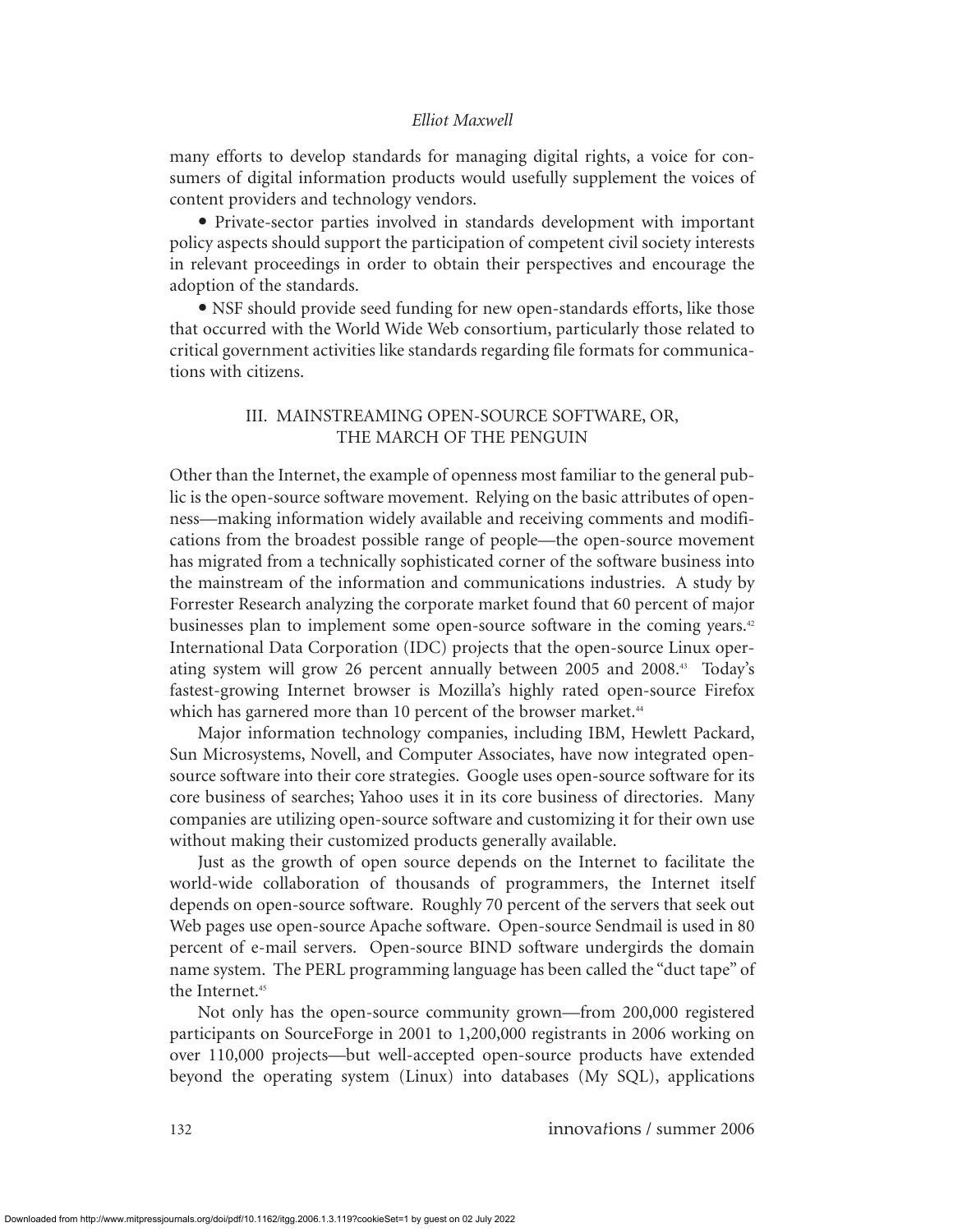servers (J-Boss), customer relations management (Sugar CRM), and even TiVo.<sup>46</sup> And the prospects for open-source software are bright, with its incorporation into leading-edge research activities such as those of Internet2.<sup>47</sup>

In this section, I describe the growth of open-source software and various perspectives about open source from supporters, skeptics, and opponents. In addition, I attempt to set it in the context of traditional concepts of intellectual property and newly emerging views about how value can be created.

## **Open-Source Software: Not a New Phenomenon**

While the phrase "open-source software" is relatively new, the phenomenon has deep roots in information technology. They reach back to the 1950s and 1960s, when the number of people engaged in software development was a tiny fraction of those participating in today's global software industry. Many of those who did produce software were in academic settings, where they shared software as part of the free exchange of information that has traditionally marked scientific and academic pursuits. The norm was sharing, and anyone was free to modify the code. Software was neither patented nor considered patentable, but it was the community's norms that controlled how it was treated, not legal requirements.

In the relatively early days of computing, as Steven Levy has pointed out, programmers adhered to a "hacker ethic."<sup>48</sup> This ethic reinforced the sense of community and the ethos of sharing among the relatively small and close-knit group of programmers. It was, in its own way, anti-establishment, but the regime it rejected was the then-current state of computing, with its limited amount of computer cycles, memory, and bandwidth.

The hacker ethic supported not only the sharing of one's own programming, but access to computing resources for everyone. Information would be free. (As Stewart Brand noted, information wants to be both free and expensive—thereby defining the two end points of the openness continuum.49) Control of information technology would be distributed and decentralized, brought closer to the user. Or, to paraphrase a more modern description of the Internet, intelligence and control would move to the edges of the network to be controlled by the end user, not be placed at the network's center to be controlled by the network operator as is true in traditional telecommunications networks.

This culture of sharing, founded in academic computing, was also present in corporate research labs like AT&T's Bell Laboratories, and was the norm for the software development community in the 1950s, 1960s and 1970s. In *The Success of Open Source,* Steven Weber brilliantly details its history and operation, beginning with the development of UNIX at Bell Labs, the University of California at Berkeley and elsewhere; he also describes the transition, as the ethos of sharing was slowly replaced by attempts to control and "own" the software.<sup>50</sup>

At the same time that the culture of ownership and control was becoming stronger in the software field and the proprietary software universe was growing, computational power was growing at the rate described by Moore's Law and at the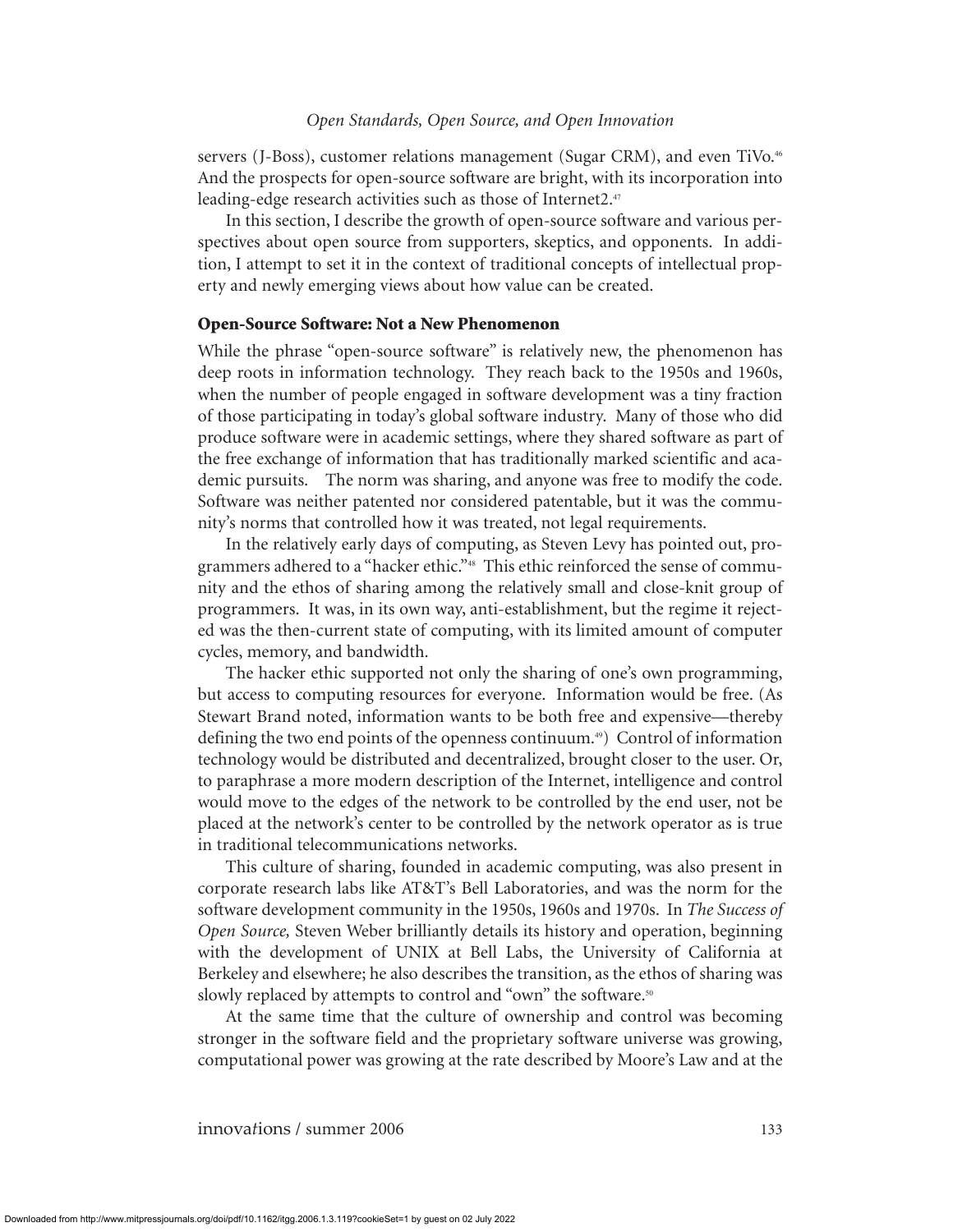same time was becoming more broadly available.<sup>51</sup> During this era, those who supported openness and sharing found a powerful voice in Richard Stallman, a gifted programmer at MIT. In the early 1980s, Stallman argued the case for "free software," taking a strong stand that it was morally and politically wrong to control access to software and to profit from selling access to it. $52$  Stallman believed that because of its very nature, software, and specifically its source code, should be accessible to anyone.<sup>53</sup> Anyone should be able to study it, modify it, use it in any way they choose, and further redistribute it with or without modifications, without permission from the original author. Doing so would not reduce its availability to anyone else. Software was a form of expression, and expression was meant to be free and uncontrolled. Free software was the motto: "'free' as in 'free speech,' not as in 'free beer.'"<sup>54</sup>

The Free Software Foundation (FSF) was established under Stallman's leadership, and the General Public License (GPL) was created, in the words of Tim O'Reilly, to "*preserve* a culture of sharing" (emphasis added).<sup>55</sup> The GPL provided a licensing scheme based on intellectual property law for "free software," utilizing what was coyly called "copyleft" (as opposed to copyright). Any software that incorporated any code licensed under the GPL would, as if infected by a virus, automatically become subject to the GPL, which would allow others to have unlimited access to the entire program—along with the right to modify and further redistribute it. Stallman and the FSF remain strong advocates of the political and moral arguments in favor of absolute openness in software.

By the 1990s other voices began to articulate a rationale and process that would encourage the growth of shared software production and unencumbered distribution of its results. Eric S. Raymond, author of *The Cathedral and the Bazaar,* along with Bruce Perens, John "maddog" Hall, Larry Augustin and others, founded the Open Software Initiative and gave "open-source" software its now more common name. The supporters of the Open Software Initiative, like those of the Free Software Foundation, believed in the importance of having full access to source code and being able to modify and redistribute it without restrictions. But most observers saw them as more pragmatic and flexible and less ideological and confrontational than "free software" advocates. In particular, supporters of the Open Software Initiative were willing to acknowledge a role for proprietary software and unwilling to ban any link between open-source software and proprietary software. Richard Stallman aptly characterized the differences: "We disagree on the basic principles but agree more or less on the practical recommendations. So we can and do work together on many specific projects."<sup>56</sup>

The early 1990s also marked the beginnings of what is now Linux.<sup>57</sup> Linus Torvalds began to program an open-source operating system based on UNIX in 1991 and, by 1994, released it to the public.<sup>58</sup> During that same period, Tim Berners-Lee created the architecture for the World Wide Web and published the first browser. Meanwhile, the first graphical Web browser was built at the University of Illinois, and more and more people were buying personal computers to use in the office and at home. The Internet, the World Wide Web, and the open-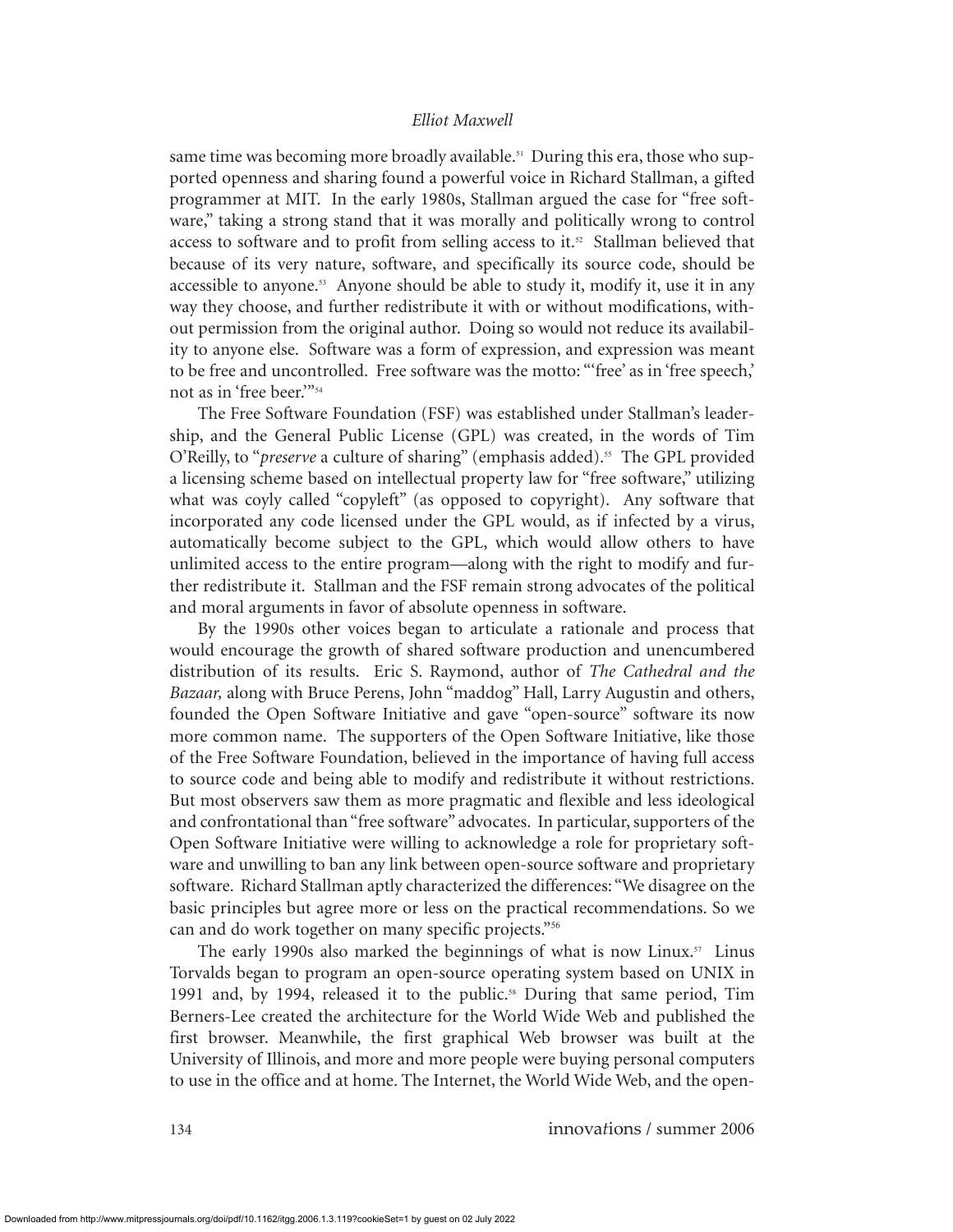source software movement were coming of age together

#### **Intellectual Property: Opposing Views**

Today's intellectual property regime uses one basic strategy to provide incentives for innovation: it gives a creator a limited period of time during which he or she can exercise control over who has access to the creation and how it is used. With this right to exclude, the rights holder can sell or lease the various rights of access to, and for use of, the creation, and therefore be rewarded for his or her creative efforts and investment. Are such incentives needed? If they are, how strong must they be to generate innovations that would otherwise not take place? These questions are hotly disputed among economists. Undisputed is that intellectual property rules have traditionally focused on the first creator and have sought to protect the rights holder's control of the creation for some period of time before the work becomes part of the public domain and available for all to use.

This view of what is necessary to provide incentives for innovation reflects an earlier era when substantial costs were involved in producing and distributing most, if not all, creative works. It seemed obvious that few people would expend the effort and make the investment necessary to create, produce and distribute a work if someone else could simply copy and distribute it at a much lower cost, thereby profiting from its sale without making any of the substantial investment required to create and produce it.

In the proprietary software model, the control over access and use is exercised through control over the source code, the form of instructions for the computing device that programmers can most easily understand and alter. The code that is broadly available—the machine-readable code—is virtually unintelligible to humans (and sometimes even seems confusing to machines.)<sup>59</sup> Thus, control over access to the source code is synonymous with control over access to the software itself.

Open-source software turns the idea of control on its head, or rather provides a mirror image of the control that rights holders traditionally exercised. Rather than focusing on the rights of creators, it focuses on the rights of users: the right to have access to the software, the right to study and modify it, and the right to share it and distribute it further without any authorization. Rather than closing it, all the various open-source software licenses, of which there are dozens, require that the source code be "open."<sup>60</sup>

In order to recoup their investments in creating, producing, and distributing works, traditional intellectual property rules allow rights holders to limit access and to charge for access to the work. The open-source model, on the other hand, aims to ensure the widest possible distribution of the software by prohibiting restrictions on its distribution. The traditional intellectual property model matched the economic characteristics of tangible, physical goods, where anyone's use of the good precluded use by others. The open-source model, on the other hand, matches the defining characteristics of the Internet and digital information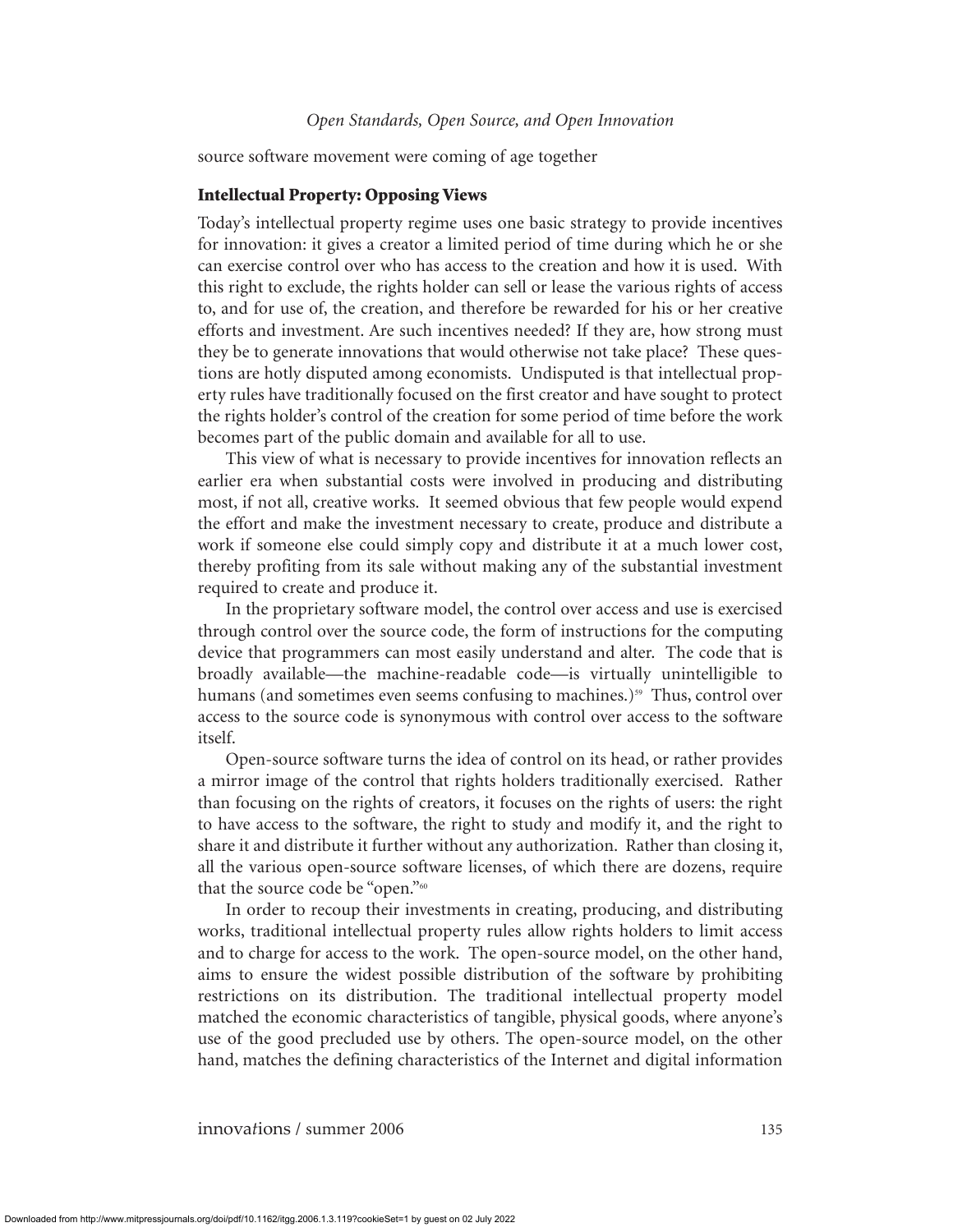goods. Digital information products can be created, modified, and distributed at virtually no cost without diminishing their availability to others.

Traditional intellectual property systems emphasize the rights of the first creator and are based on creating incentives for the first creator to innovate. Followon innovation beyond that authorized by the first creator is achieved primarily by limiting the term and scope of control and providing for the work to eventually be placed in the public domain. Open-source software, in comparison, is geared toward follow-on innovation. Encouraging the widest possible distribution aims to provide the largest number of people with the opportunity to study, test, improve and extend the original creation, thereby generating the greatest number of improvements at the lowest possible cost.

This is not to say that the traditional model of intellectual property or proprietary software is inappropriate or out of place with today's economy or that the incentive systems they rely upon are mistaken or misguided. It is not to say that society has to choose between proprietary or open models. Instead, I believe, there is nothing inherently inconsistent with intellectual property law in a software development system that leans toward follow-on innovation as opposed to first creation or that seeks to maximize distribution as opposed to controlling access. Both systems can and will coexist. Both can and will produce excellent works. But open-source licensing systems are based on different assumptions about the nature and process of innovation and the incentives that encourage it from those traditionally associated with proprietary software. The latter focuses on the inventor, the lone creator, while the former sees the potential for creation in everyone.

# **A Critique of Open-Source Software**

Advocates of proprietary software argue that open-source software reduces the incentives for creation essential for new software development; the most fervent opponents have described the open-software movement as a "cancer" on the entire intellectual property system and an "intellectual property destroyer."<sup>61</sup> The core of the argument is that by making software available without charge in competition with proprietary software, the open-source movement will ultimately drive out proprietary software producers. That is, these producers will not make the necessary investments to create proprietary software because they know they will not be able to compete with a similar product that is available for free.<sup>62</sup>

A similar argument has been raised in the recent debates about music and video file sharing systems and piracy.<sup>63</sup> Rights holders of music and movies and videos argued that the incentives to create will be destroyed because "you can't compete with free." No one would write a song or a poem if they could not recapture their investment in time and effort by selling the work—something not possible if pirated copies are readily available for free.

It is clearly wrong for someone to appropriate another's work without permission. But the debate is not so simple. It is not simply a choice between allowing rights holders to restrict access and forcing them to give up all their rights. In some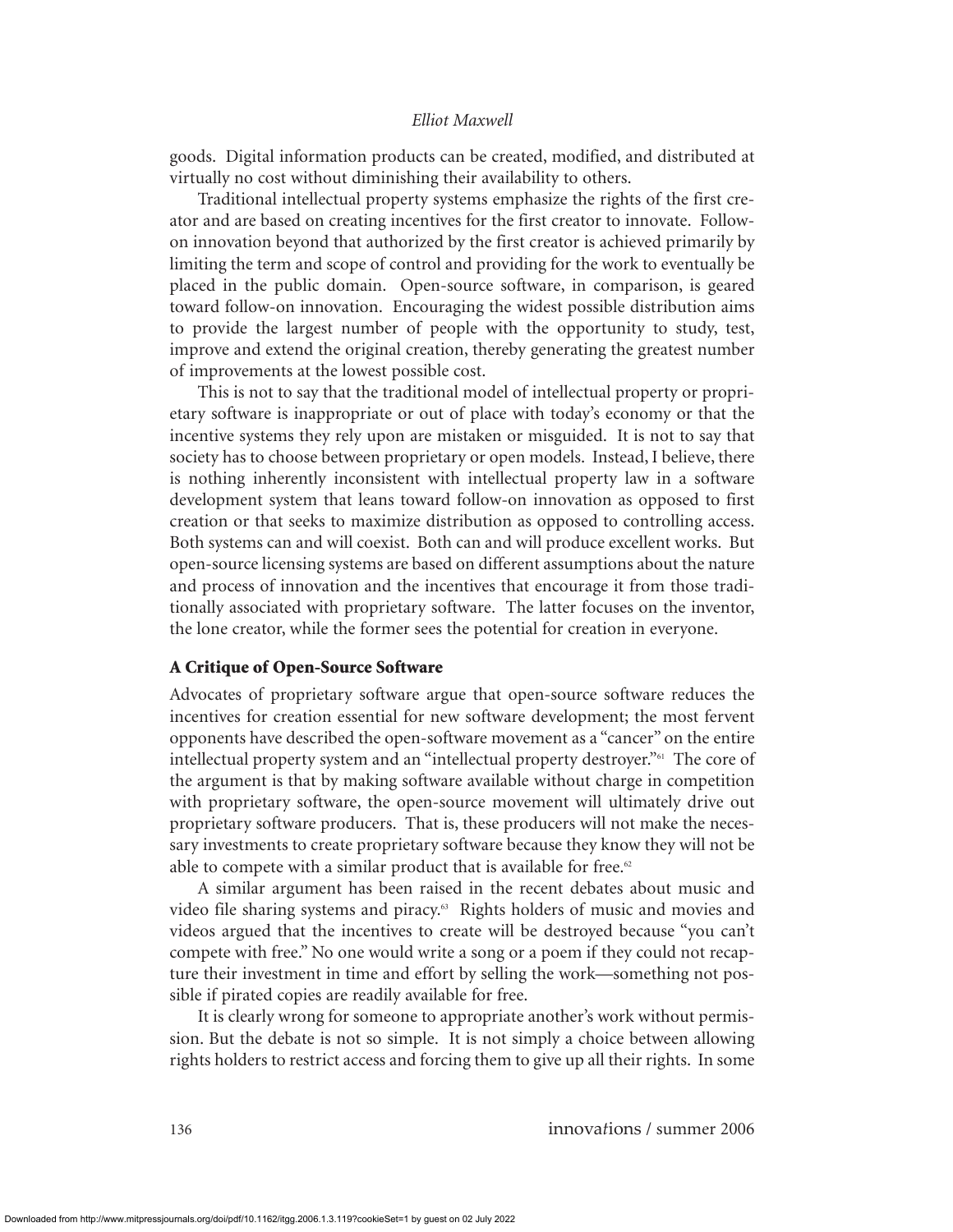cases, it has been between forcing users to accept a creative work in an existing physical medium such as a CD or a DVD rather than providing a more functional digital file. When a song is available only as part of a larger collection on a physical object such as a CD, the choice may be between "more than I want for much more money than I'm willing to spend" and free from a file-sharing service. In many cases, as Apple's i-Tunes digital delivery service successfully demonstrated, music providers can indeed compete with free. Customers have chosen "cheap and great," as offered by Apple, as opposed to "free and crummy"—and they have purchased over a billion downloads while avoiding viruses and incomplete versions of songs that they may get from file-sharing services. (MySpace, the most visited Internet address among Web users in the U.S., has just announced that it will be offering its own music service where musicians will be able to set their own prices and sell from their own MySpace pages.)<sup>64</sup>

In other cases rights holders have released their music for free in order to build audiences for performances, to whet the appetite of fans for other works, or to share in advertising revenue. In specific circumstances, such as fair use, existing intellectual property law has recognized the value in allowing limited access to a work as part of the government's grant of exclusive rights even if the rights holder objects.

As rights holders experiment more and more with Internet distribution of their works, it is likely that new models of compensation for creators will be developed; this has already occurred in response to earlier technological challenges to existing distribution systems such as those posed by the arrival of radio. The business models of those who create proprietary software are evolving; consider the rise of software "as a service," in response to the capabilities of the Internet and the characteristics of digital works, just as the business models for distribution of music, video and movies are evolving. But these changes are not the result of any inherent conflict between the concept of intellectual property rights and the value model based upon sharing.

While both proprietary and open-source software rely on intellectual property licensing systems, they rest on radically different assumptions about how creative acts lead to value creation. The more traditional closed model assumes that the rights holder needs tight control in order to charge for access and use; the open model assumes that the original work becomes far more valuable as many add their own contributions.

The charge that open-source software undercuts the incentive system that drives the creation of proprietary software may be, at its core, a different statement—or rather a different question. Proprietary software—or any creative act such as writing a song, making a video, or composing a poem—depends on investments of time and energy. The closed model assumes that the rights holder charges for access to or the right to use that work in order to provide a return on that investment. Talented software producers and the companies that employ them or that distribute their work can gain handsome rewards under this model.

So, if all this is true, why would someone invest the time and effort required to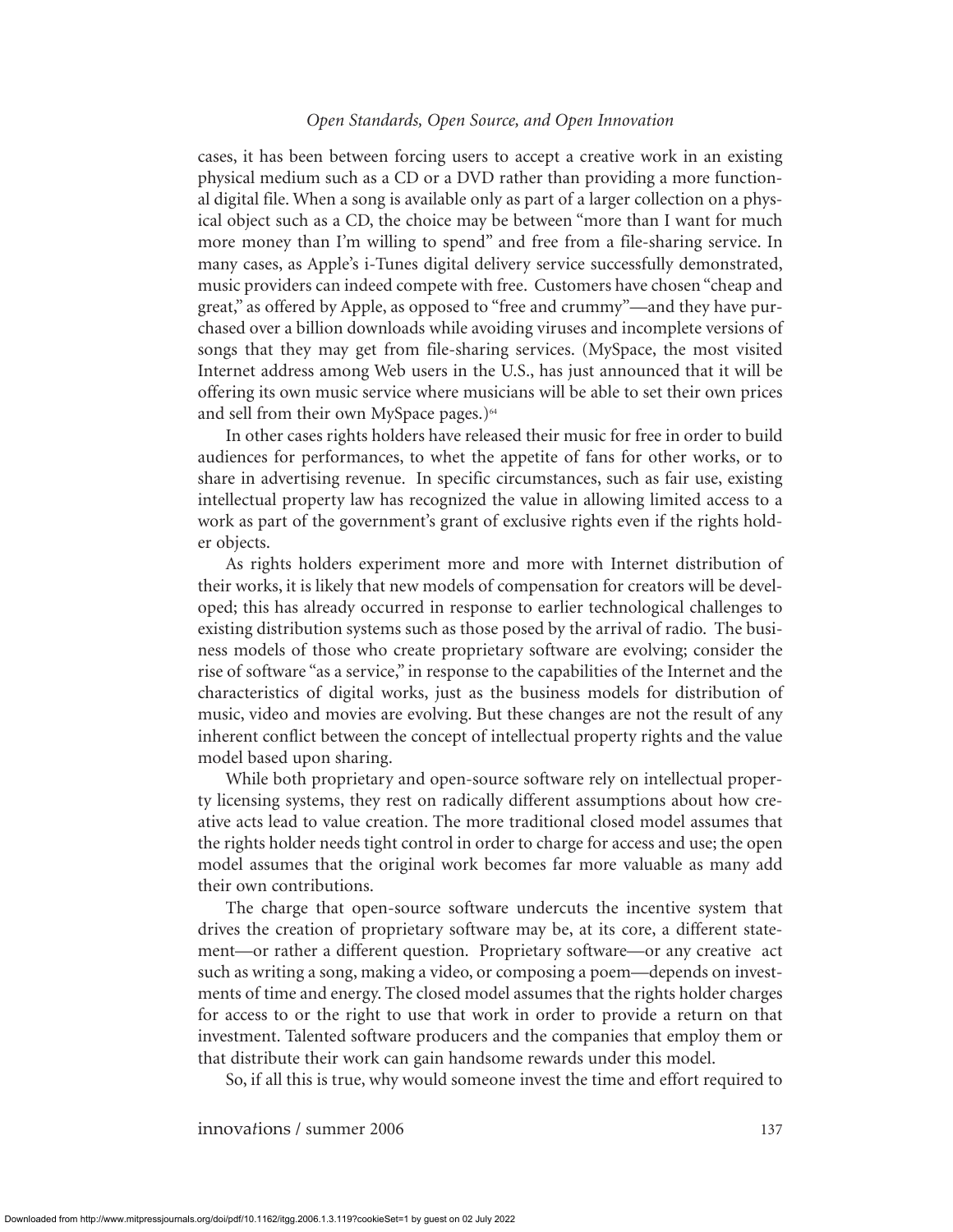develop software (or write a song, etc.)? Or, alternatively, why would they incur the opportunity cost of not doing something else, if they could not get a return on their investment? Why would anyone give away their work to a system where it will be broadly available for free without any restrictions on its modification or redistribution? Why would they join a system that prevents them from receiving any direct monetary reward for their work? In other words, why do they create and share?

# **The Open-Source Movement: Motivations for Sharing**

Among others, Richard Stallman, Eric Raymond, Josh Lerner and Jean Tirole, Steven Weber, Eric von Hippel and Yochai Benkler have addressed in great depth the questions of why people develop and share software.<sup>65</sup> All their answers mix pro-social arguments with those based on more narrow conceptions of individual benefits. Obviously, the reasons behind any individual's actions are complex and vary from person to person. But both theoretical and empirical research shows that individuals have many reasons for participating in these efforts that do not provide direct monetary rewards.

One reason is altruism. Some critics of the open-source movement have argued that the open-source development process is unsustainable because it depends on voluntary action—that is, it rests entirely upon altruism. And many open-source participants acknowledge that altruism motivates them. Eric Raymond noted the existence of a "gift economy" in which contributors find their primary rewards in the personal satisfaction of sharing.<sup>66</sup> Certainly one factor animating voluntary contributions is the desire to be helpful to a broader community of which they are a part, in this case the open-source community with its norm of sharing.

The rewards for altruism are substantial and deep. As John Clippinger and David Bollier have pointed out, some comparative anthropologists and evolutionary psychologists suggest that "as a species we are neurologically hard-wired to be empathetic and cooperative."<sup>67</sup> Richard Stallman has invoked the golden rule variants of which can be found in almost all of the world's major religions—as a guiding principle for free software: "If I like a program I must share it with other people who like it."<sup>68</sup>

We are all taught early that "it is better to give than to receive." (Some of that teaching may even take root.) As Yochai Benkler notes, "Anyone who sits in a New York City playground can only marvel at the paradoxical phenomenon of Wall Street traders admonishing their children to 'share nicely,' and will appreciate our deep cultural commitment to sharing."<sup>69</sup>

Everyone knows someone who relies less on financial rewards than on the positive feelings they get from helping others. And consider the entire category of workers—the helping professions—many of whom have chosen to accept fewer financial rewards in exchange for other, less tangible, rewards. Although altruism is part of the motivation for many open-source participants, it is usually only a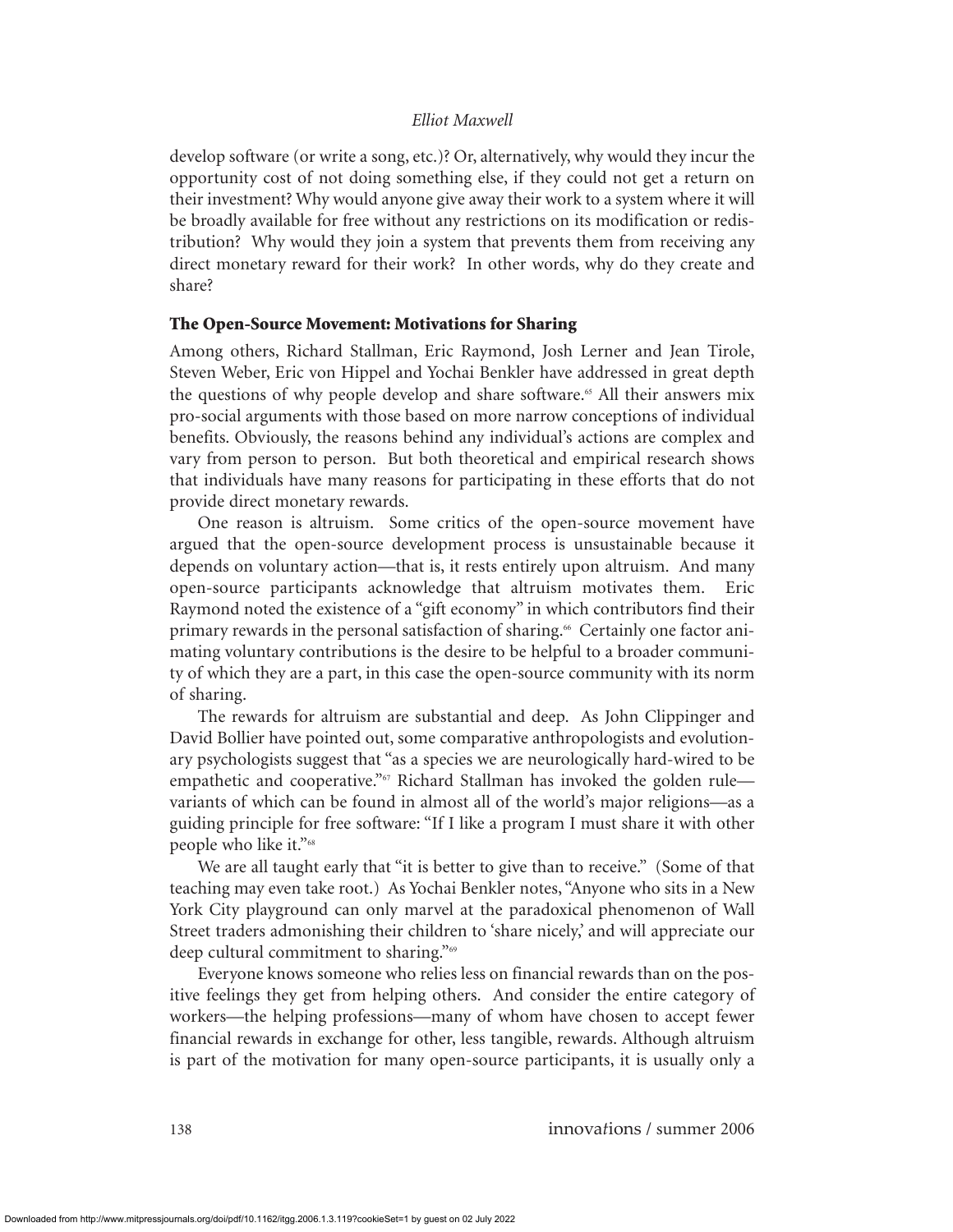part, just as monetary rewards provide only a partial answer as why people create new works.

Many programmers get the same feeling of excitement and accomplishment from writing a program or solving a difficult problem that others get from similar acts of creativity, whether from completing a sketch, to writing a poem, or forming a tune on a musical instrument. Most artists never offer their work for sale; most poets go on writing poetry even though they never publish; most people who play an instrument never play for pay. Everyone experiences, at one time or another, the excitement and pleasure of creating.

That the joy and excitement of creation helps motivate open-source participants is not surprising. What other reasons might they have for investing their time and energy to create and to share?

A key reason many programmers give for working to produce a piece of shared software is that they are attempting to solve a technical problem of their own. They are, as Eric Raymond put it, "scratching a…personal itch," such as a problem for which no solution is already available.<sup>70</sup> We get an immediate and tangible personal benefit from solving a problem that is obstructing our progress. Jack Kilby, the much honored inventor of the integrated circuit, wrote of such feelings:

I'm motivated by a need to solve problems, to make something work. For guys like me, the prize is seeing a successful solution…It's quite satisfying—hell, it's incredibly satisfying—to face some important problem and find a solution that works $^{71}$ 

The development of the open-source Apache Web-server software is a clear example of how an individual addressing a problem resulted in a widely used opensource software program.<sup>72</sup> In the early days of the Web, little industrial-strength software was available to IT center managers for running servers that would retrieve Web pages. In response, an IT center manager wrote a program to address this problem; following the norm of his community, he shared it. Others responded with improvements and the process continued until Apache became the dominant Web-server program—a position it retains today in the face of many proprietary software challenges.

So we see that Apache's success began with a problem faced by many people and one person motivated enough to attempt to solve it—and also willing to share the solution. As Eric Raymond noted regarding open-source development, "Your program doesn't have to work particularly well. It can be crude, buggy, incomplete, and poorly documented. What it must not fail to do is (a) run and (b) convince potential co-developers that it can be evolved into something really neat in the foreseeable future."<sup>73</sup>

But why share the solution? In part, altruism. In part, the community norm of sharing. And then there is the prospect of "reciprocity." If an individual shares code that provides benefits to others, that individual may benefit, both now and in the future, as others share code that they have written. As the number of people with whom we are sharing increases, so does the number of people who might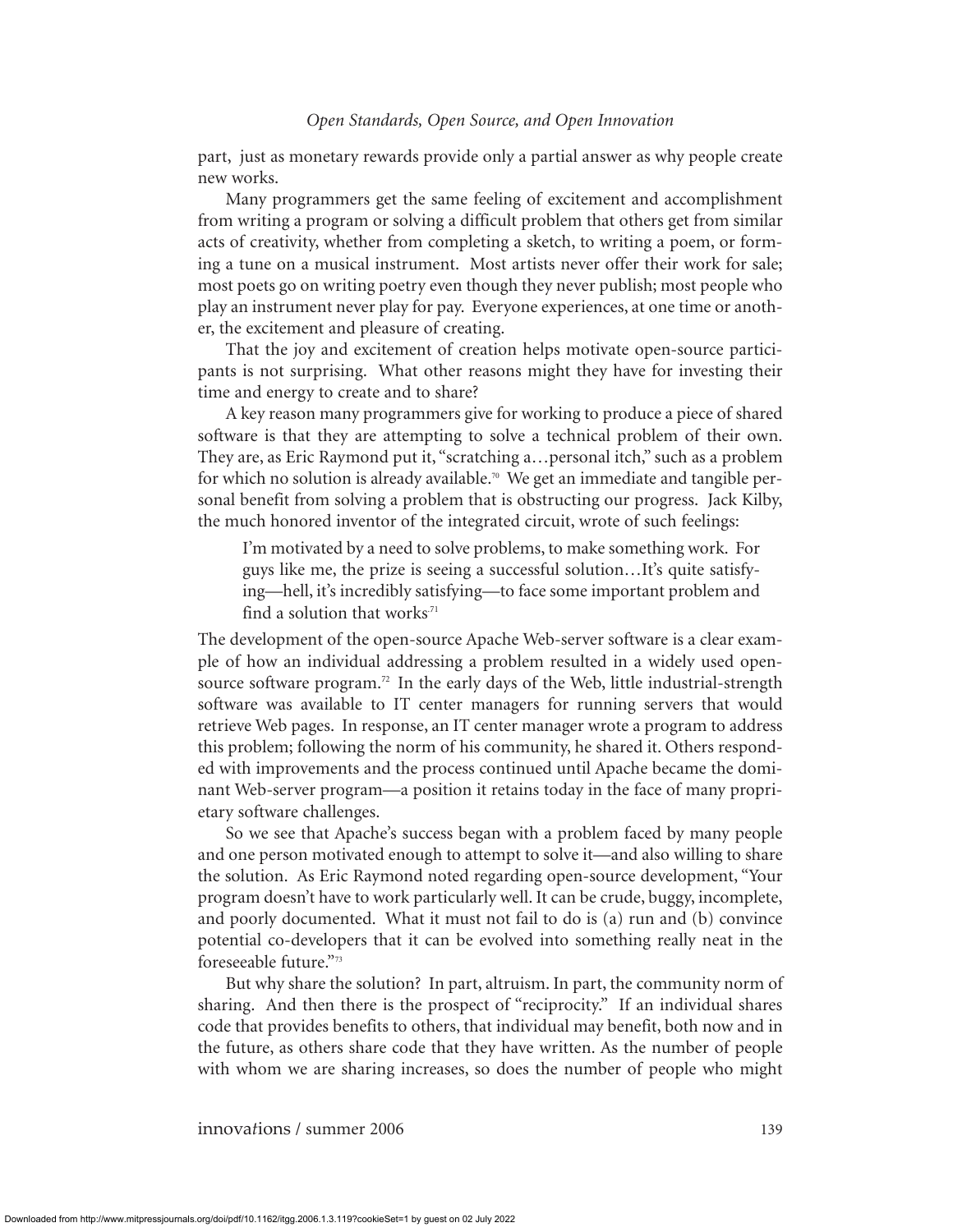reciprocate and the value of the potential benefits.

Another reason people participate in open-source development is increased reputation among their peers. If someone finds an elegant solution to a difficult problem and does not share it, he or she may be gratified by the act of creation and satisfied by solving the problem. But, if that same someone finds an elegant solution to a difficult problem and shares it with peers, it will enhance his or her reputation as a programmer. Geeks have egos too; would we be surprised to learn that there are competitive programmers who enjoy solving a hard programming problem before anyone else, or creating more elegant solutions? And, as Lerner and Tirole have written, a gain in reputation may have benefits beyond personal gratification. A programmer or project leader may get a promotion or better job offers based on their enhanced reputation, or have better access to venture capitalists for a new venture.<sup>74</sup>

Another reason to participate in an open-source development process is simply to improve one's programming skills. One very attractive aspect of the opensource process is that it allows an individual to choose which problem to address and how much time and effort to invest. The individual can then attempt to find a solution and be reasonably sure to receive feedback. The feedback will not necessarily be supportive—harsh criticism and "flaming" are common—but it will be forthcoming. This gives the programmer an opportunity to hone skills and potentially to gain in reputation and prestige, all while working on a problem that he or she finds worth pursuing.

Overall, then, why not participate? On the most mundane level, the actual costs of sharing digital information products, whether by e-mail or by peer-to-peer systems, have been dramatically reduced by improvements in information technology. Sharing requires less and less effort and the potential barriers are continually being lowered.<sup>75</sup>

Moreover, the effort required to make a contribution has been dramatically reduced due to the organization of most open-source development projects. The core design principle that allows widespread collaboration calls for modular solutions that can communicate easily with other modules through well-defined interfaces. A potential contributor self-selects a project (limited in size due to modularity) that is consistent with the contributor's self-identified skills and experience, and matches the resources that he or she is willing to expend.<sup>76</sup>

But don't the contributors forego monetary rewards by sharing what they create? The rewards may not be that great. And it is not clear that the limited contributions that a programmer chooses to make in an open-source project would be worth much if offered directly in the marketplace or would be worth protecting through the intellectual property system. Although the contribution might well be of high quality, it is likely to be much more valuable as a part of the larger whole than in its own right.

The central tenet of open-source software licenses—preventing further restrictions on distribution—buttresses the central process of open-source creation. This practice encourages the software's distribution to the largest number of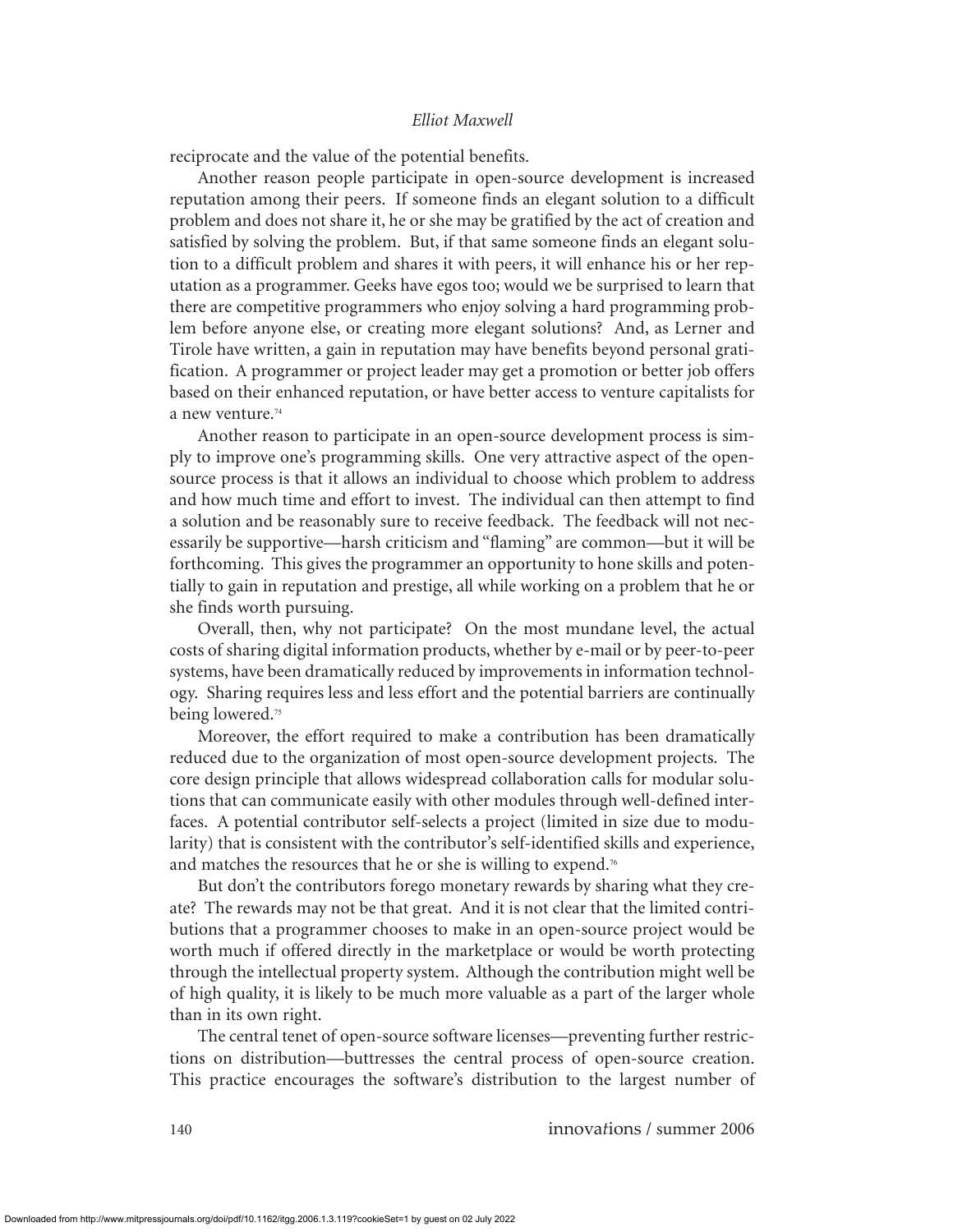potential contributors.

An important characteristic of open source software is that it increases in value as it is improved by contributions from the largest possible group. About half of the cost of creating and maintaining software is invested in debugging and maintenance.<sup>77</sup> The more people engaged in debugging and maintenance, the more chance of a match between the talents and interests in the group and the problems to be detected. Eric Raymond encapsulated this idea: "given enough eyes, all bugs are shallow."<sup>78</sup> Open-source's emphasis on expanding distribution increases the chances that more, and more different, people will be available to engage with the problem. The larger and more varied the group of programmers, the more likely that it will have the right "eyes," the right experiences, the right talents, and the right interests to find and fix the bugs.

Increasing the number of potential contributors has other benefits. It creates greater potential reciprocal benefits for each contributor, provides a larger audience for those seeking reputational benefits, and allows problems to be broken into smaller and smaller packages, reducing even further the costs associated with participating.

It also helps to reduce the "free rider" problem associated with the open-source software movement. As economists have noted, individuals may be tempted to take advantage of the benefits offered by access to open-source software without contributing anything meaningful in return. The larger the group of potential contributors, the better the odds that some individuals' own personal cost/benefit calculations will lead them to participate and thus contribute.

All of these "private" (as opposed to altruistic) benefits support participation in the open-source software development process. And in pursuing private benefits, the contributors add to the societal value of the collective product.<sup>79</sup>

#### **Corporate Contributions to Open-Source Software Development**

In an increasing number of cases, however, the production of open-source software is a job, not a volunteer activity. More and more of the companies that plan to use open-source software in their businesses, or that have made it part of their strategy, are directly supporting its development rather than relying completely on volunteer labor. They are paying open-source developers or are assigning their own programmers to open-source projects. This lets them ensure that their corporate problems are addressed by open-source projects and that they will benefit from the efforts of the broader open-source community. A recent survey indicated that as many as a third of the participants in open-source projects are being paid directly by their employers for that work.<sup>80</sup>

Many programmers do not work for companies that produce and license proprietary software. They do work for corporations that develop, test, install, and maintain in-house software or oversee the functioning of software licensed from others. If a firm can increase the value of its own employees' work by leveraging the efforts of others outside the firm, that is clearly in its economic interest.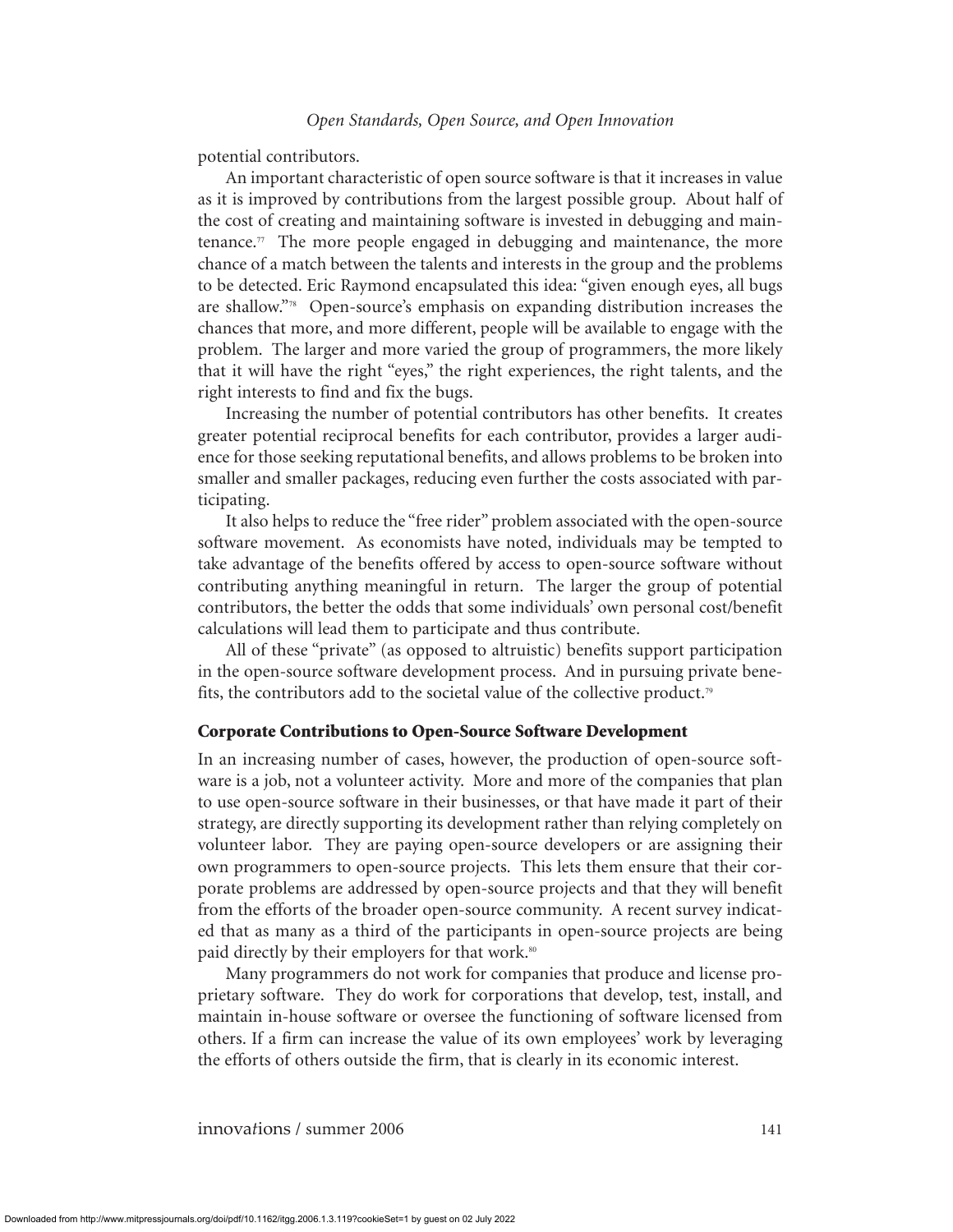For example, IBM has analyzed the potential benefits from using open-source software and from directing its own employees to work on open-source projects. It calculated that it costs approximately US\$500 million annually to maintain an industrial-strength operating system like Linux. If IBM invests US\$100 million in support of Linux, it stands to benefit (as do all other Linux supporters) from hundreds of millions of dollars worth of contributions from around the world. The calculation was clear to IBM; a growing number of other firms are coming to the same conclusion.

Many different situations are leading corporations to support open-source development.<sup>81</sup> Major hardware companies are packaging open-source software on their hardware and offering support for it, reducing the licensing fees they pay to proprietary software companies and strengthening their own consulting offerings. Companies like Google are wooing open-source developers in order to improve their own products. New companies, based on open-source software are contributing to development efforts, while selling support, installation assistance, documentation, code management services, and customization, as well as branded versions of basic programs with increased functionality. Non-IT firms are supporting development, as they recognize the importance of customized, extensible, thoroughly debugged solutions to their own particular needs. They appreciate not being locked into a potentially crippling reliance on a proprietary software vendor for upgrades and support. They see the same benefit that motivates some individuals to contribute: the open-source process potentially marshals a much larger, more heterogeneous group of collaborators who can help find the best solution to their particular problem.

Companies customizing open-source products do a considerable amount of in-house work that they do not then share with others, but companies also support considerable shared work in open-source development. It would benefit the opensource community if incentives could be created to encourage the sharing of more in-house work, but the increasing corporate production of shared open-source software is helping to build a "commons": the totality of shared open-source software development efforts. Just as the work on UNIX at AT&T's Bell Laboratories provided a foundation for Linux and was indirectly supported by the fees that local telephone companies paid to AT&T, this growing commons will provide an increasingly rich legacy for future open-source developers.<sup>82</sup>

#### **Who Develops Open-Source Software**

Firms produce proprietary software much as they produce physical goods. Just as some critics say that the open-source development process cannot be sustained because it is based on altruism, others say it is impossible to produce first-rate software through collective action by volunteer collaborators separated by time and distance without the authority found within a firm or without using monetary rewards. Is this necessarily true?

The answer is that the Internet makes voluntary collective action increasingly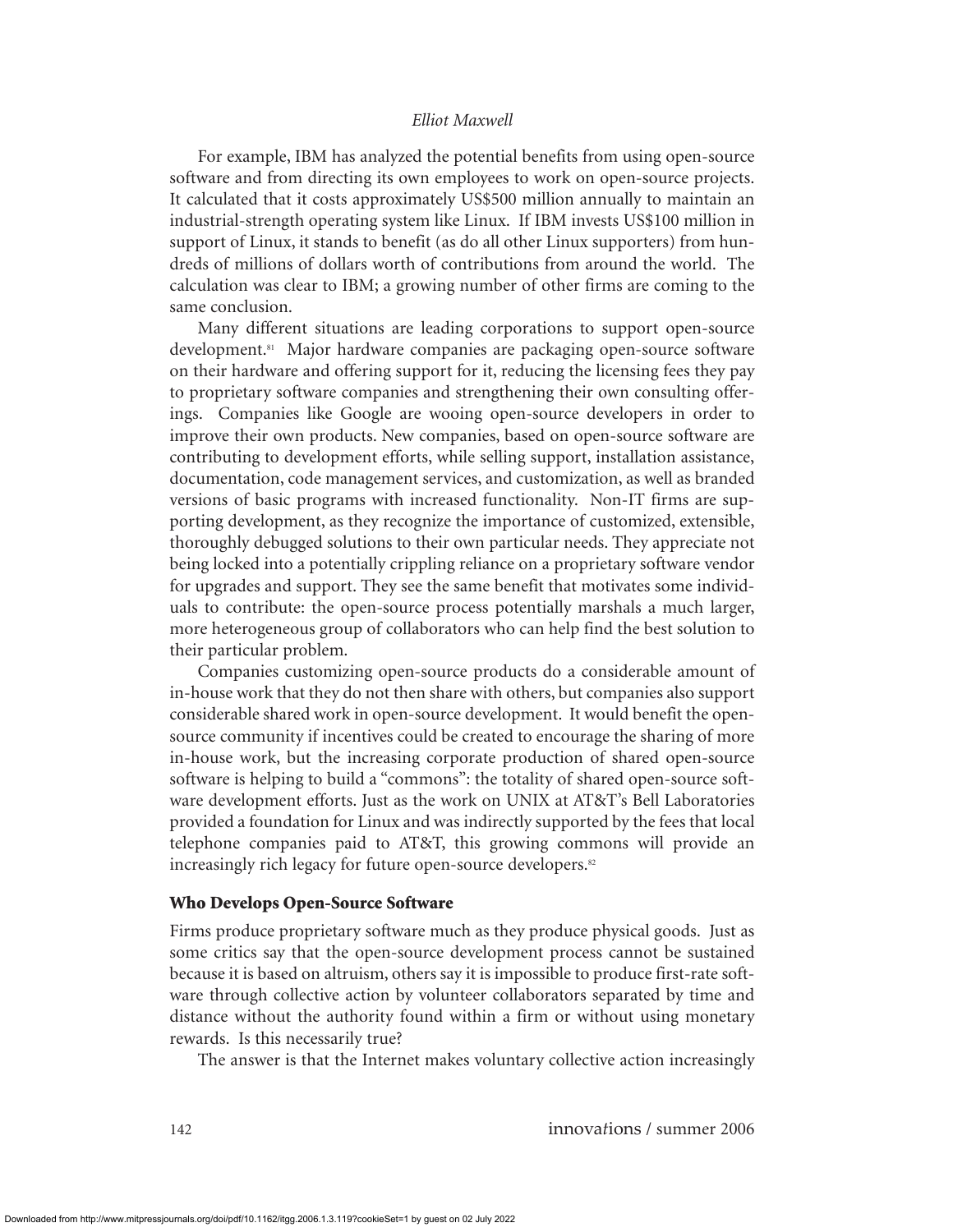easy to conduct. Advances in information and communications technologies have slashed transaction costs by greatly reducing the costs of communications and coordination. Assigning tasks in any project is difficult; within a firm it requires a division of labor, knowledge of the available resources, and finally the assignment of resources. But this work is greatly reduced in the open-source environment. The potential labor pool has been greatly expanded via unrestricted distribution. Individuals in the pool self-select their tasks based on their own interests, skills and willingness to invest resources. Of course, they may substantially duplicate the effort of others, something that proprietary software firms seek to avoid. This is an important challenge; the open-source development process does need to evaluate proposed contributions efficiently.

Linux and Apache, like other successful open-source projects, have addressed the evaluation problem, which is essentially the task of determining what contributions among many should be included in the next software release.<sup>83</sup> Linux has two production streams that are overseen by hierarchically organized, trusted veterans of the Linux development process. One group of experts evaluates code that has been well-tested and debugged to determine if it is sufficiently mature and stable to be included in the next regular Linux release. The other stream is more experimental, working to incorporate new ways of attacking problems or new areas of work. It is here that revolutionary rather than evolutionary progress might emerge. Although Apache has a slightly different structure, it too has organized itself using experienced Apache program managers to screen contributions and evaluate their readiness for distribution.

By providing a process to evaluate contributions—and to reject many—these open-source development organizations have limited the "openness" of the software. Anyone can still submit a contribution but the contribution may not be included in the software that is ultimately distributed. While this process has reduced the "openness," it has improved the quality and reliability of the software. Thus, the level of openness of any product or process will likely reflect the underlying needs of the system. There is little likelihood of building a community to use and improve a software program that has a million different versions, with a new one appearing whenever anyone proposes a change.

Even with the problem of duplicative contributions and the need for evaluation, open-source software generally improves more quickly than proprietary software. In part, this happens because open-source software uses a model of "release early and release often."<sup>84</sup> It has, in fact, been described as being in a perpetual "beta" test, albeit with an unlimited number of testers/contributors.<sup>85</sup>

The need for evaluation raises more questions. Will those who volunteer accept this level of screening and control, especially if they might see their contributions rejected? Will they defer to the judgments of the veterans? As Weber points out, the open-source development process cannot succeed without wellrespected leadership and a strong set of cultural norms.<sup>86</sup> Interestingly, the very nature of the development process provides incentives for a leadership style that appears to be consistent with the norms of the open-source community.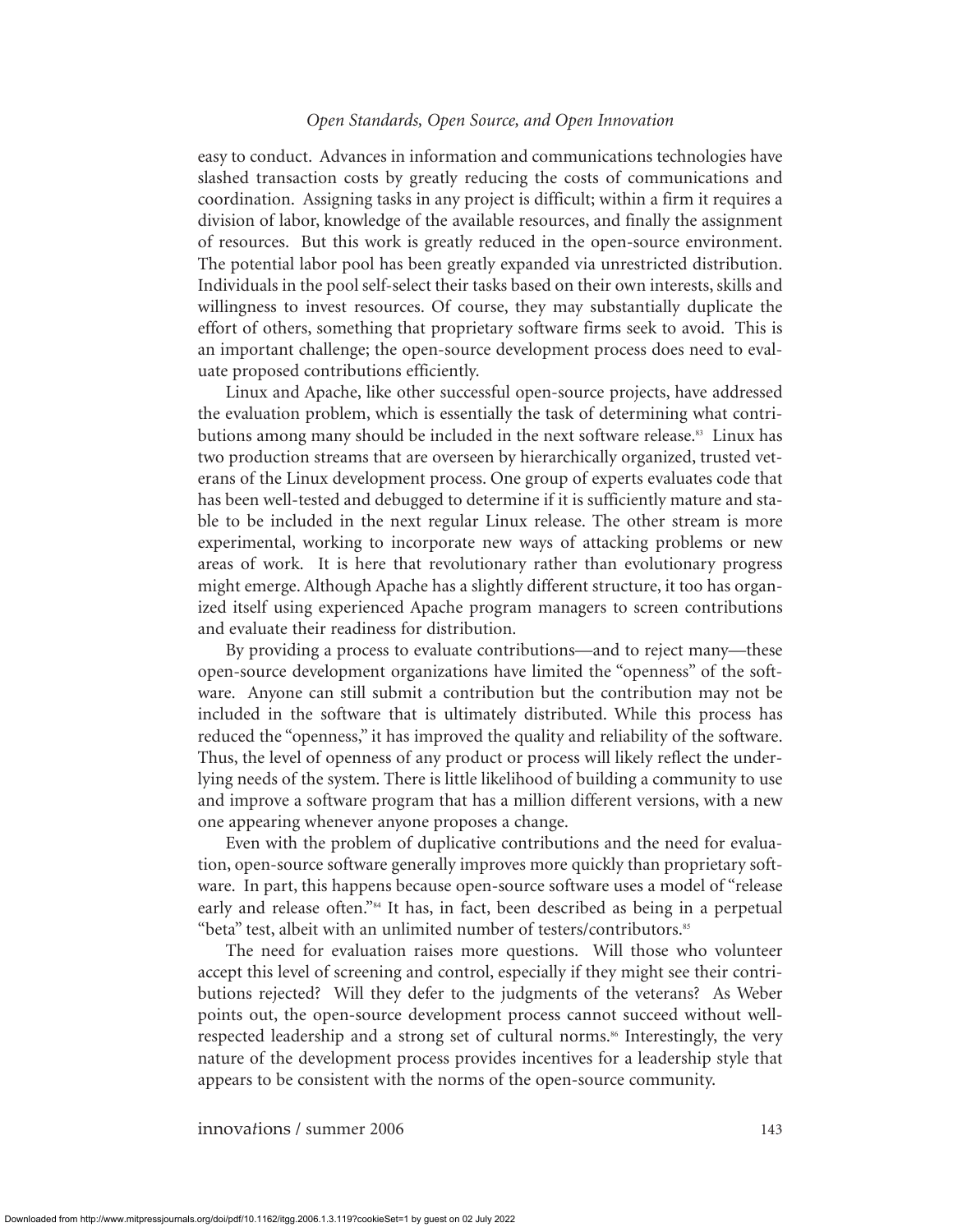Every open-source project has a leader. That leader does not have the authority over volunteers that is possible in a hierarchical firm. At the same time, the leader requires a strong relationship with potential contributors, who can stop work at any time. Contributors can stay with a project but they can also choose to follow another path in developing the software—and an infinite number of such paths are possible. If they choose another path and establish a new project they are considered to be "forking" the code. A project leader has incentives to maintain or increase the number of volunteers working on the project in order to get the work done and to increase his or her reputational gains. The volunteers' ability to quit or to fork provides a strong incentive for the leader to obtain the trust of his or her followers by setting realistic goals and listening to and responding to criticism. The very absence of authority encourages the leader to lead.

The absence of traditional authority does provide challenges. Leaders have no easy way to set and enforce priorities or to ensure that resources are directed toward unmet needs—a problem not inherent in proprietary software development.<sup>87</sup> One strength of the open-source development system is task self-selection, but self-selection may result in critical work being left undone. As Linus Torvalds has admitted, sometimes he may have to suggest areas that need attention or even start a project and lead it until it becomes self-sustaining.<sup>88</sup>

Similarly, it is not surprising that open-source software products have been criticized for a lack of quality documentation and support and consumer-oriented usability. It is hard to imagine that the "itch" that wants to be scratched, and that animates a talented programmer, would be to write documentation: a cuttingedge programming problem is usually much more attractive. An analogous problem may exist in producing high-quality user interfaces for open-source software: the intrinsic rewards in this area may not animate the most gifted programmers. Open-source software has drawn particular criticism for this lack of "fit and finish," even compared with proprietary software that is not particularly admirable in this regard.<sup>89</sup> As commercial firms play an increasing role in developing opensource software, these challenges are likely to be faced directly, while open-source development maintains its advantages for customization, extensibility, and debugging.

#### IV. OPEN-SOURCE SOFTWARE AND PUBLIC POLICY ISSUES

Currently, two subject areas dominate public policy concerns and debates regarding open-source software. These are the structure of the current patent system and government procurement of both open-source and proprietary software.

# **The Patent Wars: Those Who Arm Themselves versus the Conscientious Objectors**

As if to prove that open-source software is succeeding, proprietary software providers and others have raised increasingly threatening intellectual property challenges against Linux and other open-source offerings. Patent infringement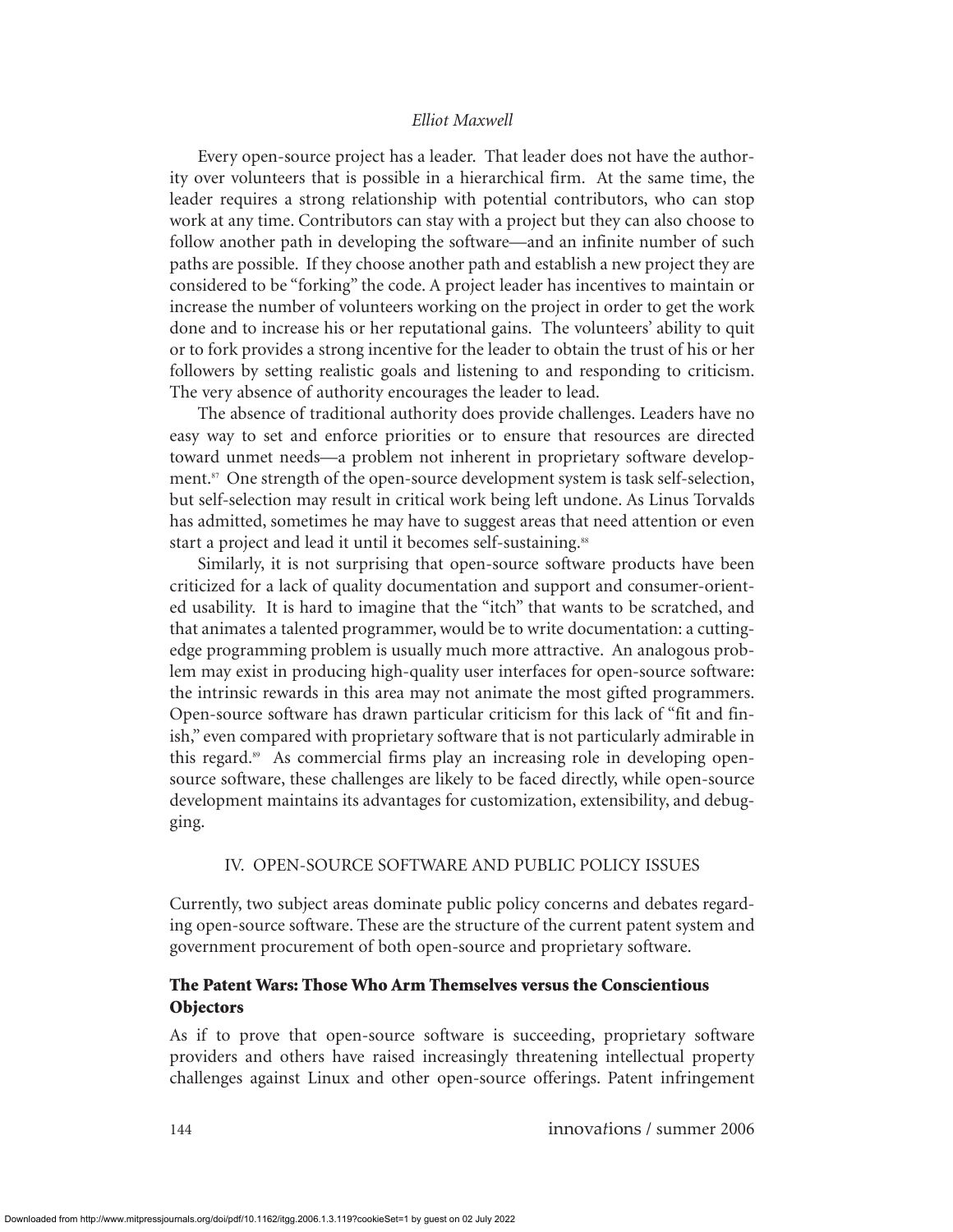actions are certainly not rare in the IT arena. But software patents have a fairly short history. Until relatively recently, the very idea of patenting software was hotly debated in the United States; it is still being debated in Europe, where open-source software advocates have been among the leaders opposing it.

In the United States one software company, the SCO Group, has sued IBM for misappropriation and copyright infringement regarding certain Linux-related patents. IBM has countersued. $90$  (Ironically, given the openness of open-source software, it is easier to scrutinize its source code for infringing code than it is to obtain and analyze proprietary source code.)<sup>91</sup> If the SCO Group succeeds in its infringement against IBM, that could give it a strong basis for claims against Linux and other Linux-related projects. Because these programs are distributed without charge, the open-software developers have no revenue stream from which to draw royalties or pay damages. Even the filing of the infringement actions has a potentially powerful negative effect, as prospective users must weigh their potential liability and the long-term availability of the Linux program that they might want to implement. Proprietary software providers emphasize this as they suggest that customers consider "intellectual property risk" in making their software choices.<sup>92</sup>

Open-source supporters have attempted to counter this issue in several ways. One recently-launched company is providing insurance against infringement claims.<sup>93</sup> Another is selling a product that will enable developers and users to screen open-source code for proprietary code that might inadvertently be included.<sup>94</sup> Some open-source developers are requiring contributors to certify that they have the right to provide the code, either because they wrote it, own the copyright, or have all the necessary licenses for its use.

Potentially even more important, several leading IT firms have contributed their own patents to the open-source software development process. Novell, Computer Associates and IBM, among others, have helped to create a "patent commons" by contributing thousands of patents from their own large patent arsenals—arsenals that were created to generate revenues from licensing and provide either offensive or defensive weapons in intellectual property battles.<sup>95</sup> Some of the same large firms have pledged not to challenge open-source projects based on their own patents or to indemnify and defend against patent infringement claims that are based on open-source software that they provide.<sup>96</sup> It is not yet clear whether open-source software developers can achieve a "mutually assured destruction" stalemate with proprietary software producers based on patents donated by opensource software's patent-rich corporate supporters.

No company, large or small, has been willing to generally indemnify Linux and thus risk potentially enormous liability; some proprietary software companies are highlighting the absence of this indemnification, as well as the general lack of warranties in open-source software, as they compete with open-source products. In the absence of general indemnification, open-source advocates and potential open source users are likely to continue facing "fear, uncertainty, and doubt."<sup>97</sup>

Providers of either open-source or proprietary software, indeed any innovator that faces intellectual property challenges, must rely on the ability of the U.S.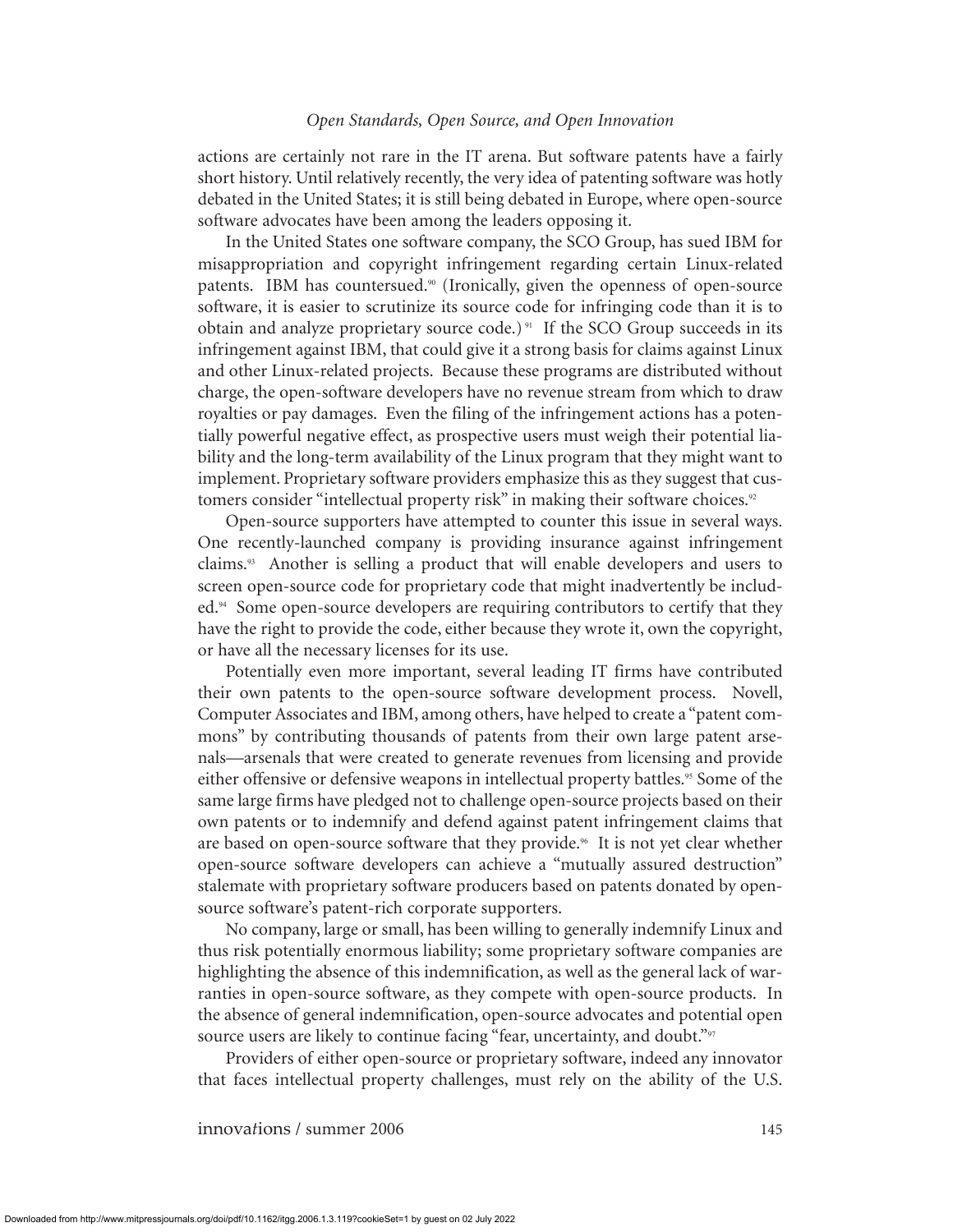Patent and Trademark Office to issue quality patents. This process relies on a thorough scrutiny of prior art, on an informed view of non-obviousness<sup>98</sup>, and on the wisdom and speed of the U.S. judicial system in reviewing them. Recent studies by the National Academy of Sciences, the Federal Trade Commission, and the Department of Justice reveal the need for a thorough review of the system.<sup>99</sup> Problems with patents, especially in the information processing and communications technology sectors, suggest that a system that works reasonably well with pharmaceuticals may need substantial adjustment to reflect a different process of innovation in digital information products, one marked by many incremental improvements and extensive cross-licensing arrangements.

In its most recent five-year plan, the U.S. Patent and Trademark Office said it was willing to use IT tools to improve its decisions; it would commit to developing a new "peer review mechanism" that would allow volunteers to comment on patent applications. Responding to this "call for collaboration," a patent attorney and accountant designed and launched WikiPatents.com to allow anyone to evaluate already-issued patents; eventually the site will allow evaluation of pending applications. The site complements "community patent review," a proposed venture scheduled for rollout in 2007. Initiated by Professor Beth Noveck of New York Law School, and backed by IBM, Microsoft, Red Hat, and Hewlett-Packard, this project will subject pending applications to the judgments of anyone interested.<sup>100</sup>

# **Government Procurement: Should We Mandate Government Use of Open-Source Software?**

Patent infringement challenges may stall the growth of the open-source movement. But the developing world is a strong source of support; there, increasing numbers of proposals call for governments to use only open-source software. From the Peruvian legislature to the Indian Ministry of Defense, government bodies have been deliberating whether to impose such mandates based on claims that they would lower overall IT expenditures, improve security, reduce dependence on foreign proprietary software providers, help stimulate indigenous software development capabilities, and foster economic development.101

This push to require governments to procure open-source software is particularly threatening to proprietary software companies because of its strength in the developing markets in Asia and Latin America with their future higher growth rates. Lower costs are particularly important to governments in these countries because of their lower income; moreover, arguments for economic independence resonate in many of these countries based on their colonial histories.<sup>102</sup> To counter this trend, proprietary software companies have actively sought U.S. government support in opposing open-source purchasing mandates in countries where they have been raised.

The arguments over mandating government purchases of open-source software recently reached into the heart of Silicon Valley. A proposal was made by the California Performance Review Commission to require the California state gov-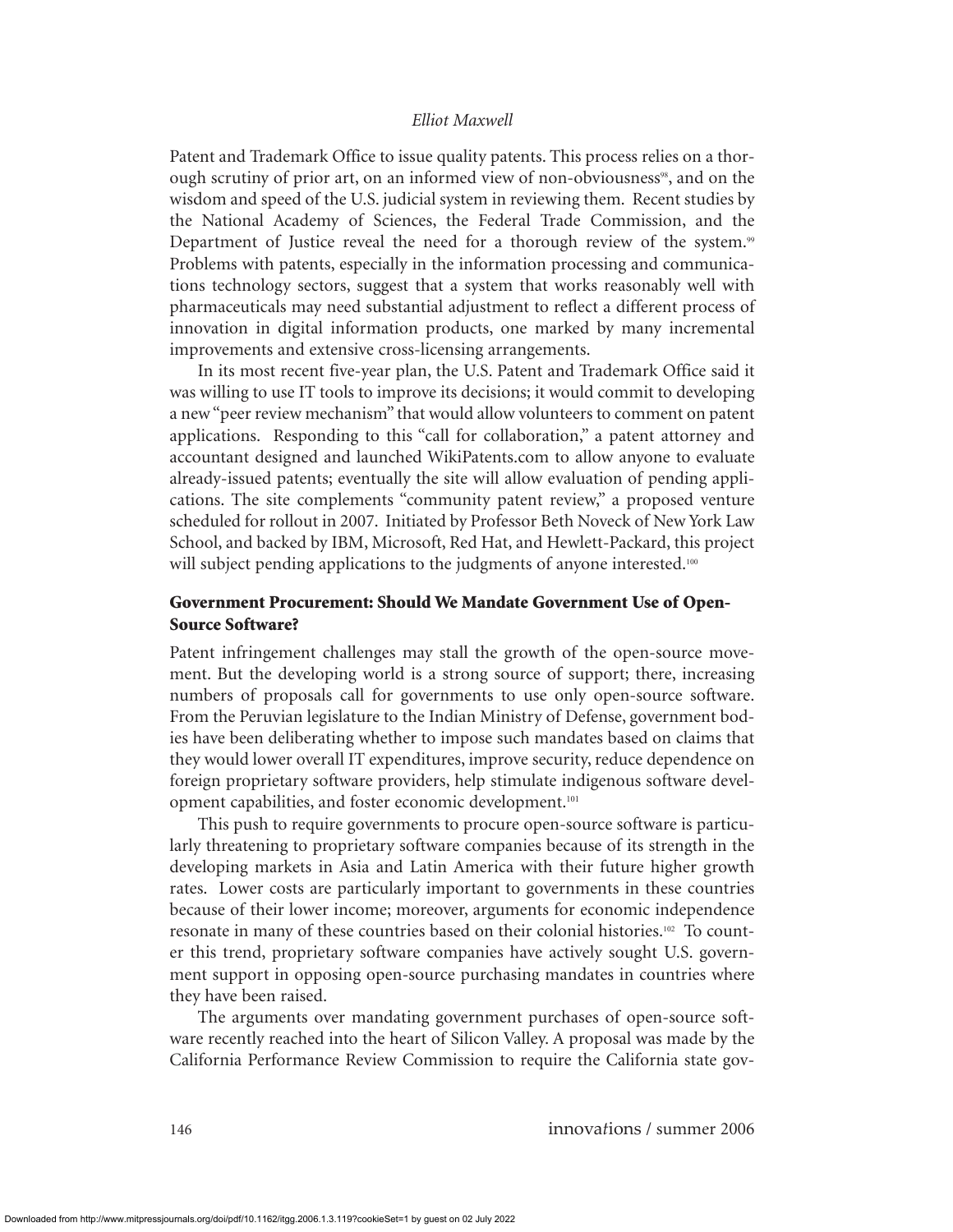ernment to acquire only open-source software where it was available.<sup>103</sup> With advocates actively lobbying for and against the proposals, Bruce Perens, a founder of the Open Software Initiative, proposed a requirement focused on interoperability.<sup>104</sup> He argued that the issue was not whether to require government to acquire opensource software; rather, should a government require that any software it acquired for a critical government function be interoperable across various platforms? In other words, should a citizen be required to purchase a particular vendor's hardware or software in order to engage in a critical interaction with his or her own government?

Perens suggested that governments should not be required to purchase opensource software, but they should identify critical government functions and the capabilities required to provide interoperability across various platforms such as open file or data formats. Any software that the government acquired for such a function would have to be interoperable. Proprietary software vendors could meet the conditions without disclosing source code if sufficiently open interfaces could be used to provide interoperability.<sup>105</sup> (De facto proprietary standards have provided a more limited interoperability in the past.)

The importance of interoperability with respect to critical government functions is even clearer than the general benefits of interoperability that open standards provide. Interoperability facilitates competition, which in turn lowers costs, increases the number of vendors, reduces lock-in, and encourages innovation by broadening the potential market for new applications. In particular areas such as electronic health care records, interoperability can provide the basis for improved care for the chronically ill, fewer medical errors, and dramatically reduced administrative costs. According to one study, a fully standardized and integrated health care information system could save the nation US\$77.8 billion annually.<sup>106</sup>

The Bush Administration recognized the attraction of interoperability in its 2004 report "The Decade of Health Information Technology," which seeks to create an interoperable system for electronic health care records within 10 years.<sup>107</sup> The system would facilitate the storage and sharing of electronic health records while maintaining security and patient confidentiality. Under this proposal, the government would provide funding for test beds and pilot programs to develop and evaluate interoperable solutions.

Interoperability in telecommunications is also crucial; we saw the consequences of its absence during the 9/11 rescue events and during last year's hurricanes on the Gulf Coast. Hurricane Katrina provided a particularly dramatic example of what happens when citizens are involved in critical interactions with their government, and government systems are not interoperable. People trying to get help from the Federal Emergency Management Systems (FEMA) could not fill out the required forms unless they used one specific proprietary Web browser.<sup>108</sup> While the cause may have been a simple lack of resources at FEMA, a drawn-out Web implementation process, or the failure to recognize the problem, it created yet another obstacle for those in desperate need.

Recently, the Commonwealth of Massachusetts tried to address the issue of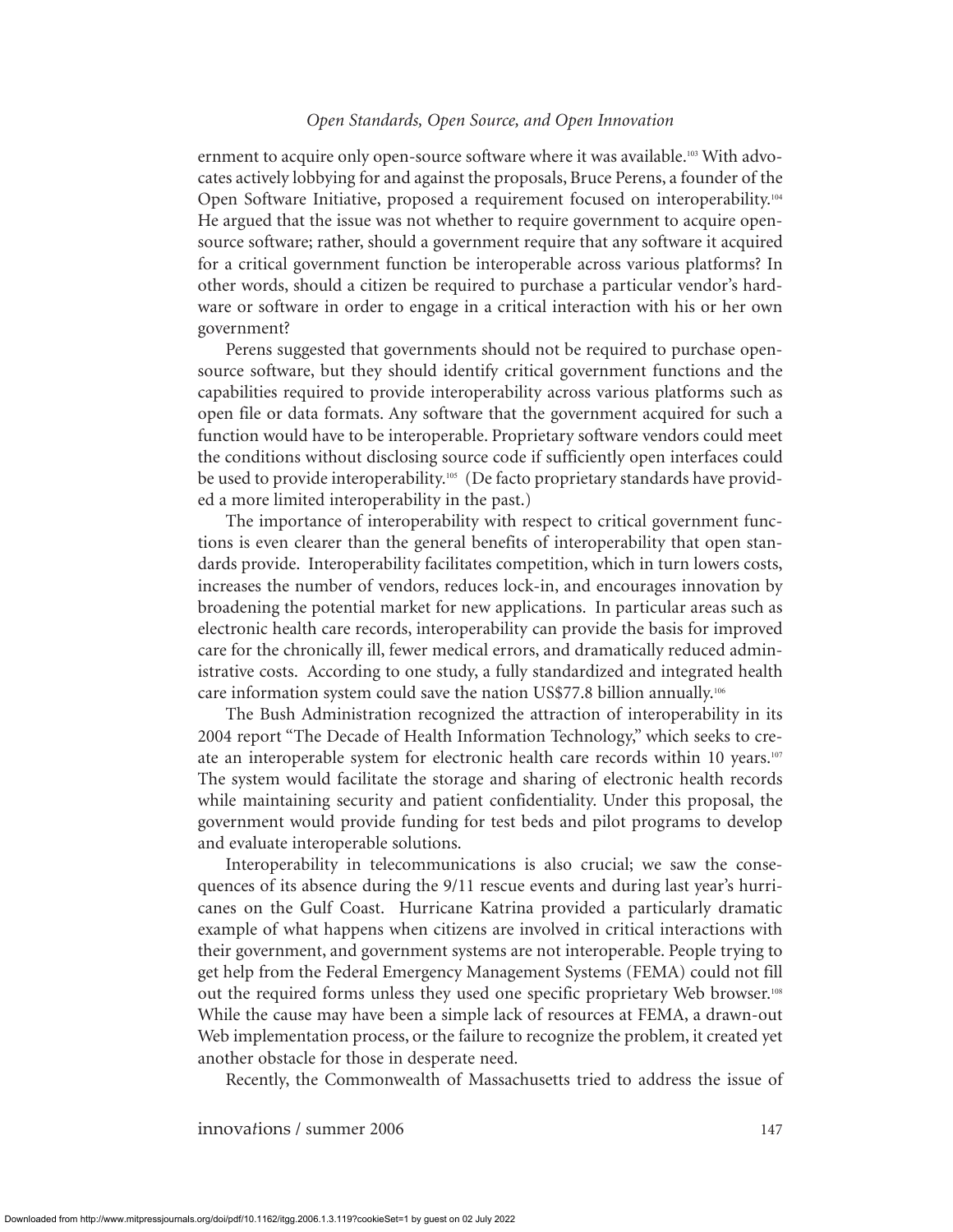interoperability in critical communications with its citizens. It sought to require vendors providing record systems and storage to use Open Data Standards. The proposal has generated considerable controversy but the debates should help policymakers better evaluate the costs and benefits.<sup>109</sup>

While the administration has acted to gain the benefits of interoperability in health care information systems, the U.S. government has questioned the interoperability requirements proposed as part of the European Commission's intellectual property policies. During consultations between the U.S. government and the European Union, the United States raised objections to government interoperability requirements, arguing that they might violate government procurement requirements under the World Trade Organization agreements as well as the Trade-Related Aspects of Intellectual Property Rights (TRIPS) agreement regarding intellectual property.<sup>110</sup> Moreover, in a series of bilateral trade negotiations with other countries, the U.S. has pushed for intellectual property protections based on the Digital Millennium Copyright Act (DMCA) without including provisions in the Act that promote interoperability. (These proposals also failed to include many of the protections for consumers contained in that same act.). $\mathbb{I}^{\mathbb{I}}$ 

# V. PUBLIC POLICY RECOMMENDATIONS REGARDING OPEN-SOURCE SOFTWARE

Based on the discussion of open-source software, several recommendations for public policy emerge:

• Over the last several years, serious issues have arisen about the operation of the present patent system, particularly in the area of software and business methods patents. Congress is currently reviewing the patent system and should aim to provide the highest possible level of innovation within the United States, recognizing the importance of both initial and follow-on creators. Such a review should specifically reexamine the premise that today's unitary system continues to serve all sectors equally well, especially given the proliferation of problems regarding patents in the information technology arena. While the patent system has strong support from the pharmaceutical sector, issues in the IT sector continue to fester.

 $\bullet$  No mandate should require any government agency to use only one particular form of software license or development process, be it proprietary or open source. Government procurement decisions should be based on identifying and obtaining the software that best meets the needs of the particular government activity involved. However, governments at all levels should identify critical government functions, particularly as they involve citizen-government interactions, and place a high priority on requiring interoperability across various platforms for any software they acquire to perform these critical functions.

• To support interoperability in critical areas, governments should advocate open standards and interoperability in standards-setting processes and royalty-free licensing of any intellectual property required to implement such standards.

• The government should consider additional areas where interoperability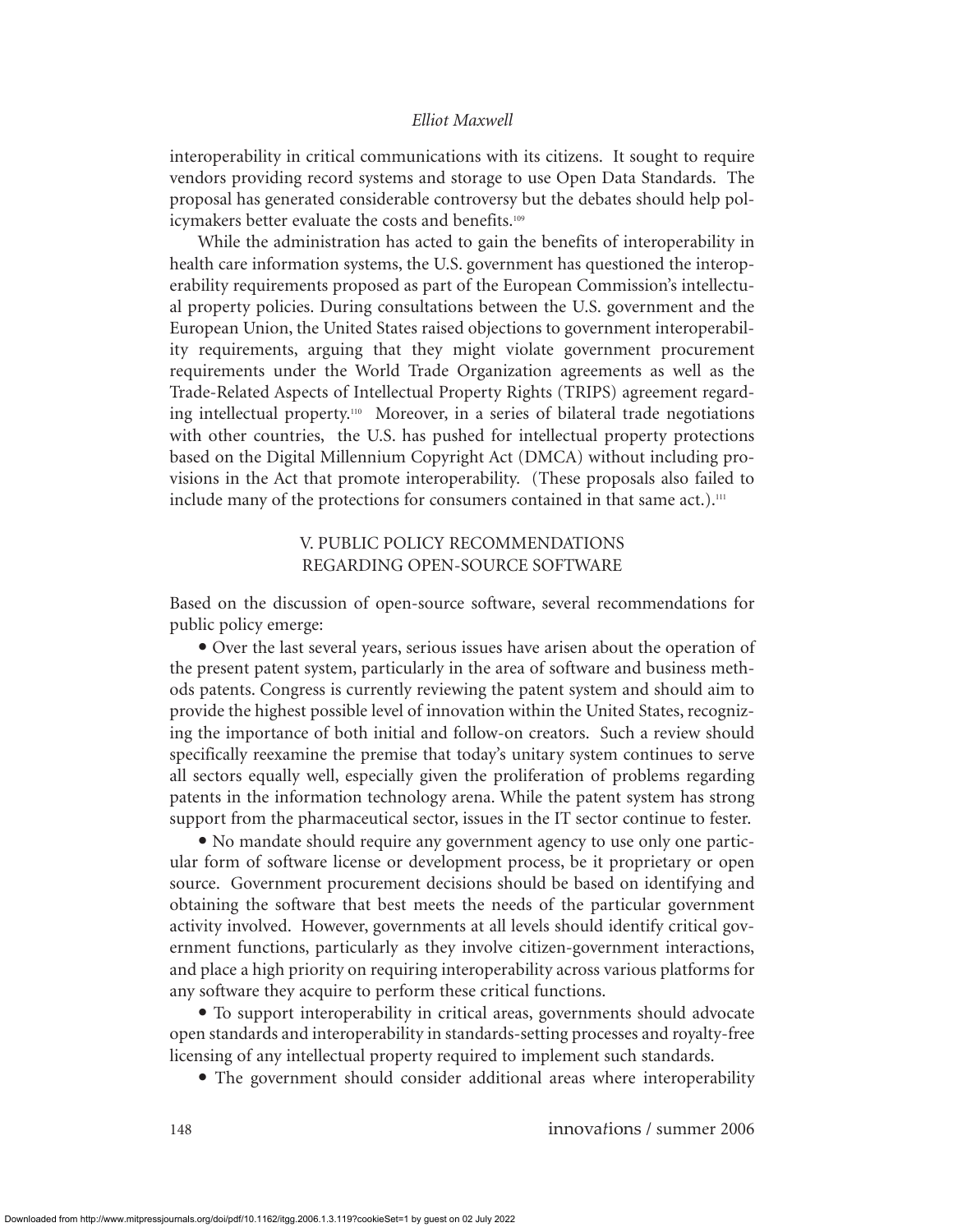would provide significant improvements in performance, such as homeland security, where the lack of interoperability of first responder data and communications systems on September 11th provided a lesson in how governments should not behave. The National Institute of Standards and Technology has an exemplary record in conducting interoperability studies and should continue to search for areas with the greatest potential to benefit.

• The U.S. government should not be an advocate in the international arena for any particular type of software licensing or development and should oppose mandates for using any particular type of software licensing or development.

• The U.S. government should review its policies and international treaty interpretations regarding interoperability. It should support the rights of governments to require interoperability in IT purchases impacting critical government functions.

• The Digital Millennium Copyright Act (DMCA) contains provisions on interoperability that are an important check on the control that can be exercised by rights holders. These should be included in any international agreements the United States makes in the area. Such agreements should reflect the balanced nature of U.S. intellectual property law.

• Because the Internet provides new opportunities to reach knowledgeable commentators, the Patent and Trade Organization (PTO) should act quickly on a proposal included in its most recent draft 5-year plan: to employ peer review and the Internet in seeking to document "prior art." It should also intensively evaluate proposed and granted patents, particularly in the area of information technology. A "Slashdot for prior art" could provide the model.<sup>112</sup> Recent proposals including the Community Patent Review and WikiPatents.com are useful complements to government action.

#### VI. OPEN INNOVATION

The open-source movement is important in its own right for its impact on the software market, its demonstration of an alternative model for creating value under an intellectual property regime, and as a laboratory for production through mass collaboration in a non market regime. But it is also an exemplar of a broader movement which I will call "open innovation."

While the dramatic growth of open-source software is recent, tracking the growth of the Internet, today's open-source movement is directly related to the sharing practices of academic computer scientists dating back fifty years and more. In a profound way, open-source software reflects practices that have produced much of the innovation in America. These innovations took place in factories and offices, farms and hospitals, homes and laboratories, but they often lay outside the formal system of innovation marked by patents, copyrights, and trade secrets.

These innovations have, over time, been labeled "reactive" or "collective" or "distributed" or "cumulative" innovation. Eric von Hippel of MIT has recently written an important book, *Democratizing Innovation*, that focuses on user-led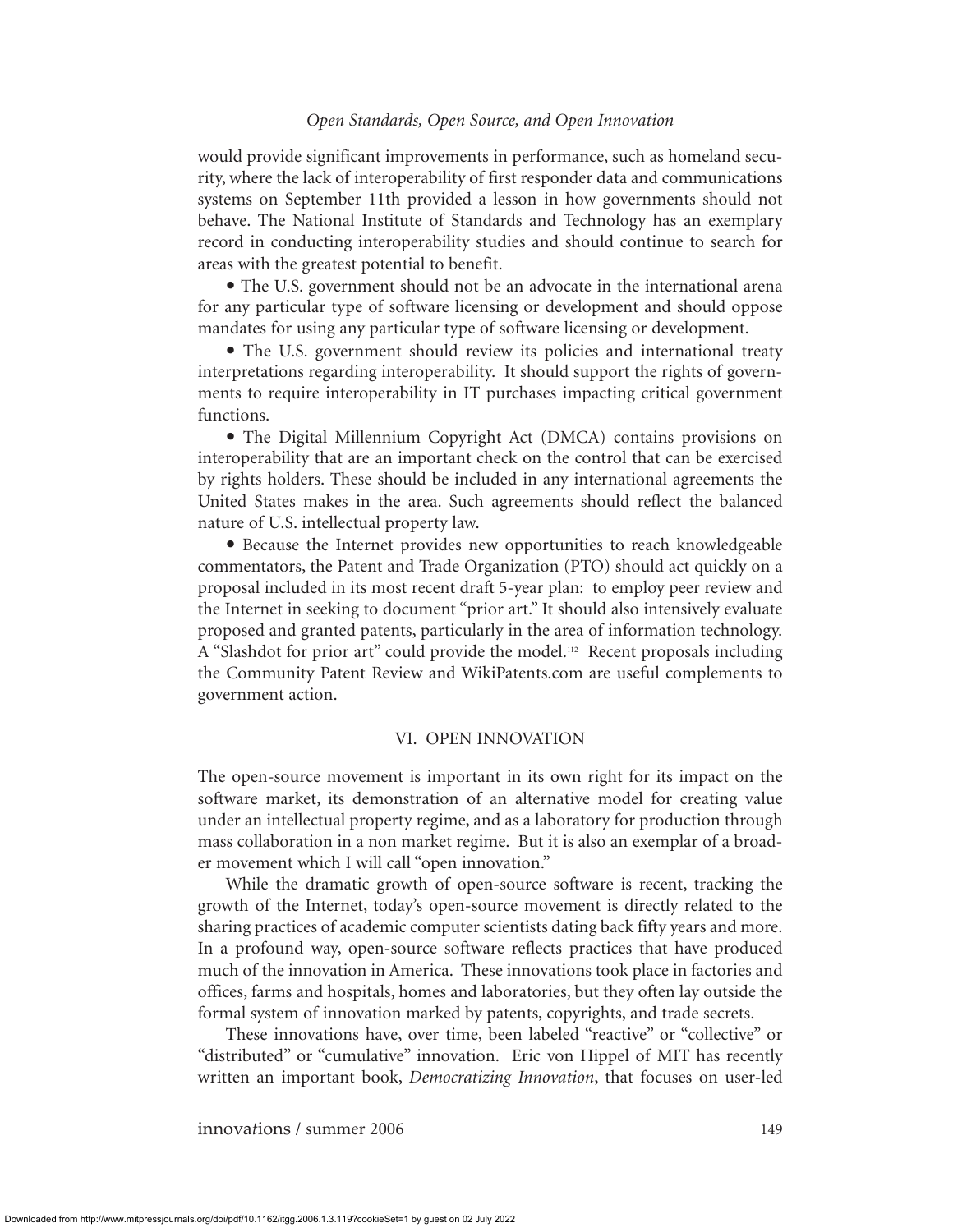innovations.<sup>113</sup> This form of innovation can also be seen as part of the broader phenomenon of open innovation.

Open innovation involves the collaboration of various parties, sometimes numbering in the millions—manufacturers, suppliers, customers, or the simply inventive—which leads them to create or modify both tangible and intangible goods and services. The defining characteristics of open innovation are collaboration and sharing, often without economic reward. Open innovation should not be equated with the absence of an intellectual property regime: remember that the open-source movement uses intellectual property licenses. Nor should it be equated with the absence of compensation, because new forms of compensation are emerging to reward those who participate in open innovation. But much open innovation has not been protected under our intellectual property laws, and much has been done without any prospect of payment. In this section I review some of its history, key characteristics, and future prospects.

Open innovation is hardly a new phenomenon. Adam Smith wrote about innovations by working men in the *Wealth of Nations*. <sup>114</sup> Lawrence Lessig has pointed out that the *Oxford English Dictionary* began with a call for volunteers to send in examples of vernacular word usage.<sup>115</sup> "Yankee tinkerers" went from village to village mending tools while passing along what today might be called "upgrades" that their earlier customers had shared with them. Competitively valuable innovations were passed around directly among the early iron makers in America, as employers shared contractors and workers switched employers.<sup>116</sup>

Nor has open innovation slowed as technology has become more complex. As Kathleen Franz points out in her book *Tinkering*, many of the most important innovations in the early days of the automobile were made by auto enthusiasts who shared them with others of a similar mind until the automobile companies began to exert more control over their products.<sup>117</sup> Eric von Hippel notes that the mountain bike industry came into being based on the knobby-tired, shock-absorberenabled bicycles that bicycling enthusiasts cobbled together before there was any such thing as a "mountain bike."<sup>118</sup> The legendary Homebrew Computing Club was a forum for sharing that led to the first successful personal computer.<sup>119</sup>

Open innovation is likely to become more and more important. Software is playing an ever-growing role in economic activity in general. More specifically, it is becoming increasingly important in the performance of hardware devices, from traditional computers to portable entertainment devices to scientific instruments and machine tools to toys. The history of information and communications technology is filled with examples of capabilities originally manifest in hardware, like the crystals in radios, eventually being transformed into software—the software of software-defined radios.<sup>120</sup> This happens in part because software is infinitely malleable, can be improved and customized far more readily than hardware, and, once improved, can be duplicated at little or no cost.

Given its characteristics, software is particularly hospitable to the workings of open innovation, as can be seen from the open-source software movement. In fact, all digital information products readily benefit from open innovation. We see this

150 innova*t*ions / summer 2006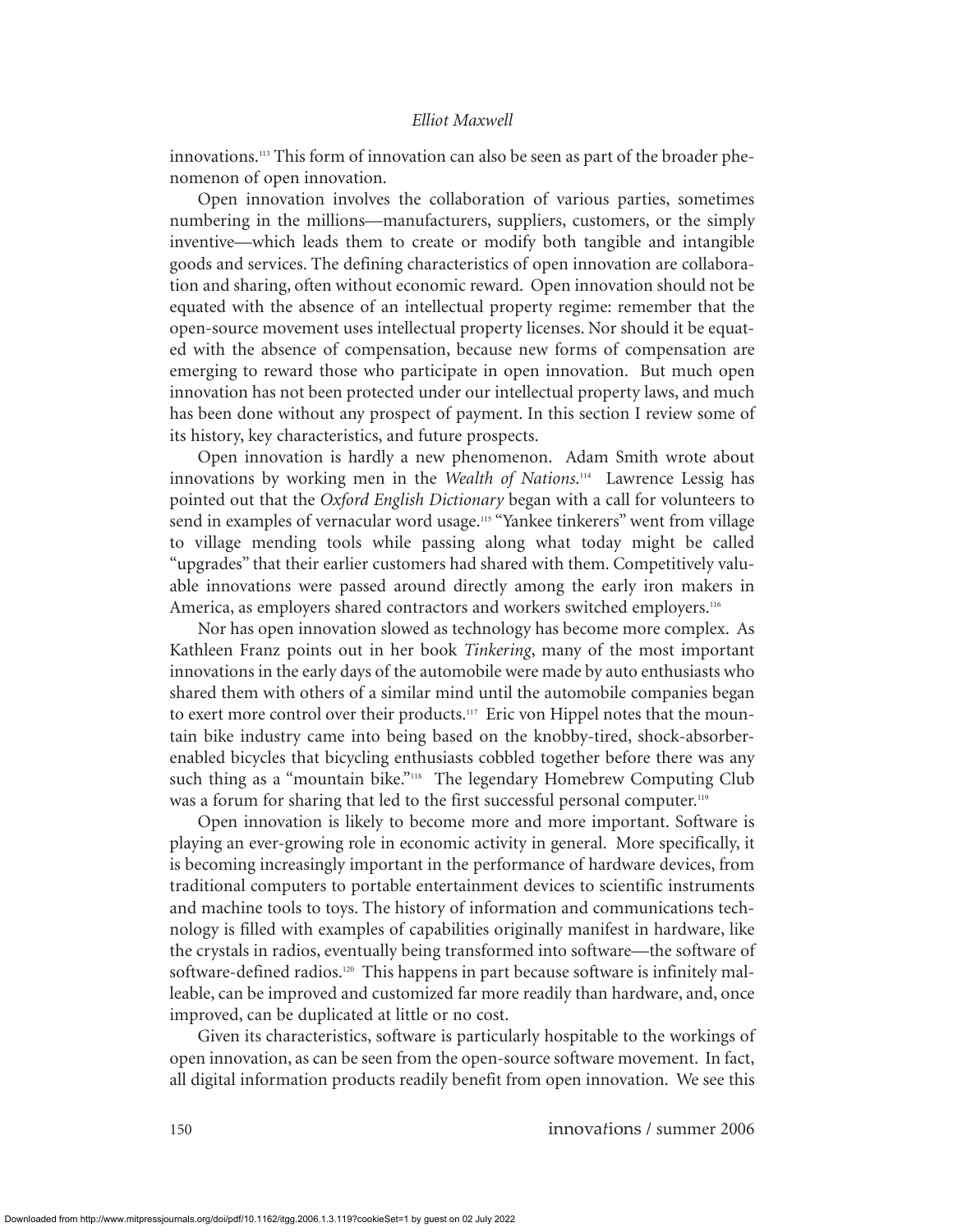phenomenon in the "repurposing of data," for example, as Google Maps are "mashed" together with housing lists, or incidents of avian flu, or whatever data set someone believes will provide a useful source of information when combined with a map.<sup>121</sup> We hear it in the mixes and remixes that play such an important part in today's music. We watch it in the 100 million videos on YouTube.

Open innovation benefits from more than the rise of software. The everincreasing availability of computing power, combined with cheaper memory, has decreased the costs of digital tools, further lowering the barriers to the "democratization of innovation." As these tools become more available, more users can create designs and even prototypes for new physical products; thus open innovation is being extended further and further into the physical world. New companies are offering design tools linked to fabricators that can produce a physical copy of almost anything that can be represented digitally.<sup>122</sup> Neil Gershenfeld of MIT's Center for Bits and Atoms calls this the "fab revolution"; as the Internet and personal computers made bits flexible, digitally-driven-fabrication will do the same things for atoms.<sup>123</sup> Some fab enthusiasts are even applying open-source principles to the new arena, creating an open database of interesting fabrication projects and fab techniques "like a Wikipedia for making stuff."<sup>124</sup>

At the same time the cost of communicating to collaborate—whether to produce something new or to share an innovation—has plummeted. The Internet, improved and more available digital tools, and new applications such as social software and wikis<sup>125</sup> have produced what Timothy O'Reilly called a new "architecture" for participation."<sup>126</sup>

Who is producing all this innovation? The conventional wisdom portrays manufacturers, and heroic inventors, as the principal sources of innovations that are then passively consumed by their customers. But open innovation runs counter to this conventional wisdom. Americans are in love with the idea of the lone inventor.<sup>127</sup> Edison is revered as a genius, responsible for the light bulb, the phonograph and countless other inventions. But he could just as well be remembered as a master of collaboration; he collected talented associates, instructed them to test whatever they thought best to solve a particular problem (such as the optimal material for a light bulb filament), and created a virtual "invention factory" at Menlo Park.<sup>128</sup> Americans would rather argue about who was (or laugh over who claims to be) the father of the Internet, rather than appreciating the many acts of inventiveness that cumulatively led to its creation and development.

Discussions about innovation often reflect a view that producers of goods and services are the sources of innovation and customers passively consume the innovations embodied in the goods and services they acquire. But as von Hippel demonstrates, there are more useful ways of thinking about the process than manufacturers innovating and customers consuming.<sup>129</sup>

Customers usually know more than anyone else about their own needs and can often identify actions that can be taken to meet them. While they know their needs, that knowledge can be "sticky," tacit, and hard to communicate precisely. Customer needs, moreover, can be quite heterogeneous, varying by locality, gen-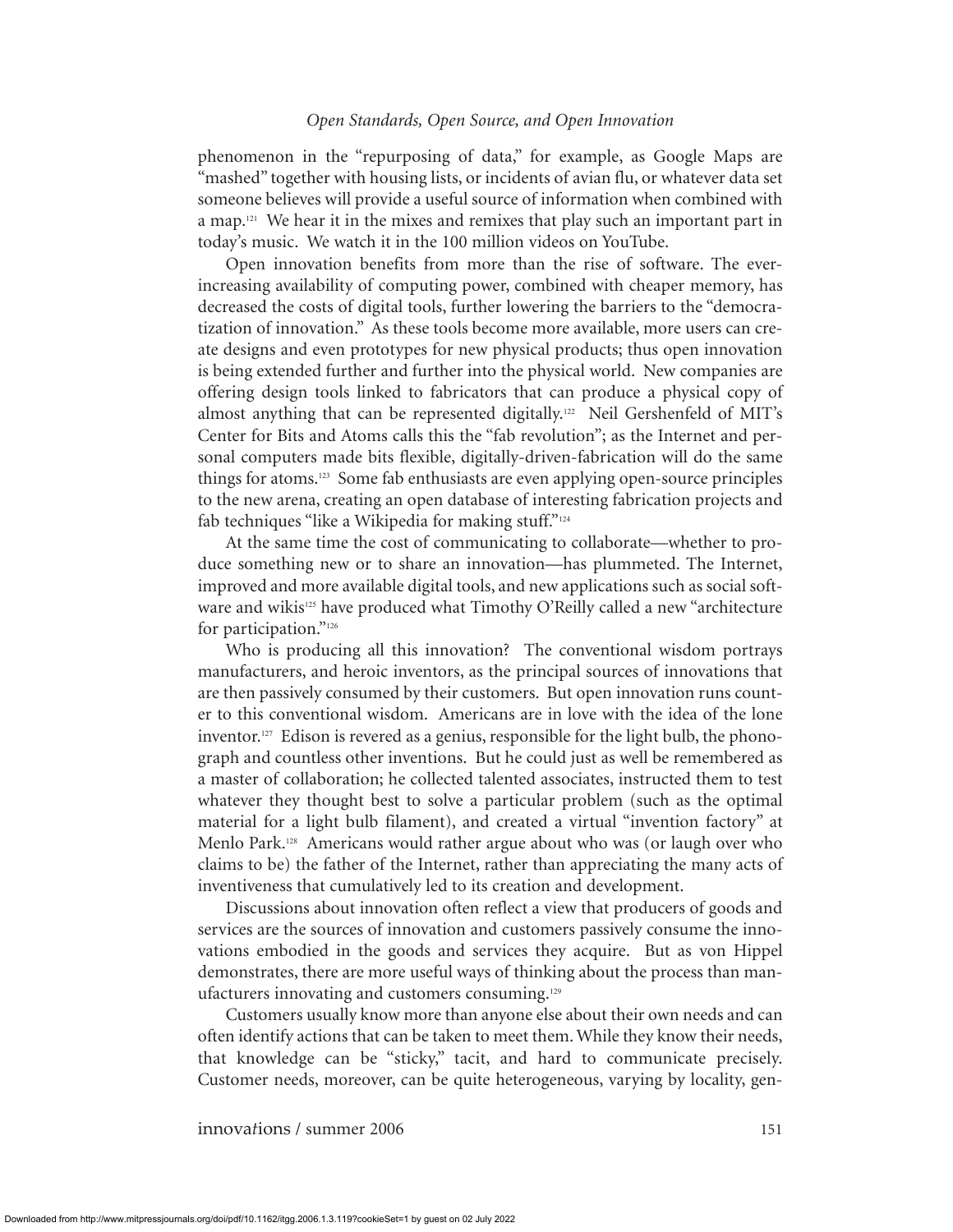der, age cohort, etc.

Customers, by and large, don't care how their needs are met. They simply want the "optimal" solution. As a general rule, they prefer solutions that increase competition to serve them, provide them with greater choice, and reduce their costs. Increasingly, they have access to tools, particularly digital tools, that enable them to create their own solutions. In fact, a subset of customers—von Hippel calls them "lead-users"— experience significant needs before other customers in the marketplace, have the resources and incentives to create their own solutions, and are, therefore, a particularly important source of innovation.<sup>130</sup>

Manufacturers might be thought of as being in the business of providing solutions to customer needs. They are most knowledgeable about the subset of solutions in their area of specialization. Steel manufacturers are most knowledgeable about the range of available steel solutions, chemical manufacturers about chemical solutions that might work, and so forth. To sell solutions, they need to understand customer needs, and they try hard to do so. To be most profitable, they prefer to provide "acceptable" solutions that meet the needs of the largest number of customers so they can develop the largest possible market over which to spread their development and marketing costs. They seek to minimize development costs by relying on solutions that they have already created and understand. They are further motivated to utilize proprietary solutions to maximize profits.

Customers are specialists in their own needs with a growing ability to create solutions. Manufacturers are specialists in the solution sets with which they have experience. The relationship between the two groups is changing in an increasingly digital networked world.

I would argue that open innovation extends well beyond lead users. Von Hippel does make a strong case for the importance of lead-users in the "democratization" of innovation, particularly customers with substantial expertise, resources and incentives. As an example, he describes the development of kite sailing. Its enthusiasts (the lead-users) have employed digital tools to evaluate their own kite designs and either make their own kites or turn the designs over to manufacturers.<sup>131</sup> To von Hippel, kite sailing is a demonstration of how lead-users can control the entire process of innovation, from design to production. But we should consider a broader set of potential innovators to understand how deeply open innovation has democratized innovation.

Several years ago Henry Chesbrough, now at the University of California at Berkeley, used the term "open innovation" in calling on companies to look beyond their own research and development organizations for ideas and practices that they could profitably employ. Firms, he noted, needed to be "open" to innovations from elsewhere.<sup>132</sup> In the last few years, new institutions and practices have emerged that provide firms with a much wider choice of innovations from a much broader set of innovators.

For example, Procter and Gamble now obtains 35 percent of its new products from outside the company, compared to 20 percent in 2002, and aims to increase this number to over 50 percent. It uses outside experts, such as the 80,000 online

152 innova*t*ions / summer 2006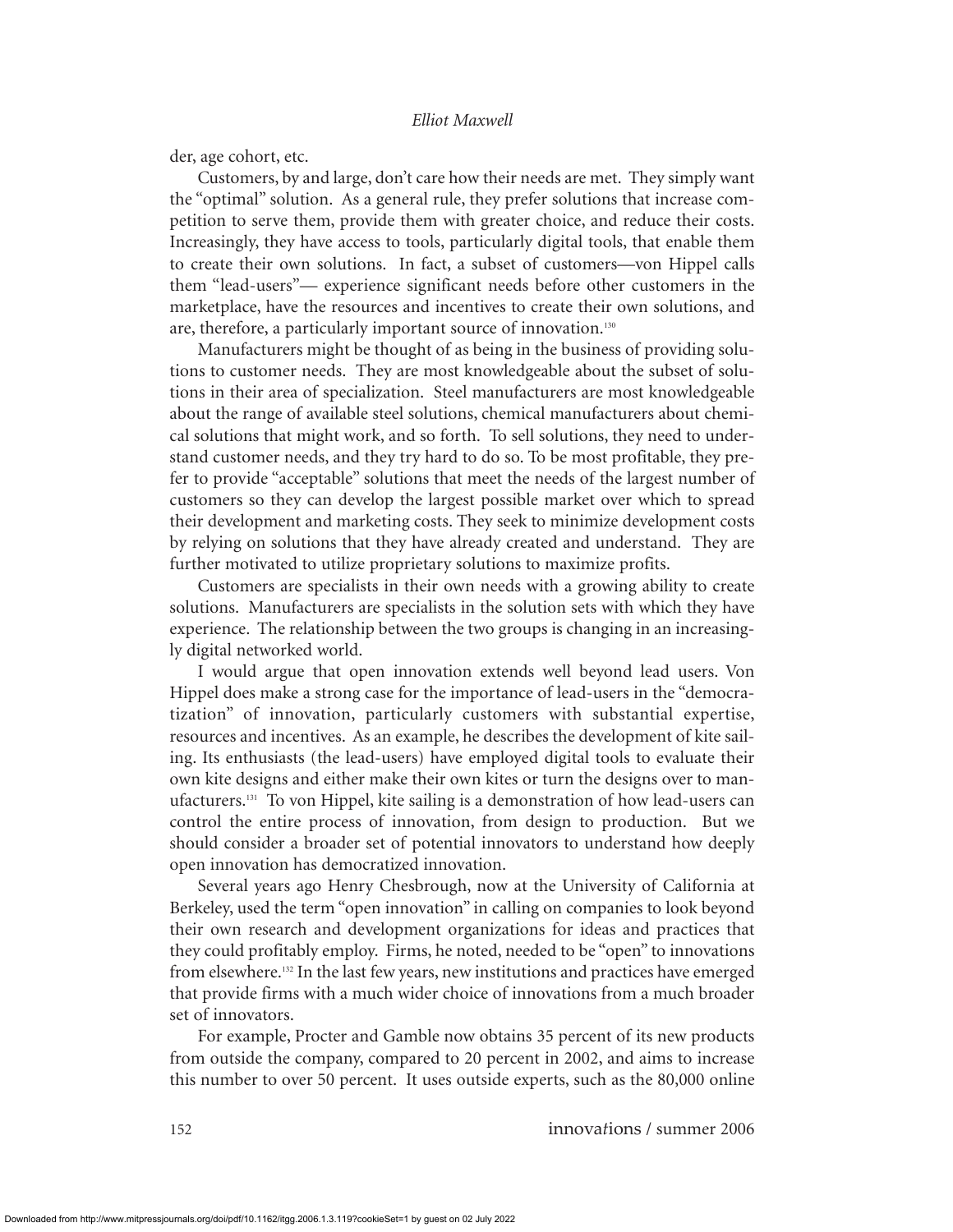independent self-selected experts who address research problems for many different firms under the auspices of InnoCentive Inc. Proctor and Gamble connects with other sources of innovation through its "Connect and Develop" strategy and has even coined a new slogan for its researchers —from "not invented here" to "proudly discovered elsewhere."<sup>133</sup>

As Alpheus Bingham, the vice president of Eli Lilly's e.Lilly research unit, said, "If I can tap into a million minds simultaneously, I may run into one that's uniquely prepared."<sup>134</sup> These words could have come from the mouth of any open-source software advocate. The strategy of the open-source movement, underpinned by open-source licenses, is to support the broadest possible distribution of problems to the largest number of potential contributors. Now the same strategy is being effectively employed in the pharmaceutical sector, arguably the sector that has benefited most from today's patent system and the closed model of value production.

John Seely Brown and John Hagel III recently made the case that suppliers are key sources of innovation.<sup>135</sup> "Productive friction" with their suppliers helps firms to continually upgrade their own capabilities, enabling them to succeed in rapidly changing markets. Brown and Hagel point to Toyota and contrast its relationship with its suppliers with those of its American competitors. Toyota seeks long-term relationships with its suppliers and works with them to upgrade *their* capabilities. It engages them in a "deep dialogue" about what functionality Toyota needs, but does not rigidly define the means to achieve the functionality, leaving ample room for supplier creativity. In contrast, according to Brown and Hagel, American car makers more often choose suppliers on the basis of the lowest price to produce a design that the car makers specify, with little room for supplier input and less attention to improving a supplier's performance over the long term.<sup>136</sup> (Ford's recent announcement that it plans to revamp its supplier relationships seems to be aimed squarely at emulating the Toyota model.<sup>137</sup>)

That Brown and Hagel chose to focus on Toyota suggests yet another category of participants beyond customers and suppliers. The well-known implementation of quality control principles and continuous improvement technologies by Japanese firms such as Toyota depends on contributions from everyone in the workforce, from the executive suite to the factory floor. Business school classes since the 1980's have taught that any worker can shut down the Toyota production line upon detecting a defect. Brown and Hagel point out the value of this practice: by freezing the context, it facilitates problem identification. But empowering the workforce in this way is not just a way of identifying and solving operational problems. It reflects a fundamental respect for *everyone's* potential to contribute. A Japanese phrase captures this belief in the value of every worker: "If you gather together three people, you have a genius."

Open innovation is reflected in today's almost countless examples of mass collaboration. As Yochai Benkler wrote, the Internet has facilitated the rise of "peer production," which extends open innovation beyond traditional commercial or academic settings and allows *everyone* to have access to shared information as well as to contribute. This form of open innovation, where anyone can participate elec-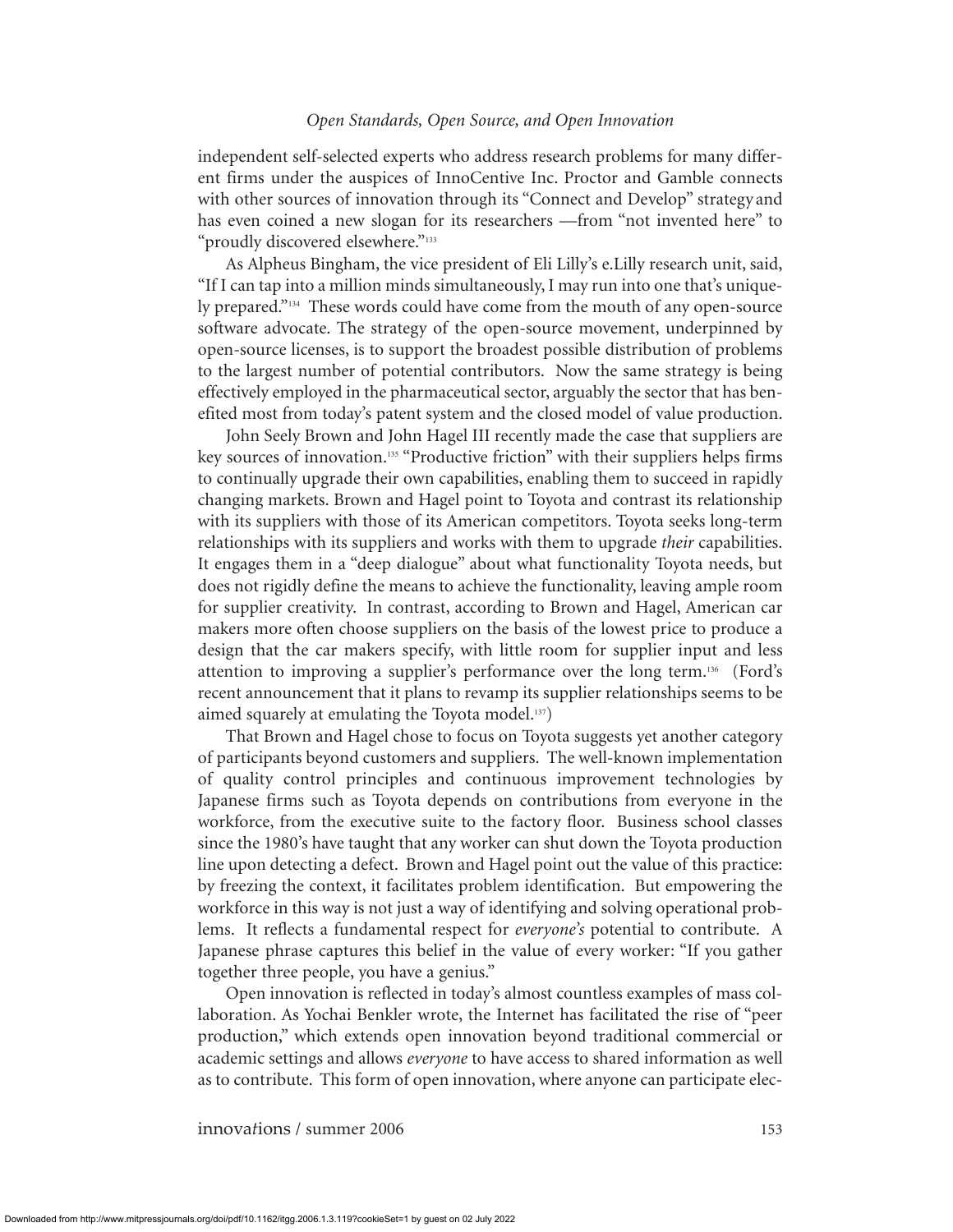tronically in creative activities, has also been called mass collaboration. Among the best known examples is Wikipedia.

Wikipedia is an online encyclopedia created over the last five years. As its founder Jimmy Wales explained, "The goal is to give a free encyclopedia to every person in the world in their own language…Not just in a 'free beer' kind of way, but also in a free speech kind of way."<sup>138</sup> Wikipedia now boasts over 900,000 English language entries, more than seven times as many as that of the *Encyclopedia Britannica*. These entries were generated using a process even more open than that of Linux or Apache: as a general rule every proposed entry is accepted without an elaborate review processes. Earlier versions of an entry are available and can be restored should there be a breakdown in the "culture of neutrality" that Wikipedia seeks to foster in the entries.<sup>139</sup> As a result of its openness, Wikipedia depends on a group of people who care to an unusual degree about its success and who have enough leverage to roll back graffiti or inflammatory entries;<sup>140</sup> unlike the evaluators in Linux or Apache, they are not necessarily recognized as subject-matter experts.

Overall, Wikipedia entries are of high quality, although they vary considerably and reflect both the interests of the Wikipedia community of volunteers, its own short history and the natural evolution of a new model. Recently, the muchrespected *Nature* published a study of Wikipedia's scientific entries, which it said rivaled those of *Britannica*. <sup>141</sup> That a five-year-old volunteer venture can even be mentioned in the same breath as the *Britannica* demonstrates the power of mass collaboration; as Wikipedia becomes more and more popular with both contributors and users, it will, like Linux and Apache before it, have to struggle with issues of reviews and evaluations. How these issues are addressed will continue to be central to determining where a particular activity falls on the continuum of openness.

Like Wikipedia entries, the World Wide Web is, in effect, the product of millions of individuals and institutions that posted pages. Similarly, the book reviews at Amazon.com are the results of voluntary actions by thousands of interested readers;<sup>142</sup> they are one factor that allows Amazon to sell a commodity product like a book at prices higher than others in the online book market. Everyone who uploaded files to KaZaa or who rated a buyer or seller for eBAY was engaged in peer production and has helped create value with neither conventional corporate oversight nor payment. Supplementing these voluntary contributions, various business processes now gather information based on customer behavior that becomes more and more valuable as it is aggregated and analyzed: purchase data at Amazon.com helps create Amazon's recommendations about books or music that may interest a customer; Yahoo's click stream library allows for "evidencebased" design decisions.

The photo site Flickr.com provides a different example of peer production or mass collaboration—what *The Economist* has called a "website of mass description."<sup>143</sup> Flickr does not assume that existing hierarchical organizational structures (such as the Dewey Decimal System) necessarily provide the best way of organizing data. Flickr allows anyone to "tag" an image, creating a wealth of different cat-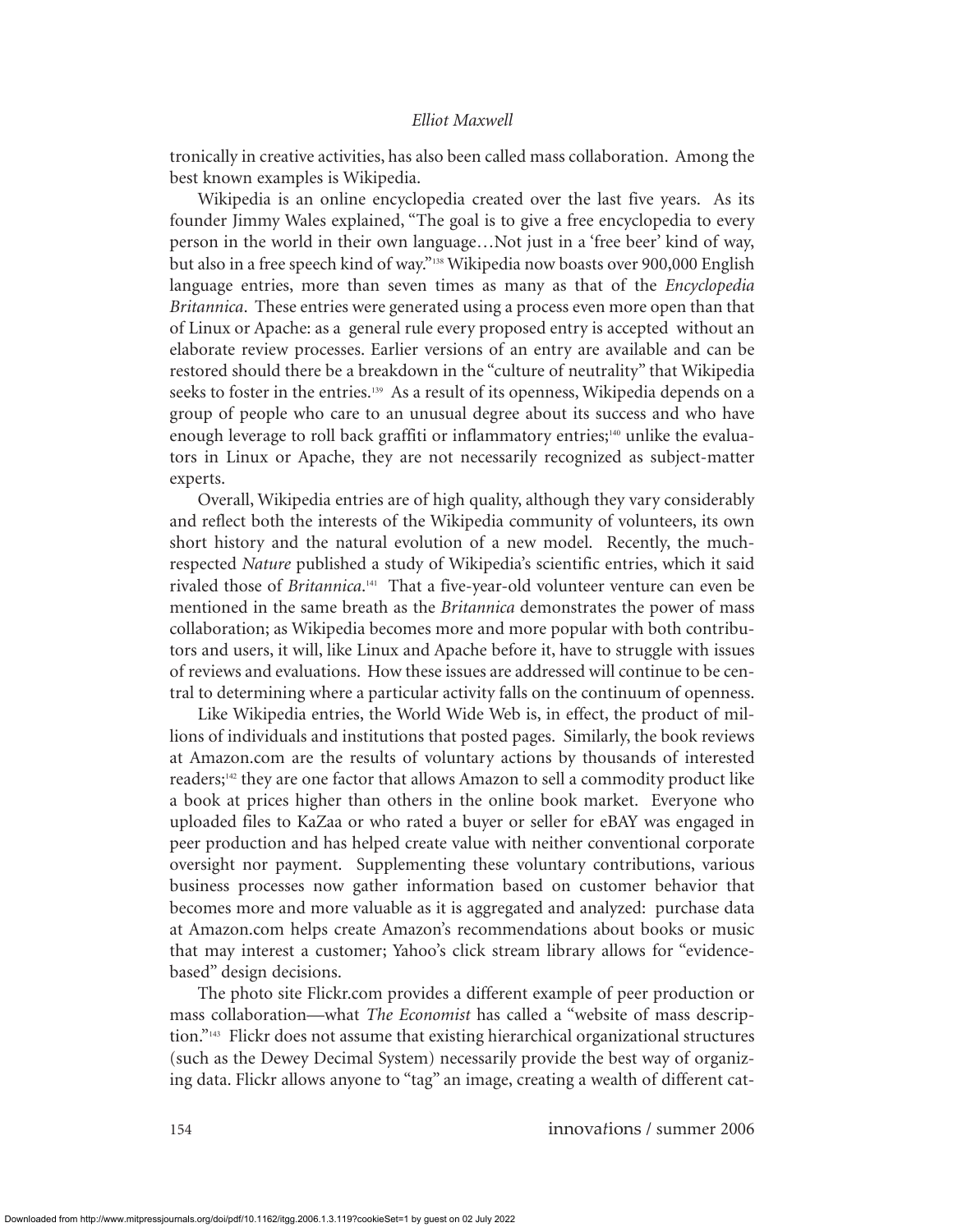egories and paths through the photo archive; others can then search using whatever tags they choose and serendipitously benefit from the different information schemas that others have created.<sup>144</sup>

In *The Wisdom of Crowds*, James Surowiecki describes his seemingly perplexing finding, that large numbers of independent people are better at solving certain problems than even the brightest individuals or the best known experts.<sup>145</sup> This same insight, that "everybody knows more than anybody," guides Google's Page Rank system, which ranks Web pages to be retrieved based on links established by previous users. This is yet another example of utilizing what *Business Week* has called "the power of us."<sup>146</sup>

But why are these innovations shared, if they are so valuable? Remember that this same question was raised about the voluntary work of software programmers in the open-source movement.

In many cases, the contributions are valuable only as they are aggregated. In cases of small but useful cumulative innovation, the creator might conclude that it is not worth the time and effort to obtain a patent—perhaps thousands of dollars and years of waiting. Or, the creator might conclude that intellectual property mechanisms might not effectively protect the innovation. For example, what if many others have similar information, or it would be difficult to keep the development a secret, or the development can be easily replicated?<sup>147</sup>

The private interests that animated sharing in the open-source movement might also apply here, such as the potential gains in reputation and prestige. This is certainly true in academic settings, where sharing is the norm and the rewards tenure, other employment prospects—depend on making the results open to review by others. And as the power of mass collaboration becomes more widely understood, new non-monetary reward systems are being devised. Examples are the points Yahoo! provides to those who contribute the best answers to questions and the progress a Slashdot contributor can make up the hierarchy of Slashdot moderators. Or the reason for sharing might simply reflect the same desire that inspires poets and songwriters.

Commercial firms also have incentives to share broadly. Sharing might help get a new product to market more quickly, gaining a first-mover advantage. Sharing may lead to the establishment of a de facto standard or the generation of network effects.<sup>148</sup> Sharing might help build a community of users that will support a new product or process; it might stimulate the sales of related products.<sup>149</sup> McAfee initially gave away its security software in order to build a market for a new consumer product; in order to challenge Microsoft, Netscape released its browser on the Net for free, triggering the browser wars.

Sharing as a strategy may be particularly useful to a platform producer. If, as Eric Raymond has written, users are treated as co-developers, they can create new features, such as videogame "mods," that make the videogame platform more valuable.<sup>150</sup> This expanded role of active and inventive consumers may also lead to new systems of compensation for user-created innovations.

Hackers have traditionally pushed platforms to their limits, for several reasons: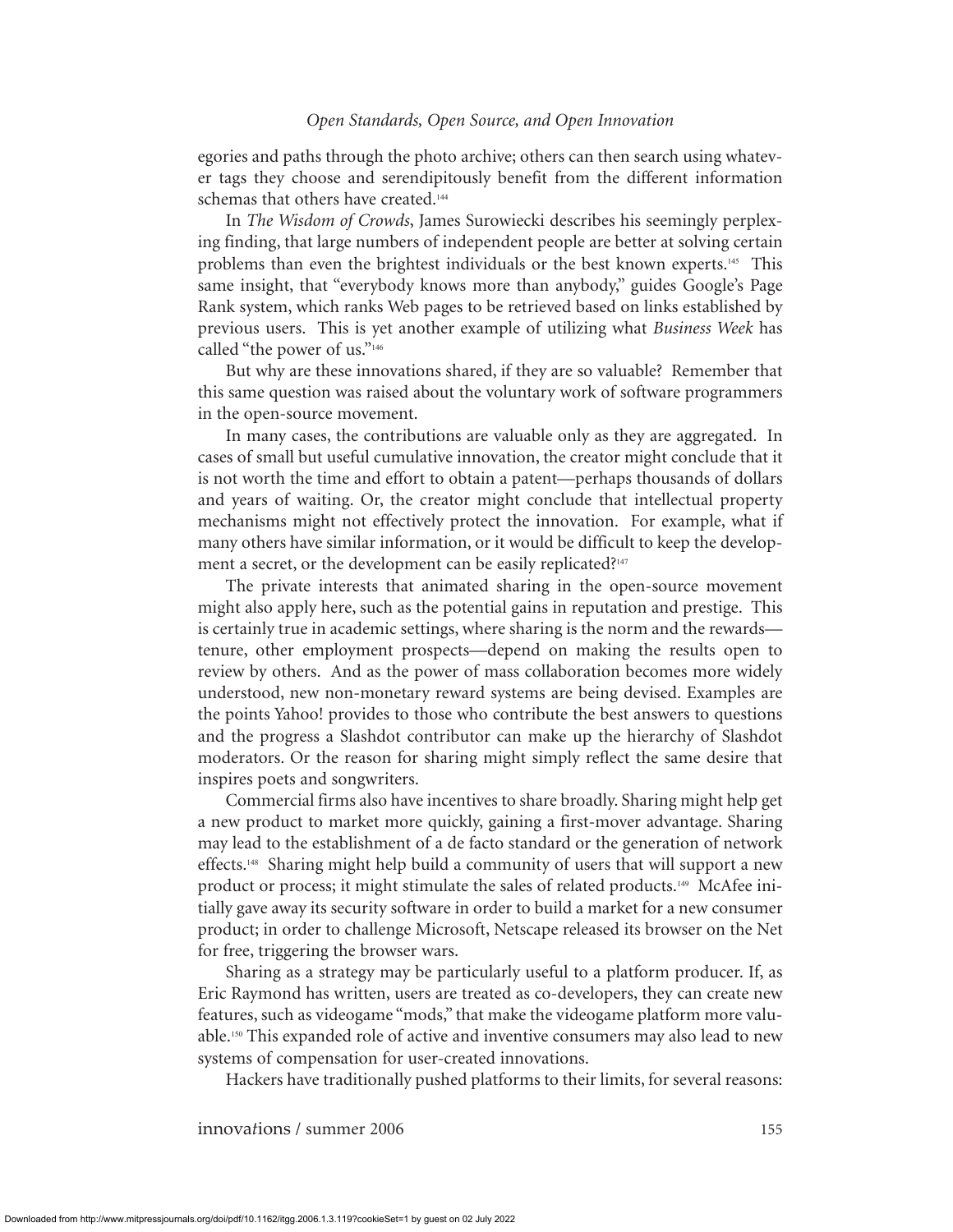the pleasure of the accomplishment, the benefits that they can provide to other users—and bragging rights among their peers. These hacker/customers have, in some cases, served as unofficial research and development associates for new machines and applications.<sup>151</sup> New capabilities in the iPod, such as the ability to podcast, resulted from hacking; in podcasting they created a new form of broadcasting that commercial broadcasters entered quickly.<sup>152</sup> Similarly, a hacker/customer created the ability to control a TiVo over the Internet .<sup>153</sup>

Some platform producers embrace contributions by their users. For example, the on-line community in Second Life is an extraordinarily powerful creative force that continually adds value to this artificial world.<sup>154</sup> Lego's management invited hackers to contribute capabilities for the company's new robot. Others, such as Apple with podcasting, accept some innovations while generally exercising greater control over their platforms, be it the Mac or the iPod. While TiVo embraced the capacity for remote control over the Internet, it refused, not surprisingly, to support a hacker/customer development that allowed TiVo customers to avoid its subscription fee.<sup>155</sup>

Other platform producers are even more resistant. They may have concluded that opening a platform might negatively affect its functionality or threaten their relationship with a broader base of customers. Sony, whose robot dancing dog AIBO was a hit with hackers, did not want to lose control over the software that controlled the dog's dances, even though hackers had cracked the software and created and shared dozens of new dances that arguably made the AIBO more functional and valuable. Sony threatened to void the warranties for hacked AIBOs, and continuously issued new software releases to frustrate potential hackers, <sup>156</sup> before finally terminating the entire product line.

Perhaps Sony made the right decision regarding the AIBO: its customers would probably have reacted badly to an AIBO that was programmed to attack. The optimal amount of openness obviously varies under different circumstances. But what is important is that any choice about the degree of openness should be made with an understanding of the benefits of openness. Rather than speeding up releases of new software that create barriers to hackers or voiding the warranties of devices with hacker-modified software, it might be better for platform providers to welcome the potentially larger co-development community. They might, for example, learn from, and appropriate, mechanisms developed in the open-source software world to evaluate proposed modifications and decide whether to include them. They might provide incentives for positive and valuable contributions. And in doing so, they might create a more productive relationship with some of their very best customers.

## VII. SOME IMPLICATIONS OF OPENNESS FOR PUBLIC POLICY

Openness clearly has its downsides. The openness of the Internet, which so powerfully facilitates communication and collaboration, has also opened the way for spam, phishing, and malware.<sup>157</sup> MySpace, the Website most often visited by U.S.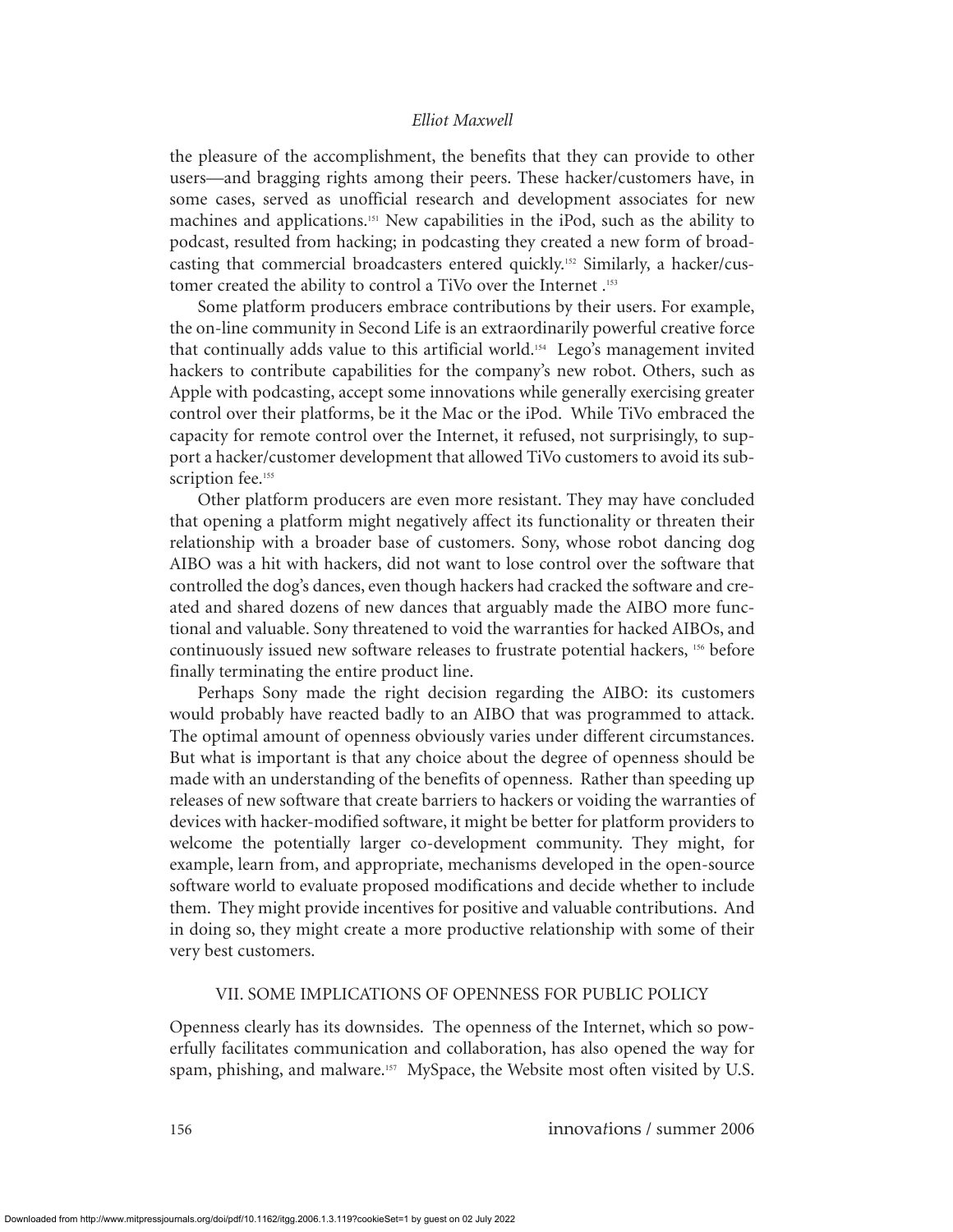users, is not only the creation of its users but a venue for user/stalkers who have taken advantage of its very openness. To borrow a phrase from the early days of the Internet, the information superhighway goes through some very bad neighborhoods.

Wikipedia's openness has led to controversy over its entries, with individuals accused of posting false information to further personal and political interests. One summer intern in Washington was given the task of removing old campaign promises from a senator's profile on Wikipedia that the senator had failed to fulfill. Another senator's profile erroneously listed him as having been voted "'most annoying senator by his peers in Congress.'"<sup>158</sup>

These problems stretch well beyond the political sphere. A Wikipedia entry falsely suggested that John Seigenthaler, a former assistant to Robert Kennedy, might have been involved in the assassination of Robert F. Kennedy. Other Wikipedia users have complained that one podcasting pioneer anonymously deleted references to seminal podcasting work by others. In response to these and other examples, Wikipedia is changing its procedures such as preventing anonymous, unregistered users from posting new articles. As it continues to develop Wikipedia is moving away from its earlier openness and toward its slightly more closed opensource software relatives.<sup>159</sup> These events have also led Wikipedia's founder to urge that contributors "turn our attention away from growth and towards quality."<sup>160</sup>

Virtual reality pioneer Jaron Lanier has taken the criticism further. In a posting entitled "Digital Maoism" at Edge.org, Lanier argues that collaborative efforts like Wikipedia, and Digg, which ranks news items based on user responses, will stifle individual creativity and reflect the lowest common denominator of the culture, creating a "stupid and boring" hive mind.<sup>161</sup> Lanier's criticisms were answered by a bevy of individuals reminding him that the Internet not only allowed us to benefit from collaboration but that it empowers us to assert ourselves individually, providing the most powerful tool for individuals to distribute content they have created or admired.<sup>162</sup>

The mass collaboration in peer-to-peer networks like Napster created the world's largest repository of music for downloading, built at a fraction of the cost in time and money that would have been incurred to build a centralized offering. At the same time it resulted in the massive appropriation of copyrighted creative works. It became possible to share music with friends and family, but also with 60 million strangers. Attempts to create open editorial blogs have triggered hostile and hate-filled submissions.<sup>163</sup>

An optimist might say these are the birth pangs of mass collaboration; a pessimist might say that the apparent benefits of mass collaboration will disappear as smaller communities with shared norms are replaced by larger, more anonymous communities with little history of self-policing. Part of the answer to the question of how to harness the benefits of openness may lie in using the same digital technologies and organizational structures to scrutinize proposed contributions that have been developed in the open-source software world.

Similarly, these technologies may facilitate new systems for compensating cre-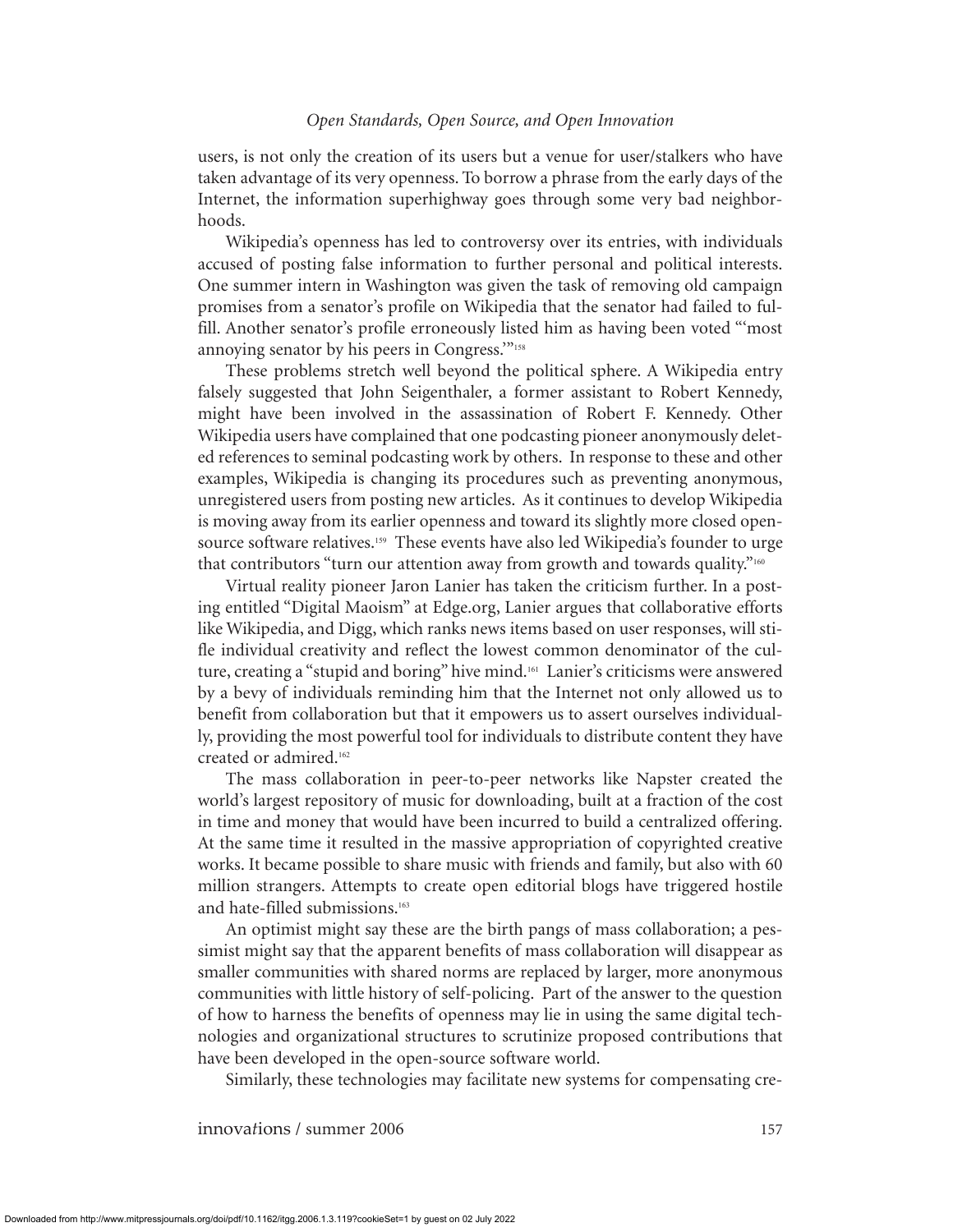ators/co-developers for their works. In *Promises to Keep*, William Fisher III suggests some means to accomplish this in the peer-to-peer world; others have suggested differing systems to deal with intellectual property issues.<sup>164</sup> But such systems require rigorous analytic studies, a genuine dialogue over rights and compensation, and eventually the support of rights holders who believe that the long-term benefits from developing these systems are greater than those that can be obtained from litigation and lobbying. It is my strong belief that new compensation systems, analogous to the payment mechanisms created in the past to accommodate radio broadcasts of music or cable television companies' use of broadcaster's transmissions, are more likely to be economically efficient and societally beneficial than legislation or regulation, such as the Broadcast Flag, that aim to control, and more importantly limit, the development of information and communications technologies.<sup>165</sup> They would provide a means to ensure that creators will still have the incentive of being rewarded for their work. They would ease the transition from systems that distribute physical products to potentially more capable and robust on-line marketplaces for digital information products. And they should be able to accomplish this without adding legal restrictions to the already demanding task of technological development.

The centralized systems that produced and distributed music, video, movies and other cultural products are being challenged not only by peer-to-peer networks, but by new creators equipped with personal computers and broadband Internet connections, who can create podcasts, blogs or vlogs, or can make the music or videos that they create available to global audiences through sites such as MySpace and YouTube.<sup>166</sup> New licensing mechanisms such as the Creative Commons are providing these creators with different choices about how they want their creations treated under intellectual property law.<sup>167</sup> But, as Larry Lessig points out, these new licenses that allow users to redistribute content and use derivative works must be made "interoperable."<sup>168</sup> Newborn businesses are attempting to provide order in this explosion of creation by evaluating and aggregating digital information products, or by arranging for their delivery based on the individual preferences of a consumer. And as Chris Anderson has described in "The Long Tail," the Internet's unlimited capacity to store digital information products is allowing cultural products with relatively small audiences to compete economically with the "blockbusters" that have dominated more centralized "mass markets".<sup>169</sup>

The Internet is even leading to a re-evaluation of the idea of "the firm." The economist Ronald Coase saw the vertically integrated firm as an institution created to respond to the complex and expensive problems of transaction costs incurred in coordination among economic entities. $170$  Now that the Internet has brought communications and coordination costs close to zero, the process of rethinking the relationships among firms and their partners, suppliers, and customers in the digital economy is just beginning. In the past, loose conglomerations of individuals were only occasionally brought together for a specific purpose think of those involved in making a movie or the independent truckers assembled to deliver products. Now, the Internet reduces the cost and effort required for like-

158 innova*t*ions / summer 2006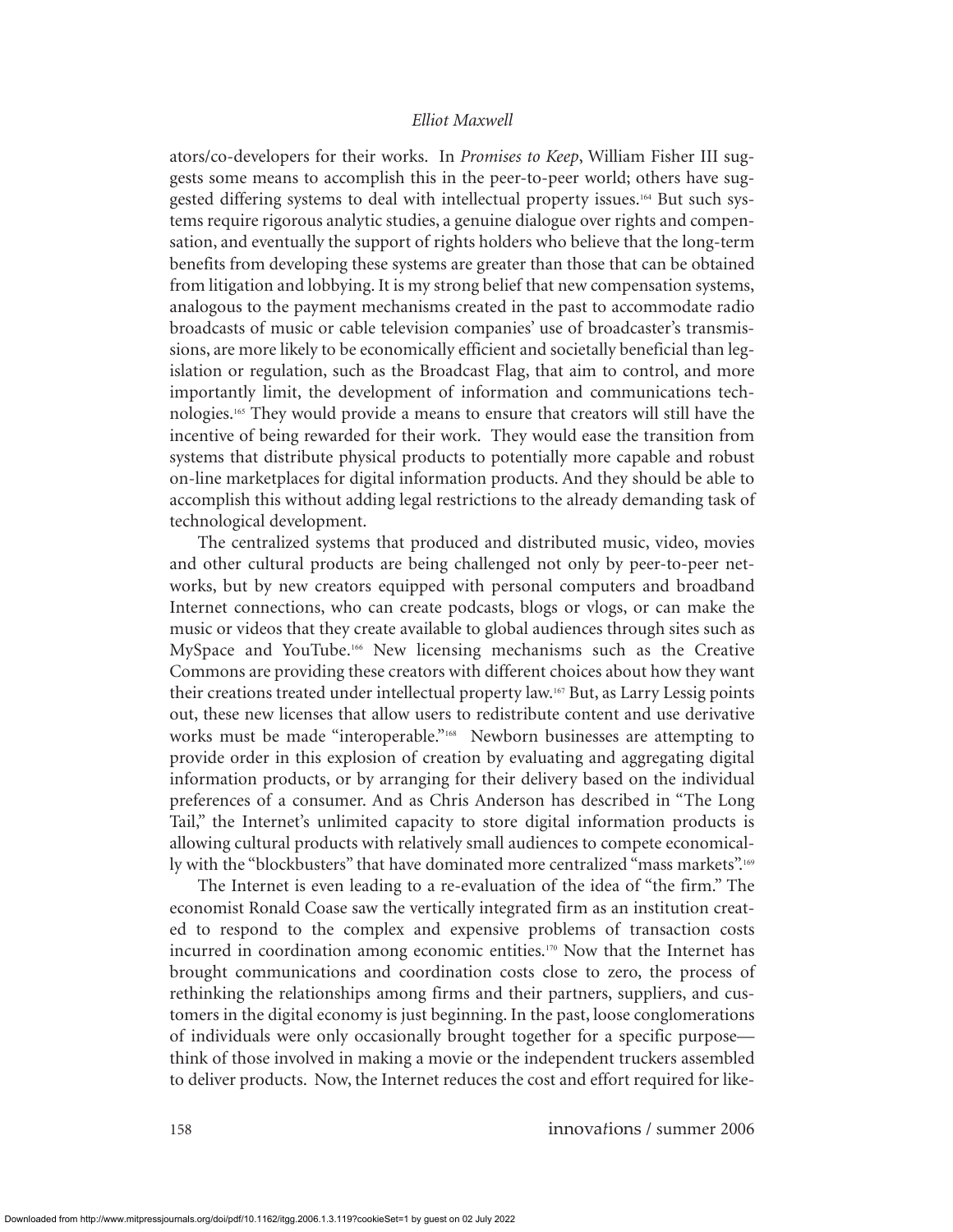minded groups to form, dissolve, and reconstitute themselves optimally for the next task.<sup>171</sup>

Openness seems to touch every corner of our world. The means of doing scientific research are changing as the astounding collaborative success in mapping the human genome spawns dozens of efforts that are accelerating the development of genomics and other fields.<sup>172</sup> The fundamental structures of scientific and technical publishing that bring the results of research to practitioners and the public are changing as "open science" seeks to broaden the channels that distribute knowledge beyond the traditional publisher-controlled journals and to increase access beyond those able to pay high subscription costs. The Public Library of Science is creating a collection of scientific journals that will be available under an open-content license, while the National Library of Medicine (NLM) is expanding the distribution of health care information to new audiences globally.<sup>173</sup> The National Institutes of Health (NIH) is asking its grant recipients to make their work available voluntarily to the general public within twelve months of publication,<sup>174</sup> and legislation has been proposed to require the recipients of federal research grants in all non-classified subject areas to make their results publicly available within some fixed period of time.<sup>175</sup>

Given these extraordinary changes in research it is not surprising that universities— among the largest producers, and consumers, of research—are feeling the winds of openness. "Open courseware" is changing the world of higher education by allowing millions of teachers and self-directed learners around the world to see, compare, and potentially improve the syllabi offered by leading universities.<sup>176</sup> Institutions of higher education are collaborating to find open educational resources that they can share to take advantage of their skilled resources and to lessen their dependence on proprietary offerings.

Beyond the narrow niche of scientific and technical publishing, traditional publishers are facing challenges from self-appointed journalist/bloggers and what *The Wall Street Journal* calls "do it yourself media."<sup>177</sup> Google's proposal to scan entire libraries has triggered a wide debate in the publishing world about the relative importance of openness—in other words access—versus control—in other words the exercise of intellectual property rights.<sup>178</sup> Advertisers and marketers are trying to adjust to an environment where Websites discuss the merits and demerits of countless products.<sup>179</sup> Unlike the famous Peter Steiner cartoon where dogs sit around a computer enjoying the fact that "On the Internet no one knows you're a dog," in today's connected world, everyone on the Internet can know if you or your product is a dog.<sup>180</sup> Amateurs are demonstrating their video skills by posting their own ads or responding to on-line contests while creative marketers are embracing Web-based viral marketing,<sup>181</sup> advertising on popular social networking sites, and placing their products in the artificial world of Second Life.

Recall how a string of Federal Communications Commission decisions "opened" the AT&T network to non-AT&T telephones and accessories, triggering a wave of innovation by other manufacturers who discovered non-black handsets. In much the same way, the more open and minimally regulated unlicensed bands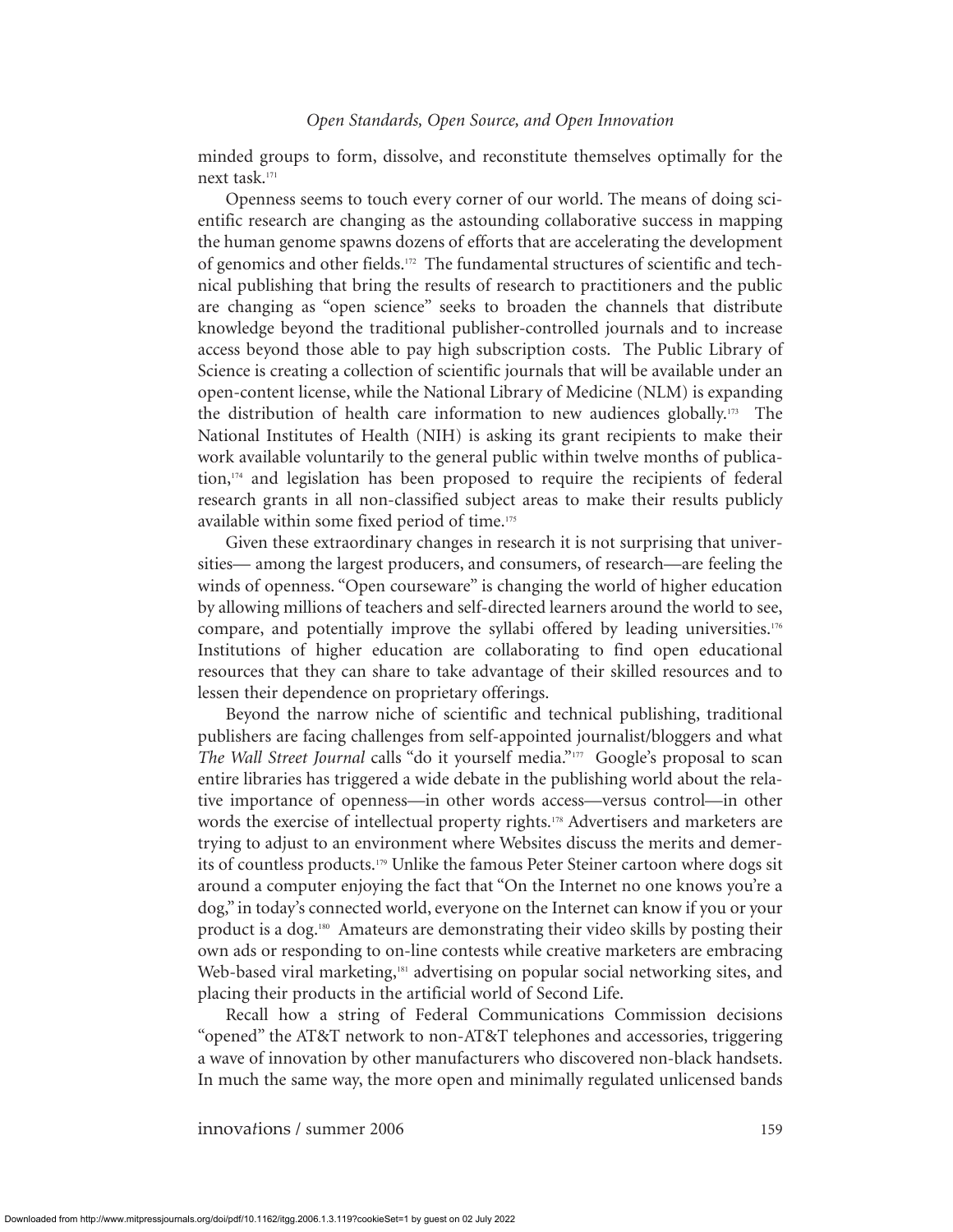of the radio frequency spectrum have hosted a remarkable degree of creative activity including the rise of Wi-Fi. $182$  The creators of "mesh networks" have demonstrated the technical value of openness for the efficiency of communications networks. They show the benefits of having more, rather than fewer users (thereby overturning traditional ideas of congestion) by creating communications systems in which each additional communicator enhances the capability of the network rather than burdening it.

Proponents of "open access" in telecommunications who earlier had successfully fought to ensure that cable companies like Time Warner opened their networks to competitive Internet Service Providers now crusade for "net neutrality" to ensure customer access to the most open set of sources of information and applications, and oppose a "gatekeeper" role for cable television or telephone companies that might allow them to reduce the openness that has marked the Internet.<sup>183</sup>

The Defense Department too is harvesting the benefits of openness. Drawing from a long tradition of prize offerings like the one that led to Lindburgh's historic flight, the Department's "Grand Challenge" sought the assistance of a wide range of creators of autonomous vehicles by offering a prize to the entrant who could most quickly navigate a rugged desert course. Other institutions, like NASA, are also seeing the benefits of allowing a much broader range of participants to contribute their talents and efforts to accomplish the NASA mission.<sup>184</sup>

Each of these "open" works or processes differs in its degree of openness. Each has characteristics that depend on the particular domain. But each rests on a key pair of ideas: that providing more access to information and allowing more people to contribute their special skills and experiences will lead to more innovation than would occur if access to information were restricted or if manipulation of the information were prevented.. Such attempts to "harness the collective wisdom" are profoundly democratic.

Given the history and impact of open innovation, it is worth considering how public policy issues affect it. Because much of open innovation takes place outside of the formal system of innovation, we tend to overlook or underappreciate it. We have little information about how much there is, how important it is, how it takes place, and what can be done to foster it. Even though empirical studies have demonstrated its value in a number of different industries and its dominance in others, it is not now counted in any government measures of innovation.<sup>185</sup>

Thus it makes sense to consider whether government can play a role in encouraging it. Under the tax system, for example, the government provides a tax credit for research and development. Should the "development" that takes place in other settings be eligible for such subsidies?<sup>186</sup> The government has certainly helped small and medium-sized manufacturers to compete successfully. Could some government programs help similarly sized businesses to consider the benefits of greater openness? Could government incentives foster open innovation? How about decreased patent fees for intellectual property made available via royalty-free (RF) licensing?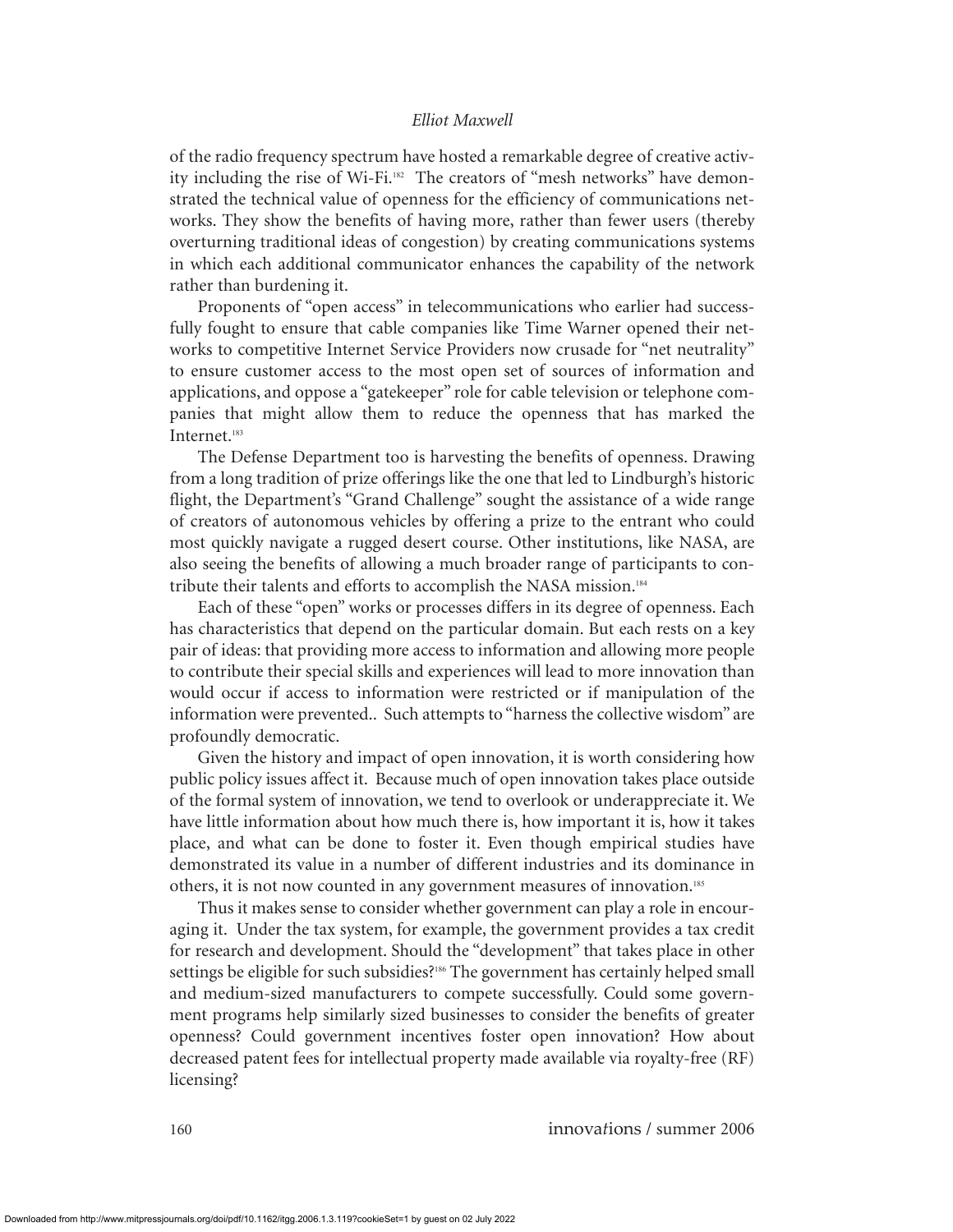One irony of today's intellectual property system is that companies are motivated to close themselves off, to ignore suggestions for new products or product improvements from outside their four walls, fearing that they will later be charged with stealing an idea. Some even destroy incoming communications to protect themselves or route them to their legal departments for polite rejections.<sup>187</sup> How enlightened is a public policy that implies that a company should respond to innovative suggestions from outsiders by purchasing larger recycling bins for the mailroom?

The Digital Millennium Copyright Act serves as another barrier to more open innovation by increasing the controls offered to rights holders. The DMCA may well discourage customers from improving products that they thought they had bought (but which they might have, according to the manufacturers, merely licensed for a limited number of permitted uses). For example, customers who modified digital printer cartridges to allow them to be used for decorating cakes have been subject to litigation under the DMCA.<sup>188</sup> To the list of DMCA complaints, therefore, we should add the fact that it is inhibiting creative users from adding value to products, particularly software-controlled products.

Finally, we should consider the impact on open innovation of legislative or judicial decisions aimed at problems such as the misappropriation of digital information products. Legislative or regulatory actions that would restrict peer-to-peer technology would eliminate the most efficient means of distributing new releases of open-source software—and would also remove one of the key mechanisms that lets people collaborate to achieve open innovation and to distribute its results. The Supreme Court's recent decision in the Grokster case is likely to add uncertainty for creators and investors, who may hesitate to bring products to the market for fear of litigation based on their potential use to infringe intellectual property rights.<sup>189</sup> The Court did seek to provide some assurances that only products aimed specifically at fostering infringement would be liable for infringement, but the decision may make it much more difficult for innovators to obtain summary judgments against plaintiffs who accuse them of fostering infringement and who seek extensive and expensive discovery.

A recent policy statement, entitled the Adelphi Charter, developed by an international group of artists, scientists, lawyers, business executives, and other experts, provides a useful starting point in considering changes in intellectual property rules.<sup>190</sup> The charter suggests a test that lawmakers can use before they pass new laws or regulations regarding intellectual property. The test would establish a presumption against expanding intellectual property rights. It would place the burden of justifying expansion on those who would advocate change, and it would require a rigorous analysis of the impact of the change on people's basic rights and economic well-being.

Currently, the U.S. Congress is debating a new copyright treaty for the "Protection of the Rights of Broadcasting Organizations." Opponents say it could expand broadcasters' rights and "shrink existing protections in the U.S. for public domain works and other instances of fair use." This debate offers a timely oppor-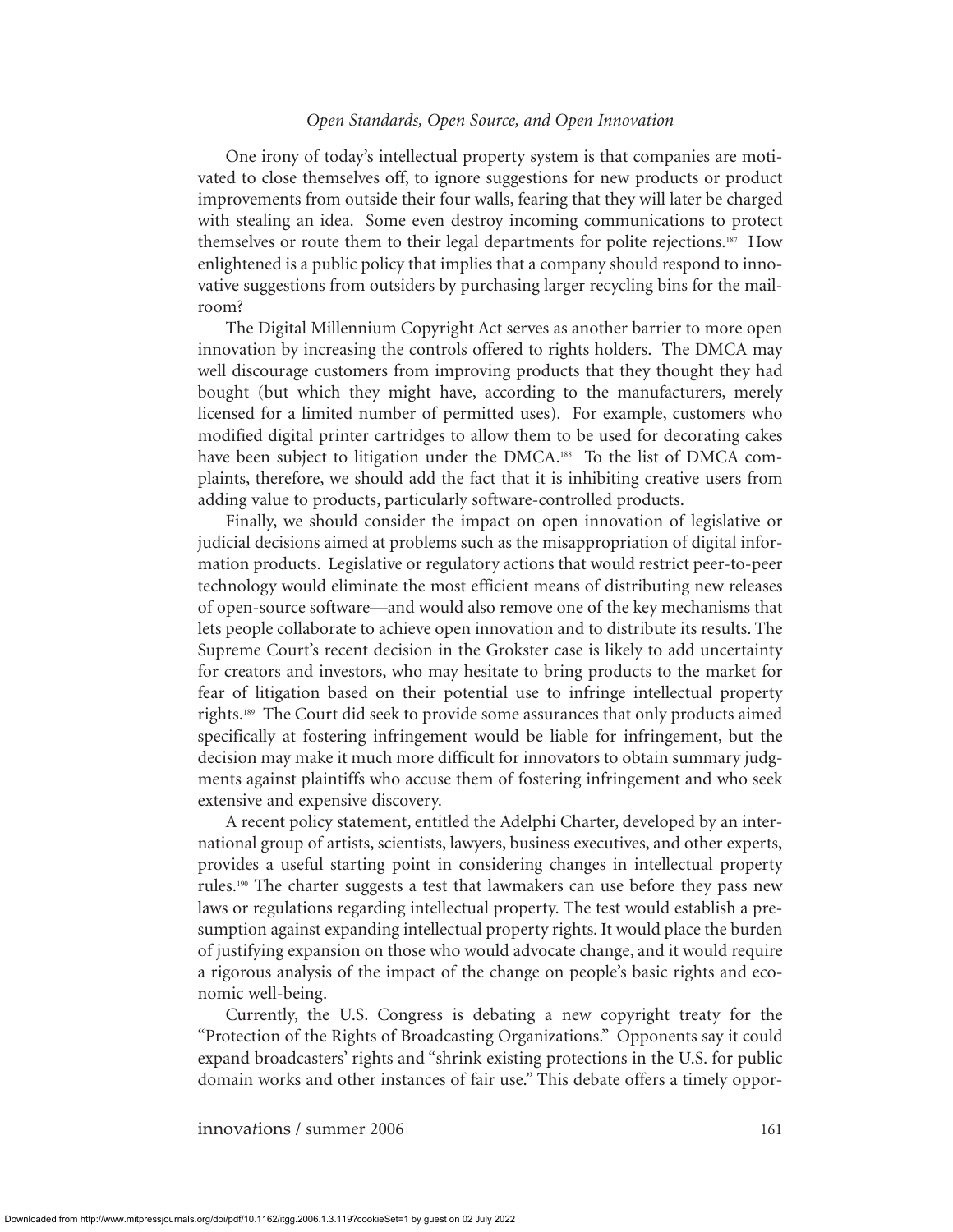tunity to apply the Adelphia principles in order to make a better policy choice.<sup>191</sup>

Openness has a wide range of effects I have not addressed here. Perhaps most prominent among them is its impact on personal privacy and security. Privacy, for example, is threatened as increasingly large amounts of personal information are widely distributed and available. Security, for example, may be threatened by the access that violent groups have to information that would allow them to more easily attack vulnerable targets. Other effects are far from clear, but may be profound in the longer term.

While the Internet connects more and more people, it is not the same direct connection, through physical interaction, that traditionally shaped our social practices. Will new forms of social interaction develop and change everything from greetings to geopolitics? Will our wider connections increase understanding and tolerance or will they exaggerate differences? How will the decentralization of creative activity affect the role of cultural products that have helped shape the ideas and images of every society? Will we see a cultural "balkanization" of society as individuals retreat to their "information warrens?"<sup>192</sup>

Dozens of other, similar questions are beyond the scope of this paper. But increased openness, based on clear technological trends, will continue, and will be a fruitful ground for scientists, economists, anthropologists, sociologists, lawyers, and others to study.

Several public policy recommendations have evolved from these thoughts on open innovation:

• The government's statistical agencies should consider definitions for open innovation and methods for gathering relevant data.

• The Digital Millennium Copyright Act should be amended with two aims: to guarantee access under the Fair Use doctrine to digital information that has been the subject of some form of access control, and to foster open innovation and interoperability involving products subject to the Act's protection.<sup>193</sup>

• Proposed legislation or regulations regarding intellectual property rights should be subject to the Adelphi Charter test. It establishes a presumption against the grant of any new rights, requires that proponents of new rights bear the burden of proof, and calls for rigorous analysis of the impact of the proposed changes.

• The National Science Foundation should support research into alternative compensation systems for creators of digital information products.

• The National Institutes of Health suggestion for the open publication of research results within a fixed period of time should be made mandatory. This requirement should apply to all federal agencies that award more than US\$100 million in research grants to support unclassified research.

• The Telecommunications Act of 1996 should be amended to prevent unreasonable discrimination by cable and telephone companies in providing access to information sources or applications via the Internet. Congress should also enact a similar ban on unreasonable discrimination against the attachment of devices that do not harm the network, imposed via terms of service.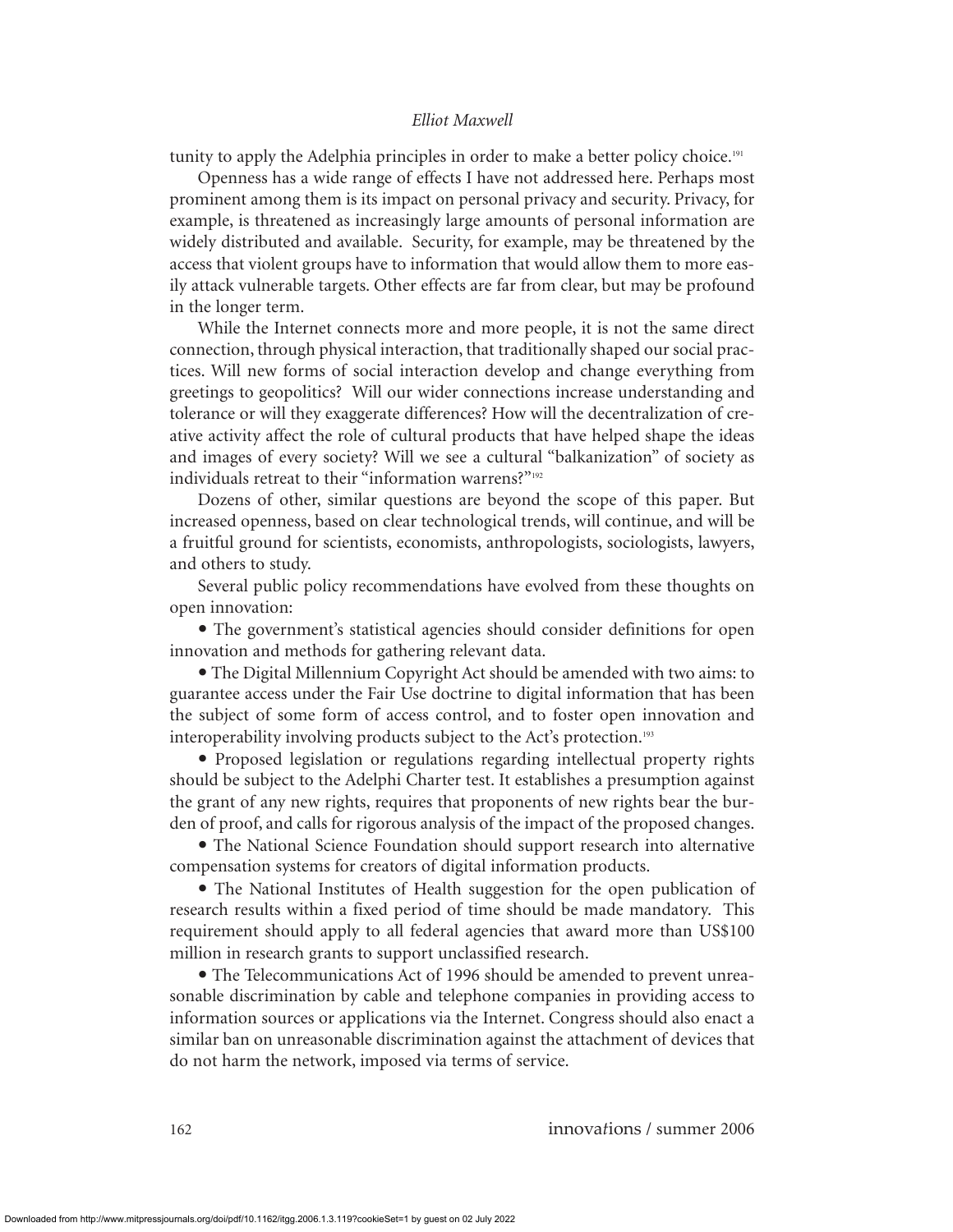• The Patent and Trade Organization (PTO) should work to develop systems that would reward intellectual property rights holders for increasing access to the intellectual property they control.

# **CONCLUSION**

Openness provides many benefits. They are becoming more apparent and are likely to grow as we learn to utilize the new capabilities offered by information and communications technology. These benefits are challenging our conventional wisdom about innovation and the incentives needed to stimulate it. And they are suggesting new ways of acting based on the special characteristics of the digital world, which are far different from those developed based on what we knew of the physical world.

Years ago, Garrett Hardin described the tragedy of the commons.<sup>194</sup> The theory held that users of a commons (such as a grazing field shared by an entire community), who had no particular or individual stake in the success of that commons, might act to maximize their own short-term interests at the long-term expense of the commons and the community that used it. The actions of a few could harm the interests of many, and of the society as a whole.

The digital world provides an opportunity to think of the commons differently. The use of $195$  the digital commons by everyone does not necessarily exclude its use by anyone. To the extent that new information and communications technologies allow more and more people to contribute their own genius, the digital world offers new opportunities from the commons and for the commons.

Openness is not an absolute moral value that must prevail in every circumstance. But its extraordinary capability to harness the collective intelligence of our world requires us to consider its implications carefully, nurture it where possible, and avoid efforts to foreclose it without compelling reason. We should not miss the opportunity to harvest the benefits that openness might bring.

*We invite reader comments. Email <editors@innovationsjournal.net>.*

#### **Acknowledgments**

I am grateful to the CED and the Council for their contributions and for their interest in supporting public policies that foster innovation. I wish to thank Carolyn Cadei of CED for her splendid editorial assistance.

<sup>1.</sup> U.S. Federal Trade Commission, To Promote Innovation: The Proper Balance of Competition and Patent Law and Policy, (Washington, DC: U.S. Government Printing Office (GPO), October, 2003) chapter 6, p. 4.

<sup>2.</sup> Wyckoff and Alessandra Colecchia, *The Economic and Social Impact of Electronic Commerce,* Paris: Organisation for Economic Co-Operation and Development (OECD) 1999), p. 11.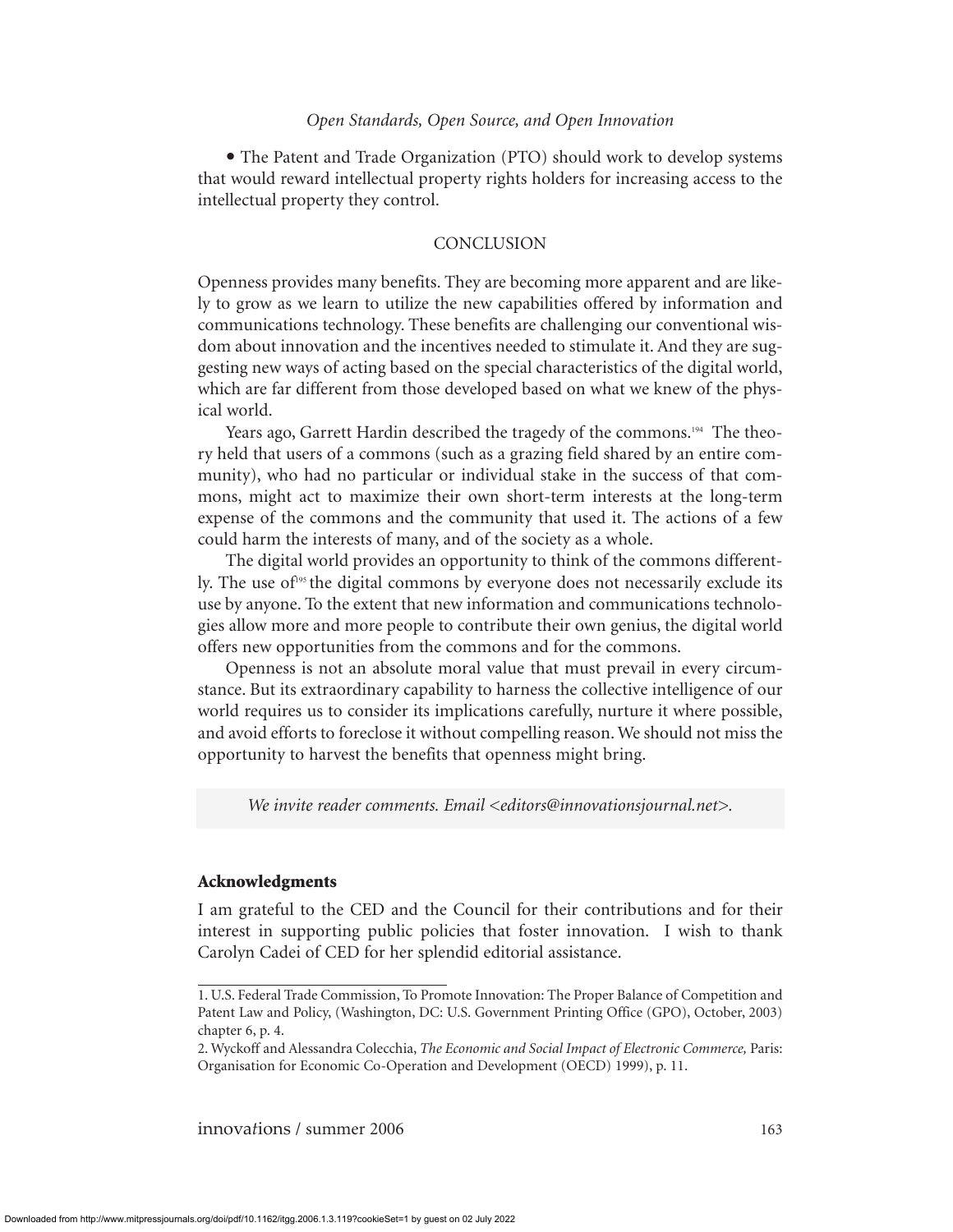3. Herbert Hovenkamp, Mark Janis, and Mark Lemley *IP and Antitrust: An Analysis of Antitrust Principles Applied to Intellectual Property Law* (New York: Aspen Law & Business, 2002), section 1.3a. The book notes, "Because intellectual property rights impose costs on the public, the intellectual property laws can be justified by the public goods argument only to the extent that the laws on balance encourage enough creation and dissemination of new works to offset those costs."

4. "Public Sector Modernisation: Open Government," OECD Policy Brief, February 2005, p. 2, available at <www.oecd.org/dataoecd/1/35/34455306.pdf>.

5. Thomas L. Friedman, *The World is Flat: A Brief History of the Twenty-First Century* (New York: Farrar, Straus and Giroux, 2005), p.62.

6. "Mashing the Web," *Economist,* September 17, 2005.

7. Wikipedia, "Internet Engineering Task Force," available at < en.wikipedia.org/wiki/IETF>; Wikipedia, "Request for Comments," available at

<en.wikipedia.org/wiki/Request\_for\_Comments>; Tim O'Reilly, "Open Source Paradigm Shift," June 2004, available at <www.oreillynet.com/pub/a/oreilly/tim/articles/paradigmshift\_0504.html>. The Internet Engineering Task Force (IETF) develops and promotes Internet standards, in particular those of the TCP/IP protocol suite. It is an open, all-volunteer standards organization, with no formal membership or membership requirements.

8. Wikipedia, "Internet Engineering Task Force," available at <en.wikipedia.org/wiki/IETF>; Wikipedia, "Request for Comments"; O'Reilly, "Open Source Paradigm Shift."

9. Andrew Updegrove, "The Many Faces of 'Open,'" *Consortium Standards Bulletin*, vol. IV, no. 3 (March 2005), available at <www.consortiuminfo.org/bulletins/mar05.php#feature>.

10. Wikipedia, "P3P," available at <en.wikipedia.org/wiki/Platform\_for\_Privacy\_Preferences>. The Platform for Privacy Preferences, or P3P, was designed to give users more control over their personal information when browsing.

11. David Balto, "Standard Setting in a Network Economy" (address given at Cutting Edge Antitrust Law Seminars International, New York, Feb 17, 2000), available at

<www.ftc.gov/speeches/other/standardsetting.htm>.

12. Statement of Carl Cargill, Director of Corporate Standards, Sun Microsystems Inc., in U.S. House of Representatives, *The Role of Standards in Today's Society and in the Future*, hearings before the Subcommittee on Technology of the House Committee on Science (September 13, 2000), available at <www.house.gov/science/cargill\_091300.htm>.

13. The arguments about whether to prefer open standards to de facto standards based on proprietary technology are closer in the area of software applications than in the area of infrastructural technologies. The current debates in Massachusetts over the proposed mandate requiring the use of open standards for electronic documents (see endnote 109) illuminate the complexity of a situation where a de facto standard for electronic documents exists, but where a new, more open standard tied to the Web is emerging, supported by a number of major players, and where questions have been raised about the openness and impartiality of various standards bodies. We discuss the interoperability issues surrounding critical government applications later in this paper (see pp. 42-47).

14. David Bollier, *The Power of Openness: Why Citizens, Education, Government and Business Should Care About the Coming Revolution in Open Source Code Software*, research publication no. 1999-02 (Cambridge, MA: Berkman Center for Internet & Society at Harvard Law School, 1999), p. 9.

15. Wikipedia, "Network Effect," available at <en.wikipedia.org/wiki/Network\_effect>. A network effect causes a good or service to have a value to potential customers dependent on the number of customers already possessing or using that good or service. Metcalfe's law, created by Bob Metcalfe, states that the total value a good or service that possesses a network effect is roughly proportional to the square of the number of customers already owning that good or using that service.

16. Michael P. Gallaher, Alan C. O'Connor, John L. Dettbarn, Jr., and Linda T. Gilday, *Cost Analysis of Inadequate Interoperability in the U.S. Capital Facilities Industry*, NIST GCR 04-867 (Washington, DC: U.S. Department of Commerce, Technology Administration, National Institute of Standards and Technology, August 2004), p. iv; William J. White, Alan C. O'Connor, and Brent R. Rowe, *Economic Impact of Inadequate Infrastructure for Supply Chain Integration*, Planning Report 04-2 (Durham, NC: RTI International, June 2004), p. 8.

164 innova*t*ions / summer 2006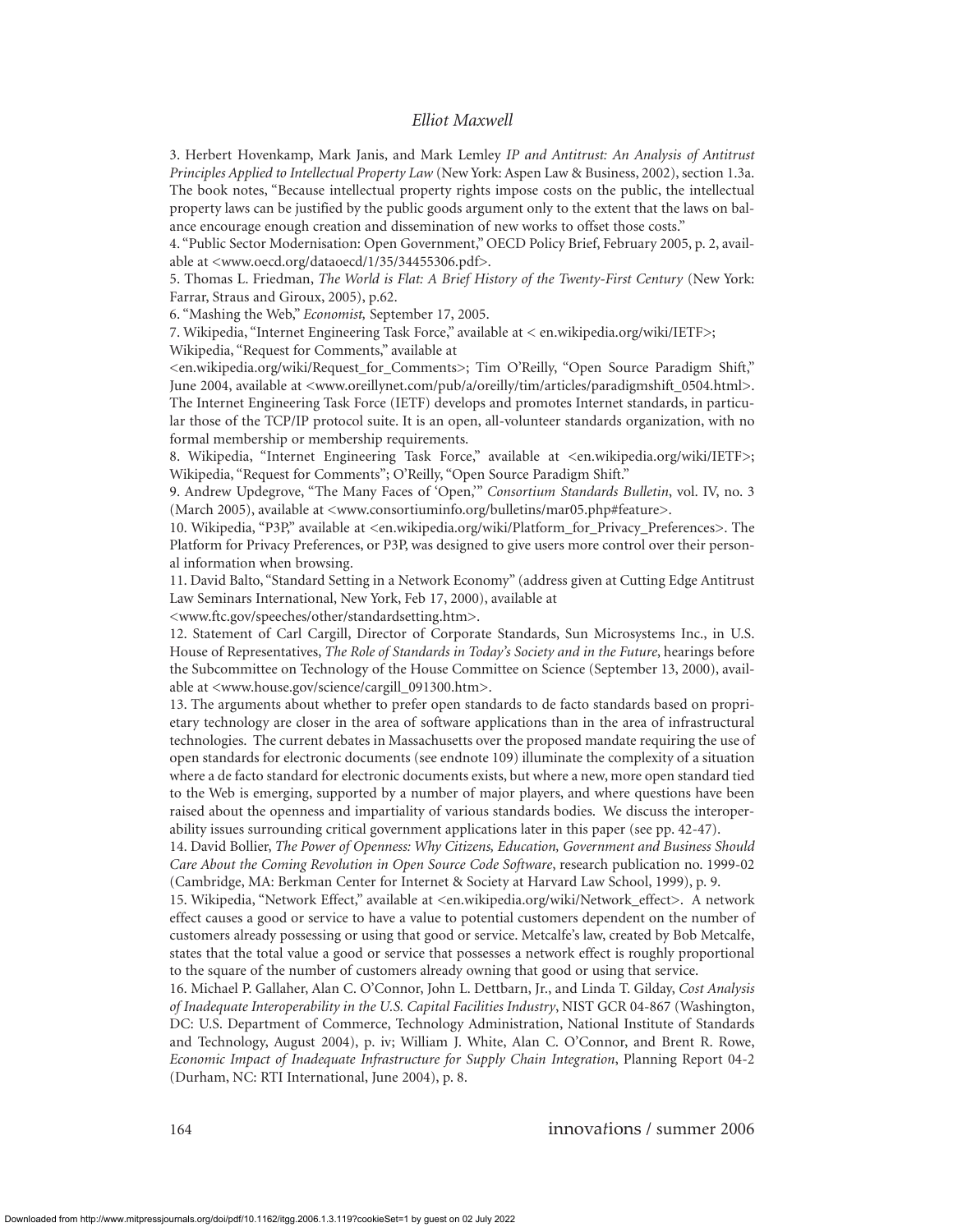17. Microsoft made this argument quite forcefully in its defense in recent anti-trust cases when it argued for the integration of new functionality into the Windows Operating System. It argued that tight integration, available using proprietary technology, provides a performance advantage in comparison to what results when technologies are cobbled together based on open public standards. In another example, Apple's continued use of its proprietary technology, as opposed to technology based on open standards, is considered to be one reason for the seamless integration of its various components and its ease of use. Opponents have conceded the value of such integration but have pointed to the pro-competitive arguments in favor of open standards: more players, lower costs, lack of customer lock-in, and greater potential innovation from a multitude of players. They have also noted that the rapid improvements in the basic components of information technology systems computing power, memory etc.—allow competing vendors using open standards to compensate for any efficiency losses that result from a lack of the integration that is possible when a single vendor uses proprietary technology.

18. Friedman, *The World is Flat*, p. 76.

19. The Council on Competitiveness, *Innovate America: Thriving in a World of Challenge and Change*, The National Innovation Initiative Interim Report (Washington, DC, July 23, 2004), p. 10, available at <www.compete.org/pdf/NII\_Interim\_Report.pdf >.

20. David Balto, "Standard Setting in a Network Economy." See also, Sherrie Bolin, ed., *The Standards Edge*, annual series (Ann Arbor, MI: Sheridan Books).

21. Daniel J. Weitzner, Standards, Patents and the Dynamics of Innovation on the World Wide Web (unpublished draft, Boston, MA, November 1, 2004), available at <www.w3.org/2004/10/patentsstandards-innovation.html>.

22. Weitzner, Standards, Patents and the Dynamics of Innovation, Section II.

23. Weitzner, Standards, Patents and the Dynamics of Innovation, Section IIIA.

24. Weitzner, Standards, Patents and the Dynamics of Innovation, Section IIIB. 25. Ibid.

26. Wikipedia, "Tim Berners-Lee," available at <en.wikipedia.org/wiki/Tim\_berners-lee>. Sir Timothy "Tim" John Berners-Lee is the inventor of the World Wide Web and director of the World Wide Web Consortium, which oversees its continued development.

27. Wikipedia, "CERN," available at <en.wikipedia.org/wiki/CERN>. Officially known as the Organisation Européenne pour la Recherche Nucléaire, CERN boasts the world's largest particle physics laboratory and is credited with creating the World Wide Web through a project originally titled ENQUIRE.

28. Weitzner, Standards, Patents and the Dynamics of Innovation, Section IIID.

29. Paul Festa, "Standards Group Beats Back Patent Foes," CNET News.com, April 10, 2003, available at <news.com.com/2100-1013-996351.html>.

30. Bill Thompson, "Keeping How the Net Works Open to All," BBC News, September 3, 2004, available at <news.bbc.co.uk/1/hi/technology/3624798.stm>.

31. Paul Festa, "Warming Up to Open Source," CNET News.com, February 9, 2005, available at <news.zdnet.com/2100-3513\_22-5569610.html>. OASIS released its updated intellectual property policy which was revised "to enhance support for open standards development." The revised policy accommodates, but does not require, royalty-free licenses.

32. Gordon Bell, "A Time and Place for Standards," *VoIP*, vol. 2, no. 6 (September 2004), p. 2, available at <acmqueue.com/modules.php?name=Content&pa=printer\_friendly&pid=210&page=1>. Bell contends "that a standard has a far better chance of making a real impact if no royalty is charged to those who employ it. You'd think this would go without saying, but sadly, it doesn't. For example, the fact that Xerox was willing to provide a royalty-free license for its Ethernet technology proved to be a significant factor contributing to the general adoption of 802.11. In contrast, IBM paid an inventor for the Token Ring patent, and ultimately that royalty worked to erode support for the ring's adoption."

33. Paul Festa, "Patent Holders on the Ropes," CNET News.com, December 2, 2002, available at <news.com.com/Patent+holders+on+the+ropes/2100-1023\_3-975587.html>.

34. David Balto, "Standard Setting in a Network Economy."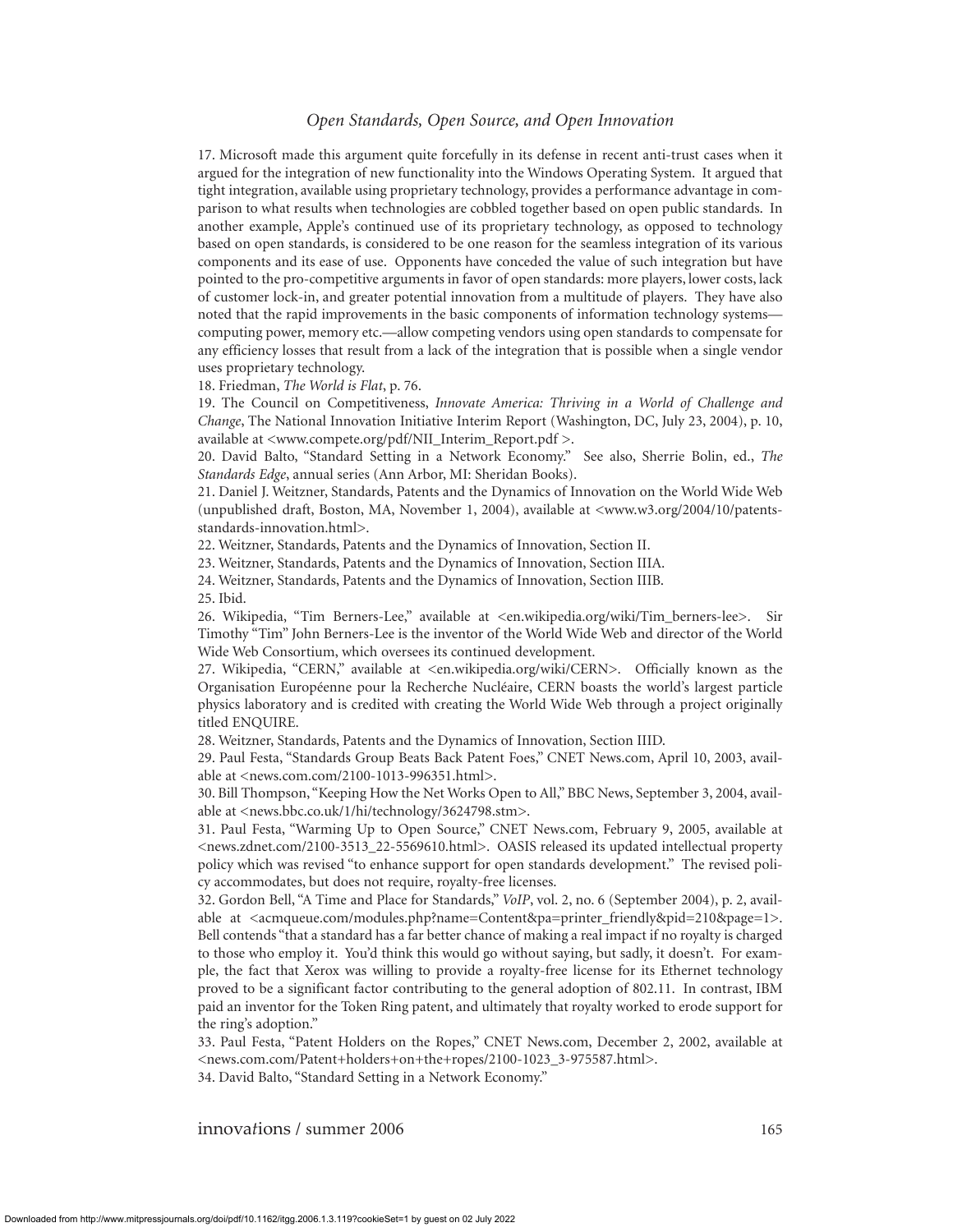35. This strategic choice may attract manufacturers. Firms providing services or those that have built their business models on royalty income would not necessarily make the same choice.

36. Alex Soojung-Kim Pang, "The Economist on the Digital Home" (Palo Alto, CA: The Institute for the Future, September 2, 2005), available at <future.iftf.org/2005/09/the\_economist\_o.html>. The Institute for the Future is an independent nonprofit research group that focuses its work in the field of technology.

37. World Wide Web Consortium (W3C), *W3C Patent Policy* (working draft, February 5, 2004), available at <www.w3.org/Consortium/Patent-Policy-20040205/>; Festa, "Patent Holders on the Ropes."

38. James Bessen and Eric Maskin, *Sequential Innovation, Patents, and Imitation*, Working Paper 00- 01 (Cambridge, MA: Massachusetts Institute of Technology, January 2001), pp. 17-18, available at <www.researchoninnovation.org/patent.pdf>.

39. Berkman Center for Internet & Society, *Roadmap for Open ICT Ecosystems* (Cambridge, MA: Harvard Law School, September 9, 2005), available at

<cyber.law.harvard.edu/epolicy/roadmap.pdf>.

40. Statement of Carl Cargill, Director of Corporate Standards, Sun Microsystems Inc., in U.S. House of Representatives, *Standards-Setting and United States Competitiveness*, hearings before the Subcommittee on Environment, Technology and Standards of the House Committee on Science, Committee Print 107-21 (June 28, 2001), p. 33.

41. Martin C. Libicki, James Schneider, Dave Frelinger, and Anna Slomovic, *Scaffolding the New Web: Standards and Standards Policy for the Digital Economy* (Santa Monica, CA: Rand, 2000), pp. 24-25. 42. Martin LaMonica, "Open Source Reshaping Services Market," CNET News.com, January 10, 2005, available at <news.com.com/Open+source+reshaping+services+market/2100-7344\_3- 5504851.html?tag=st.num>.

43. CNN Matthews, "Open Invention Network Formed to Promote Linux and Spur Innovation Globally Through Access to Key Patents; Investors Include IBM, Novell, Philips, Red Hat, and Sony" (press release, New York, NY, November 10, 2005), available at

<www.ccnmatthews.com/news/releases/show.jsp?action=showRelease&actionFor=566927&search Text=false&showText=all>.

44. OneStat.com, "Mozilla's Browsers Global Usage Share Remains Stable According to OneStat.com" (press release, Amsterdam, Netherlands, January 31, 2006), available at <www.onestat.com/html/aboutus\_pressbox41\_mozilla\_firefox\_usage\_share.html>. OneStat.com is a top website analysis firm.

45. Jon Udell, "Strategic Developer: Automation is like Riding a Bike," *InfoWorld*, vol. 27, no. 6 (February 4, 2005); Linda Seebach, "Open Source Evolved after Tinkering with its 'Memes,'" *Rocky Mountain News*, September 20, 2003, p. 13C; "ActiveState Releases ActivePerl 5.6 to the Community; Now Available for Linux and Solaris," *Business Wire*, Vancouver, Canada, March 28, 2000, available at <findarticles.com/p/articles/mi\_m0EIN/is\_2000\_March\_28/ai\_60828594>.

46. "SourceForge.net," available at <sourceforge.net/>, accessed February 16, 2006.

47. Wikipedia, "Internet2," available at <en.wikipedia.org/wiki/Internet\_2>. Internet2 or UCAID (University Corporation for Advanced Internet Development) is a non-profit consortium that develops and deploys advanced network technologies and applications, primarily for high-speed data transfer. Its members include more than 200 U.S. universities and partners from the networking (Cisco Systems), publishing (Prous Science) and technology industries (such as Comcast, Intel, Sun Microsystems).

48. Steven Levy, *Hackers: Heroes of the Computer Revolution* (Garden City, NY: Anchor Press/Doubleday, 1984); Simson Garfinkel, "Hack License: Recent Books Struggle to Define Hacking and its Economic and Social Legitimacy," *Technology Review*, March 2005, p. 75; Joseph Weizenbaum, "Science and the Compulsive Programmer," in Weizenbaum, ed., *Computer Power and Human Reason* (San Francisco, CA: W. H. Freeman, 1976), pp. 117-118. Then, as now, the computing community used the term "hacker" as a sign of respect and competence; MIT Professor Joseph Weizenbaum characterized a hacker as a "compulsive programmer."

49. Stewart Brand and Matt Herron, "1984 Ad," *Whole Earth Review* (May 1985), p. 49. At the first

166 innova*t*ions / summer 2006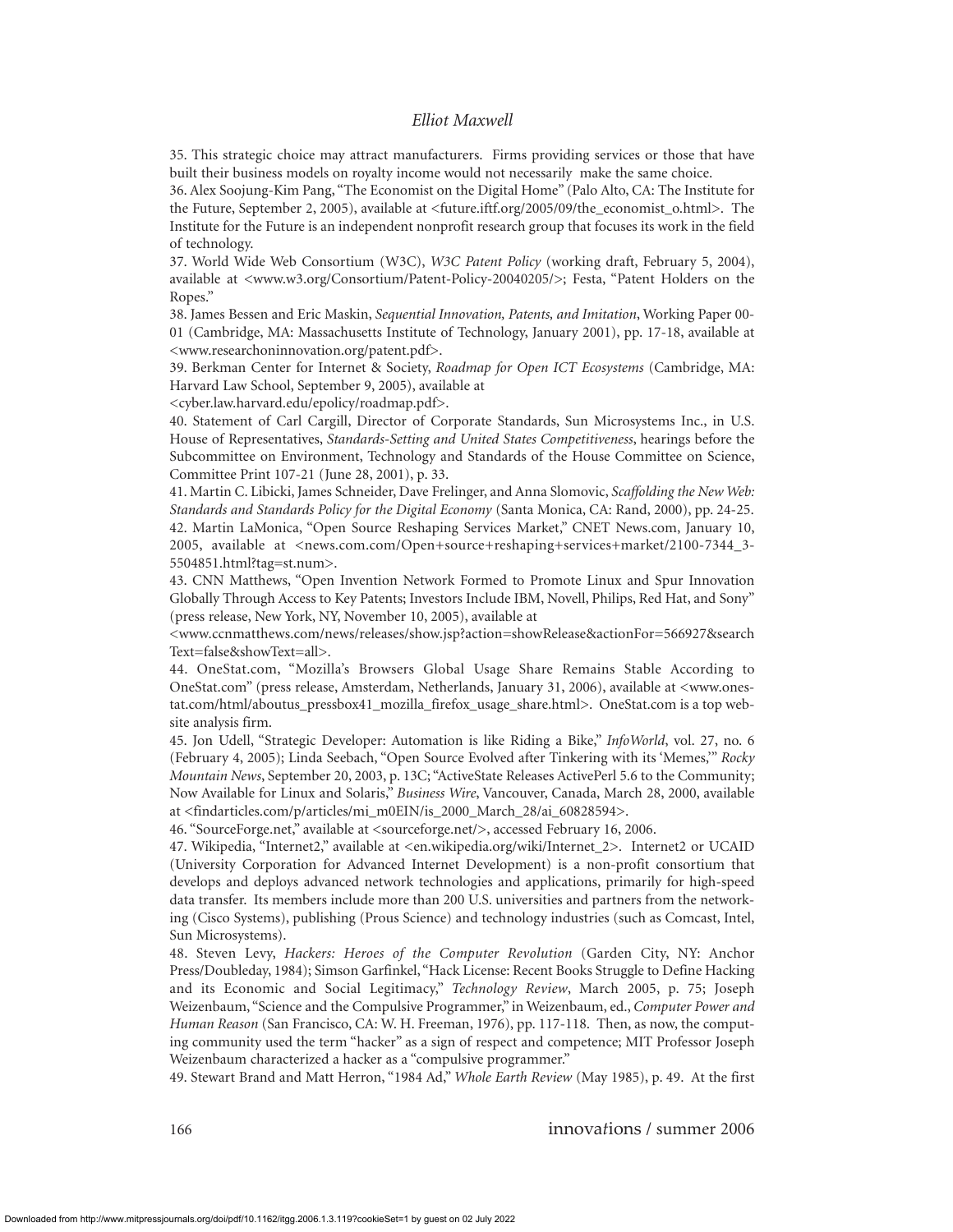Hacker's Conference in 1984, Stewart Brand famously said, "On the one hand information wants to be expensive, because it's so valuable. The right information in the right place changes your life. On the other hand, information wants to be free, because the cost of getting it out is getting lower and lower all the time. So you have these two fighting against each other." A slightly amended version of this statement can be found in Brand's book, *The Media Lab: Inventing the Future at MIT* (New York, NY: Viking, 1987).

50. Steven Weber, *The Success of Open Source* (Cambridge, MA: Harvard University Press, 2004).

51. Gordon Moore, "Cramming More Components Onto Integrated Circuits," *Electronics*, vol. 38, no. 8 (April 19, 1965), available at <download.intel.com/research/silicon/moorespaper.pdf>. Moore's Law maintains that the number of transistors on a chip doubles about every two years. This assertion about silicon integration has been a driving force behind the worldwide technology revolution.

52. Andrew Leonard, "Code Free or Die," Salon.com, April 2, 2002, available at <www.salon.com/tech/books/2002/04/02/stallman/print.html>.

53. Wikipedia, "Source Code," available at <http://en.wikipedia.org/wiki/Source\_code>; Lawrence Lessig, "The Limits in Open Code: Regulatory Standards and the Future of the Net," *Berkeley Technology Law Journal*, vol. 14 (1999), pp. 759, 764-765. Source code is any series of statements written in a human-readable computer programming language. A computer program's *source code* is the collection of files that can be converted from human-readable form to an equivalent computer-executable form. As Lessig writes, "It is this code that allows a programmer to open an opensource software project and see what makes it tick. By [letting the user] see what makes it tick, opensource software makes transparent any control that the code may carry…Closed code functions differently…hidden under a hood that won't open."

54. Free Software Foundation (FSF), "The Free Software Definition," available at <www.fsf.org/philosophy/free-sw.html>.

55. O'Reilly, "Open Source Paradigm Shift," June 2004.

56. Wikipedia, "Open Source Movement," available at <en.wikipedia.org/wiki/Open\_Source\_movement>; Garfinkel, "Hack License," p. 77. Since its inception, the open-source movement has been a focus of controversy within the hacker community. Richard Stallman, speaking on behalf of the Free Software Foundation, has attacked the motivation of the open-source movement. He asserts that the pragmatic focus of the movement diverts users from the central moral issues and freedoms offered by free software. Stallman characterizes the free software and the open-source movements as separate "political camps" within the same free-software community.

57. Linux is both a computer operating system and its kernel. It is one of the most prominent examples of free software and open-source development. Unlike proprietary operating systems, such as Windows and Mac OS, all of Linux's underlying source code is available to the public and anyone can freely use, modify, improve, and redistribute it. Initially, Linux was primarily developed and used by individual enthusiasts. Since then, it has gained the support of major corporations like IBM, Sun Microsystems, Hewlett-Packard, and Novell for use in servers and is gaining popularity in the desktop market.

58. Steve Hamm, "Linus Torvalds' Benevolent Dictatorship: The Creator of Linux Says 'I Can't Be Nasty' When Leading the Open-Source Movement," Business Week Online, August 18, 2004, paragraph 1.

59. Wikipedia, "Machine Code," available at <en.wikipedia.org/wiki/Machine\_language>. The "words" of a machine language or code are called instructions: each causes an elementary action by the central processing unit (CPU), such as reading from a memory location. Unlike source code, machine code is virtually unreadable by human programmers. Every CPU model has its own machine code, or instruction set, although some overlap considerably.

60. Martin Fink, *The Business and Economics of Linux and Open Source* (Upper Saddle River, NJ: Prentice Hall Professional Technical Reference, 2003); Ingrid Marson, "Defender of the Linux Faith," CNET News.com, March 18, 2005, available at

<news.com.com/Defender+of+the+Linux+faith/2100-7344\_3-5625667.html>. For more information on the various licenses of open-source software versus free software, please see the following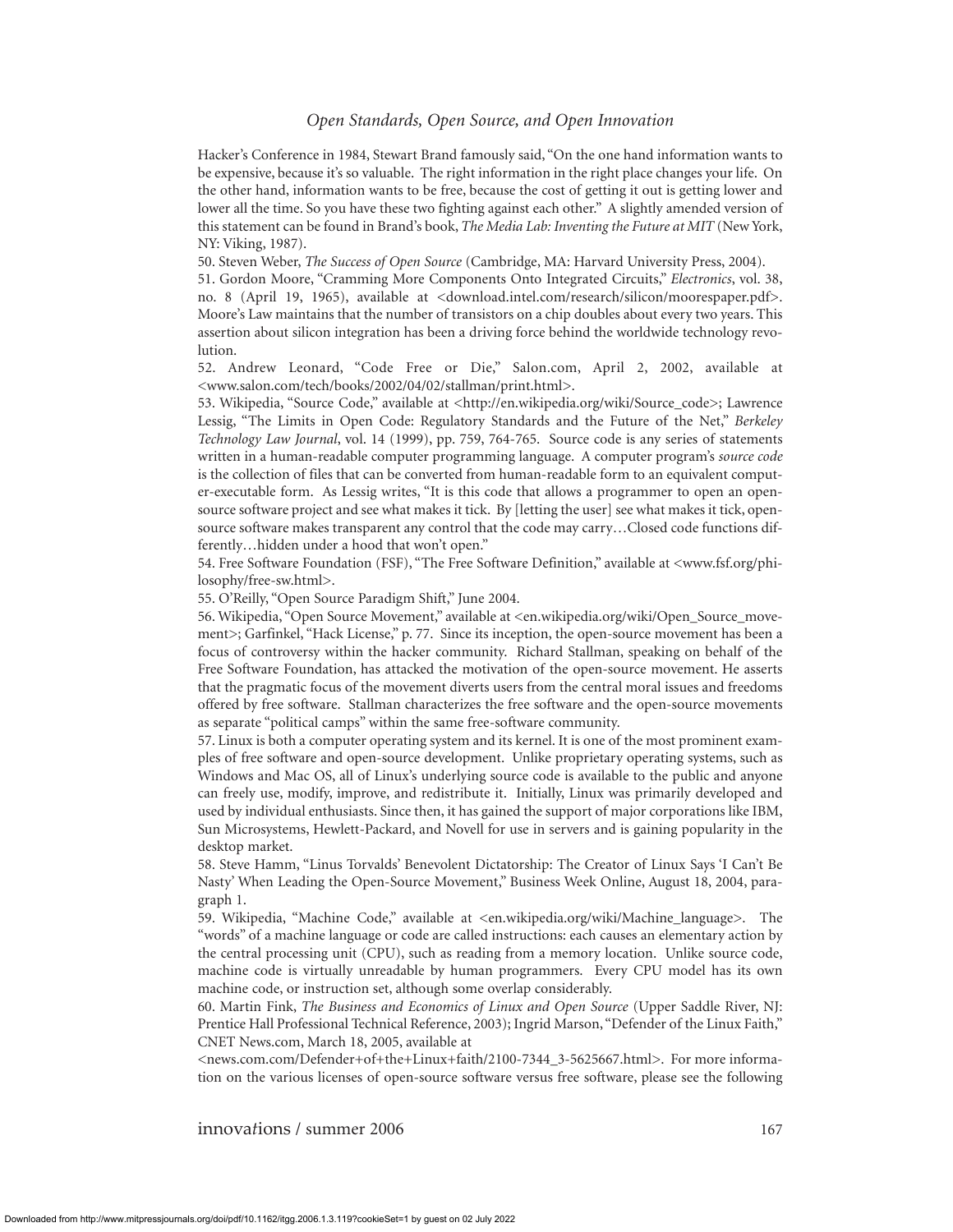websites: <www.opensource.org/docs/definition.php> and <www.fsf.org/licensing/essays/freesw.html>.

61. Stephen Shankland, "Microsoft, Red Hat Argue Open Source," CNET News.com, July 26, 2001, available at <news.com.com/Microsoft%2C+Red+Hat+argue+open+source/2100-1001\_3- 270684.html>.

62. Some free software advocates are ideologically opposed to anyone profiting from proprietary software development. But that hardly describes the open-source software movement in its entirety, ranging as it does from independent programmers who contribute code intermittently to some full-time employees at high tech's biggest names who are developing open-source software for their firms.

63. Digital Connections Council (DCC), Committee for Economic Development (CED), *Promoting Innovation and Economic Growth: The Special Problem of Digital Intellectual Property* (Washington, D.C.: CED, March 2004).

64. "MySpace Will Open Digital Music Store," *New York Times*, late ed., September 2, 2006, p. C8 65. Josh Lerner and Jean Tirole, *The Simple Economics of Open Source*, Working Paper No. 7600 (Cambridge, MA: National Bureau of Economic Research, March 2000); Eric von Hippel, "Innovation by User Communities: Learning From Open-Source Software,"*MIT Sloan Management Review*, vol. 42, no. 4 (Summer 2001), pp. 82-86; Yochai Benkler, "'Sharing Nicely': On Shareable Goods and the Emergence of Sharing as a Modality of Economic Production," *The Yale Law Journal*, vol. 114 (2004), pp. 273-358; Yochai Benkler,"Coase's Penguin, or Linux and the Nature of the Firm," *The Yale Law Journal*, vol. 112 (2002), pp. 369-446.

66. Eric Steven Raymond, "The Many Faces of Reputation," in *Homesteading the Noosphere*, last modified August 24, 2000, available at <www.catb.org/~esr/writings/cathedral-bazaar/>.

67. John Clippinger and David Bollier, "A Renaissance of the Commons: How the New Sciences and Internet are Framing a New Global Identity and Order," in Rishab Aiyer Gosh, ed., *CODE: Collaboration, Ownership, and the Digital Economy* (Cambridge, MA: MIT Press, 2005), p. 12. See also: Ernst Fehr and Urs Fischbacher, "The Nature of Human Altruism," *Nature*, vol. 425 (October 23, 2003), pp. 785-791.

68. Garfinkel, "Hack License," p. 76.

69. Benkler, "'Sharing Nicely'," p. 305.

70. Eric Steven Raymond, "The Mail Must Get Through," in *The Cathedral and the Bazaar*, last modified September 11, 2000, available at <www.catb.org/~esr/writings/cathedral-bazaar/cathedralbazaar/ar01s02.html>.

71. T.R. Reid, "Jack Kilby, Touching Lives on Micro and Macro Scales," *Washington Post*, June 22, 2005, p. C1.

72. Friedman, *The World is Flat*, pp. 82-92.

73. Raymond,"Necessary Preconditions for the Bazaar Style," in *The Cathedral and the Bazaar*, available at <www.catb.org/~esr/writings/cathedral-bazaar/cathedral-bazaar/ar01s10.html>.

74. Lerner and Tirole, *The Simple Economics of Open Source*. Some of the most important opensource projects do not acknowledge the contributions of particular programmers, making this benefit unavailable. Some projects do acknowledge individual input, however, so those people reap the word-of-mouth benefits to their reputations.

75. Wikipedia, "BitTorrent," available at <en.wikipedia.org/wiki/Bit\_torrent>; Tim O'Reilly, "What is Web 2.0: Design Patterns and Business Models for the Next Generation of Software," September 30, 2005, p. 2, available at <www.oreillynet.com/pub/a/oreilly/tim/news/2005/09/30/what-is-web-20.html?page=1>. BitTorrent is the name of a client application for the torrent peer-to-peer (P2P) file distribution protocol created by programmer Bram Cohen. In discussing BitTorrent, Tim O'Reilly said, "the service automatically gets better the more people use it."

76. Weber, *The Success of Open Source*, pp. 172-173.

77. Weber, *The Success of Open Source*, p. 154.

78. Raymond, "Release Early, Release Often," in *The Cathedral and the Bazaar*, <www.catb.org/~esr/writings/cathedral-bazaar/cathedral-bazaar/ar01s04.html>.

79. Tim O'Reilly, *Tim O'Reilly in a Nutshell* (Sebastopol, CA: O'Reilly Media, Inc., 2004), p. 38, avail-

168 innova*t*ions / summer 2006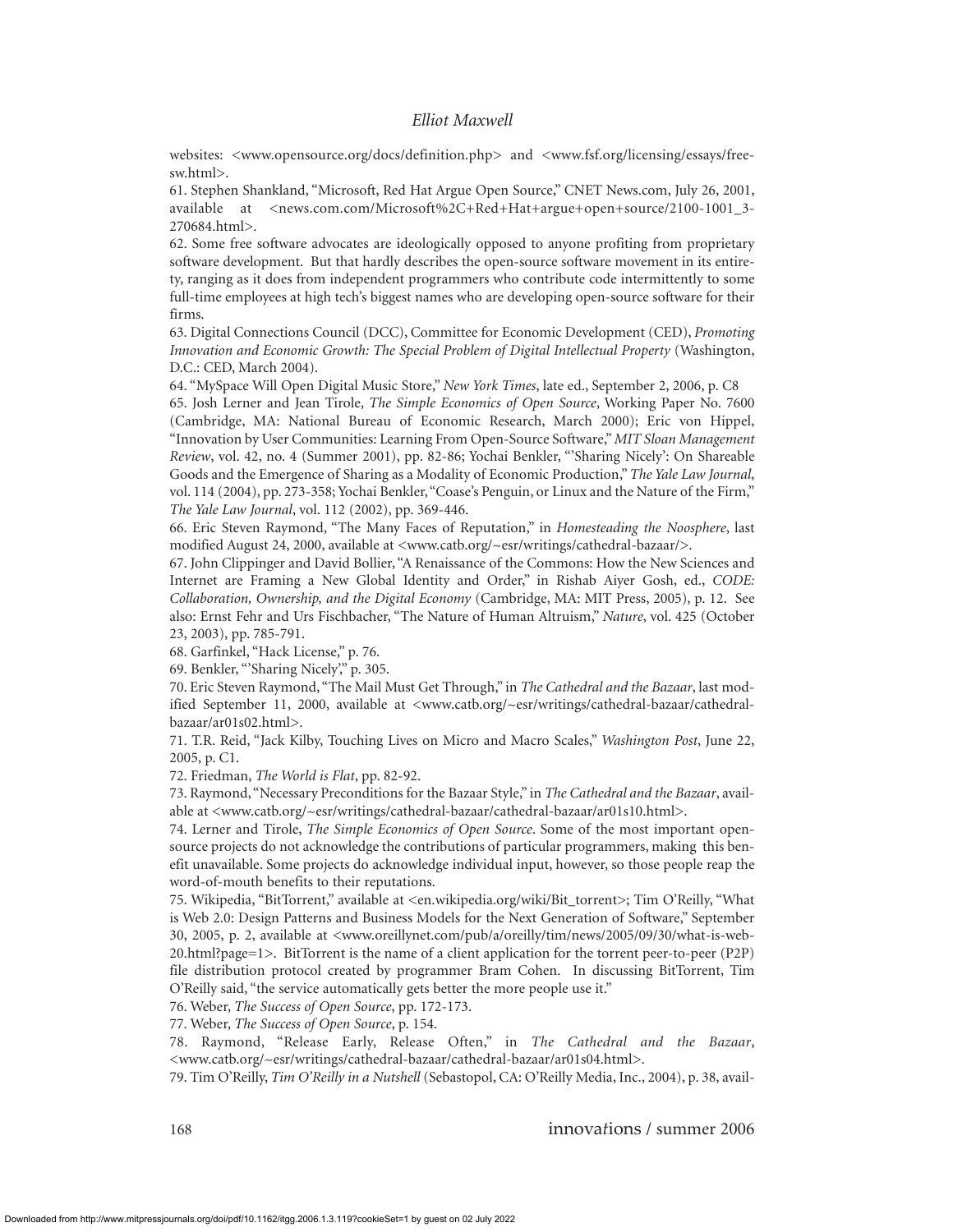able at <www.oreilly.de/oreilly/oreilly\_inanutshell.pdf>.

80. Berlecon Research, *Free/Libre Open Source Software: Survey and Study*—*Firms' Open Source Activities: Motivations and Policy Implications*, FLOSS Final Report—Part 2 (prepared for the Information Society Technologies of the European Commission, Berlin, July 2002), p. 7, available at <www.berlecon.de/studien/downloads/200207FLOSS\_Activities.pdf>.

81. Open letter from Joel Spolsky, "Strategy Letter V," June 12, 2002, available at <www.joelonsoftware.com/articles/StrategyLetterV.html>.

82. O'Reilly, "Open Source Paradigm Shift."

83. Weber, *The Success of Open Source*, pp. 91-93.

84. O'Reilly, "What is Web 2.0," p. 4.

85. O'Reilly, "What is Web 2.0," p. 4; Raymond, "Release Early, Release Often," in *The Cathedral and the Bazaar*.

86. Weber, *The Success of Open Source*, pp. 166-171.

87. Weber, *The Success of Open Source*, pp. 126-127.

88. Hamm, "Linus Torvald's Benevolent Dictatorship."

89. Dan Gillmor, "Still Some Way to Go on Usability," *Financial Times*, September 21, 2005, p. 2; Alorie Gilbert, "Tech Firms to Tackle Linux Desktop Standards," CNET News.com, October 17, 2005, available at <news.com.com/Tech+firms+to+tackle+Linux+desktop+standards/2100- 1016\_3-5898069.html>; David S. Evans, "Is Free Software the Wave of the Future?," *Milken Institute Review*, fourth quarter, (2001); Tim O'Reilly, "Why Open Source *Doesn't* Suck for the Consumer," available at <www.oreilly.com/ask\_tim/ossucks\_0800.html>.

90. Stephen Shankland, "SCO Sues Big Blue Over Unix, Linux," CNET News.com, March 6, 2003, available at <news.com.com/SCO+sues+Big+Blue+over+Unix%2C+Linux/2100-1016\_3-991464.html>; Stephen Shankland, "Big Blue Files Counterclaims Against SCO," CNET News.com, August 7, 2003, available at <news.com.com/Big+Blue+files+counterclaims+against+SCO/2100- 1016\_3-5060965.html>.

91. Weber, *The Success of Open Source*, p. 215.

92. Randall Stross, "Why Bill Gates Wants 3,000 New Patents," *New York Times*, July 31, 2005, Section 3, p. 3.

93. Stephen Shankland, "Group: Linux Potentially Infringes 283 Patents," CNET News.com, August 1, 2004, available at <news.com.com/Group+Linux+potentially+infringes+283+patents/2100- 7344\_3-5291403.html>.

94. Robert A. Guth, "Start-Up Hires Open-Source Ally," *Wall Street Journal, June 8, 2005*, p. B4. See also Black Duck Software's website at <www.blackducksoftware.com>.

95. Steve Lohr, "I.B.M. to Give Free Access to 500 Patents," *New York Times*, January 11, 2005, p. C1; Steve Lohr, "Sharing the Wealth at I.B.M.," *New York Times*, April 11, 2005, p. C1; "Open Invention Network Formed to Promote Linux," November 10, 2005.

96. Ed Scannell, "IBM Says it Won't Assert Patents Against Linux Kernel," InfoWorld Daily News, August 4, 2004, available at <www.infoworld.com/article/04/08/04/HNdonofirokeynote\_1.html>. InfoWorld Daily News is an online, daily journal that provides specialized coverage of the Information Technology field.

97. Robert A. Guth, "Microsoft Extends Legal Protections," *Wall Street Journal*, June 23, 2005, p. B4; Stacey Higginbotham, "How Open? That's the Big Patent Question," CNET News.com, September 25, 2005, available at <news.com.com/How+open+Thats+the+big+patent+question/2100-1014\_3- 5877028.html>.

98. U.S. Patent and Trademark Office, "General Information Concerning Patents: Novelty and Non-Obviousness, Conditions for Obtaining a Patent" (revised January 2005), available at  $\langle$ www.uspto.gov/go/pac/doc/general/#top>. A patent may be refused if the differences between the invention and similar, already known items would be obvious. The subject matter sought to be patented must be sufficiently different from what has been used or described before that it may be said to be nonobvious to a person having ordinary skill in the area of technology related to the invention. For example, the substitution of one color for another, or a change in size, is ordinarily not patentable.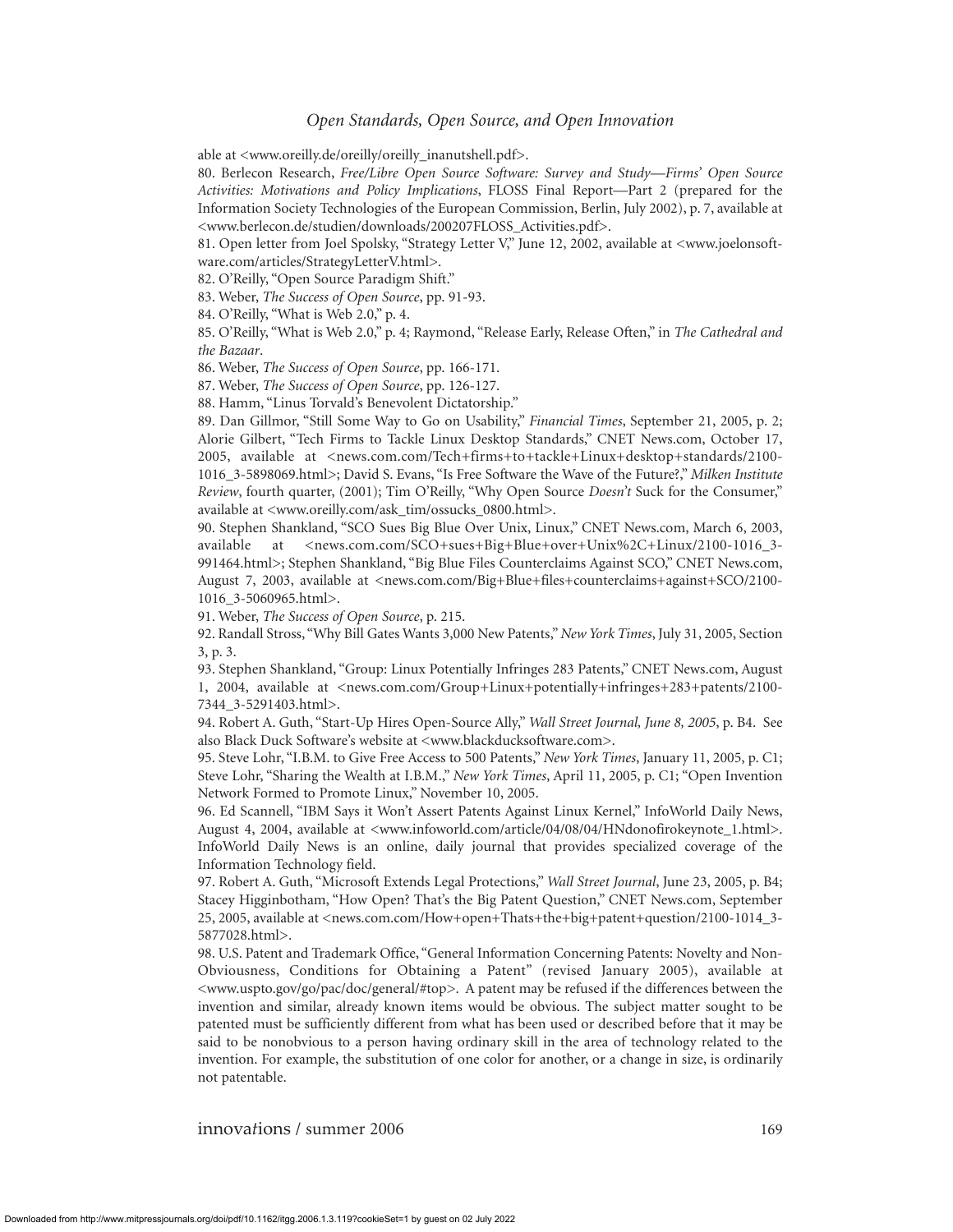99. Stephen A. Merrill, Richard C. Levin, and Mark B. Myers, eds., Committee on Intellectual Property rights in the Knowledge-Based Economy, Board on Science, Technology, and Economic Policy, Policy and Global Affairs Division, *A Patent System for the 21st century* (Washington, D.C.: National Academies Press, 2004); U.S. Federal Trade Commission, *To Promote Innovation: The Proper Balance of Competition and Patent Law and Policy* (Washington, DC: GPO, October 2003).

100. Anne Broache, "Wiki Site Aims to Boost Patent Review Process," CNET News.com, August 28, 2006, available at <news.com.com/2100-1030\_3-6110257.html>. Richard Stallman has opposed such systems of review on the grounds that they will harm the free software movement (see <www.pcpro.co.uk/news/hot-topics/82287/interview-richard-stallman-on-free-software-andpatents.html>, see also <news.com.com/2100-7344\_3-6117131.html>.

101. Henry Chu, Mark Magnier, and Joseph Menn, "Developing Nations See Linux as a Savior From Microsoft's Grip," *Los Angeles Times*, August 9, 2004, p. A4; Ina Fried, "Microsoft Struggles in Emerging Markets," CNET News.com, May 7, 2004, available at <news.com.com/2100-1001-5208422.html>; Steve Lohr, "An Alternative to Microsoft Gains Support in High Places," *New York Times*, September 5, 2002, p. C1; Todd Benson, "Brazil: Free Software's Biggest and Best Friend,"*New York Times*, March 29, 2005, p. C1; Renata De Freitas and Alberto Alerigi Jr., "Microsoft Brazil Decries Government Use of Linux," Reuters, June 4, 2004; Janet Paterson and Pamela Weaver,"South Africa: Open-Source Software and Speech Technology Could Help This Multicultural Country Pull Itself Into the Information Technology Big Leagues," *Technology Review* (April 2005), p. 50.

102. One factor seen as legitimating government purchase of open-source software is its acceptance by a growing number of government agencies in the developed world— including in the United States where open-source software is used by the Department of Defense, the Federal Aviation Administration, the National Oceanic and Atmospheric Administration, the Department of Energy, and the Federal Emergency Management Agency, among others.

103. David Becker, "California Considers Open-Source Shift," CNET News.com, August 27, 2004, available at <news.com.com/2100-7344-5327581.html>.

104. Bruce Perens, "MS 'Software Choice' Scheme a Clever Fraud," *The Register*, August 9, 2002, available at <www.theregister.co.uk/2002/08/09/ms\_software\_choice\_scheme/>. For more information, please visit the website <www.sincerechoice.org/>.

105. Jerry Fishenden, Oliver Bell, and Alan Grose, *Government Interoperability: Enabling the Delivery of E-Services*, version 1.1 RTM, a white paper (Microsoft, April 2005); K.D. Simon, "The Value of Open Standards and Open-Source Software in Government Environments," *IBM Systems Journal*, vol. 44, no. 2 (July 2005), pp. 227-238.

106. Jan Walker, Eric Pan, Douglas Johnston, Julia Adler-Milstein, David W. Bates, and Blackford Middleton, "The Value of Health Care Information Exchange and Interoperability," *Health Affairs*, web exclusive (January 19, 2005), p. 10.

107. David J. Brailer, *The Decade of Health Information Technology: Delivering Consumer-centric and Information-Rich Health Care* (Washington, DC: U.S. Department of Health & Human Services, July 21, 2004), available at <www.hhs.gov/healthit/documents/hitframework.pdf >.

108. Linda Rosencrance, "To Apply For FEMA Aid Online, Katrina Survivors Will Need IE 6: Mac and Linux Users Will Have to Seek FEMA Help By Phone," *Computer World*, September 7, 2005, available at

<www.computerworld.com/securitytopics/security/recovery/story/0,10801,104440,00.html>; Jeffrey H. Birnbaum, "Lobbyists Tangled in a Paperless Pursuit," *Washington Post*, October 31, 2005, p. D1.

109. Commonwealth of Massachusetts, Executive Office for Administration and Finance, Information Technology Division, "Enterprise Open Standards Policy," ITD-APP-01 (January 13, 2004), available at <www.mass.gov/Aitd/docs/policies\_standards/openstandards.pdf>; Eric Kriss, Secretary, Executive Office for Administration and Finance, Commonwealth of Massachusetts, "Informal Comments on Open Formats" (edited and condensed from transcription of original oral comments at the Massachusetts Software Council annual meeting), January 15, 2005, available at <www.mass.gov/eoaf/open\_formats\_comments.html>; Martin LaMonica, "Microsoft Commits to XML Docs for Long Term," CNET News.com, November 5, 2004, available at

170 innova*t*ions / summer 2006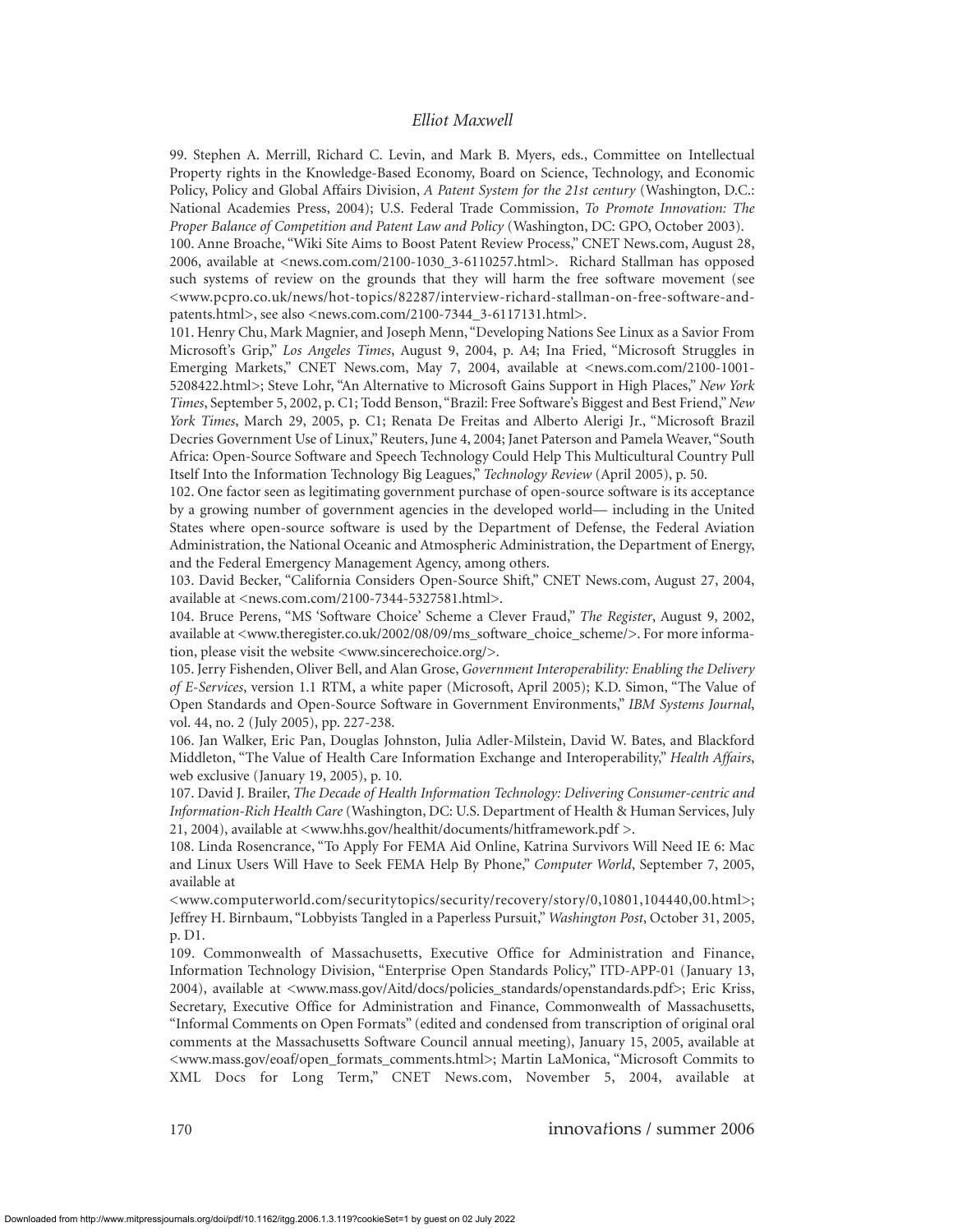<news.com.com/Microsoft+commits+to+XML+docs+for+long+term/2100-1007\_3- 5440380.html>.

110. U.S. Mission to the European Union, "U.S. Comments on the Draft European Parliament Amendments Regarding the Proposed European Union Directive on the Patentability of Computer-Implemented Inventions" (submitted following a meeting between U.S. officials and Mr. Wim van Velzen, member of the European Parliament, on August 21, 2003), available at <www.aplf.org/mailer/USCommentsPatentCompImplInv.pdf>.

111. Michael Geist, "Michael Geist," available at

<www.michaelgeist.ca/resc/html\_bkup/may92005.html>. According to Geist, at least a dozen countries have signed trade agreements that include intellectual property provisions. However, there are substantial questions about requirements that extend beyond the WIPO treaties and even U.S. intellectual property protections. For example U.S. negotiators have pushed for provisions that do not reflect U.S. law and that eliminate safety valves built into U.S. law such as the ability to have access to intellectual property in order to ensure interoperability.

112. Anne Marie Squeo, "In Patent Disputes, a Scramble to Prove Ideas are Old Hat," *Wall Street Journal*, January 25, 2006, p. A1. Slashdot is a popular website that features short summaries of technology-related news articles from a wide variety of other websites. It provides readers with a link to the original website, should they wish to read the article in its entirety, and they can also post their comments regarding the article on the Slashdot site. The editors of Slashdot are responsible for accepting or rejecting news articles, which are generally submitted by Slashdot readers.

113. Eric von Hippel, *Democratizing Innovation* (Cambridge, MA: MIT Press, 2005).

114. Adam Smith, *An Inquiry Into the Nature and Causes of the Wealth of Nations* (Dublin, Ireland: Whitestone, 1776).

115. Lawrence Lessig, "The March of the Web-Enabled Amateurs," *Financial Times*, September 21, 2005, p. 2.

116. Robert C. Allen, "Collective Invention," *Journal of Economic Behavior and Organization*, vol. 4, no. 1 (1983), pp. 1-24.

117. Kathleen Franz, *Tinkering: Consumers Reinvent the Early Automobile* (Philadelphia, PA: University of Pennsylvania Press, 2005).

118. von Hippel, *Democratizing Innovation*, pp. 72-76.

119. Roger Lowenstein, "Off the Shelf: Turn on, Tune In, Drop Out, Start the Computer Revolution," *New York Times*, May 22, 2005, late edition, section 3, p. 7.

120 Bell, "A Time and Place for Standards," p. 3. Bell notes, "Once a technology has been proven in a hardware implementation, it proceeds to be implemented in software running on high-performance processors, which in turn continues to evolve at an even faster rate until it can be finally be implemented as a zero-cost option on small areas of silicon and iron oxide….Once a capability has been implemented as software, it essentially slips from" the patent holder's grasp.

121. "Mashing the Web," *Economist*, September 17, 2005.

122. Simon Hooper, "The Machine That Can Copy Anything," CNN Online, June 2, 2005, available at <www.cnn.com/2005/TECH/06/02/tech.reprap/index.html>.

123. Clive Thompson, "The Dream Factory," *Wired Magazine*, September 2005, pp. 128, 130. For a more detailed discussion, see: Neil A. Gershenfeld, *Fab: The Coming Revolution on Your Desktop— From Personal Computers to Personal Fabrication* (New York: Basic Books, 2005).

124 Thompson, "The Dream Factory," p. 132. Thompson interviews Saul Griffith of Squid Labs. Wikipedia is a free, online encyclopedia with entries created entirely by Internet users. Wikipedia is an example of openness, as anyone can modify or add an entry.

125. A wiki is a type of website that allows users to easily modify content. The term also refers to the collaborative software that makes it possible to operate these sites.

126. O'Reilly, "What is Web 2.0," p. 3. O'Reilly notes, "This architectural insight may also be more central to the success of open-source software than the more frequently cited appeal to volunteerism. The architecture of the internet, and the World Wide Web, as well as of open-source software projects like Linux, Apache, and Perl, is such that users pursuing their own 'selfish' interests build collective value as an automatic byproduct…In other words, these technologies demonstrate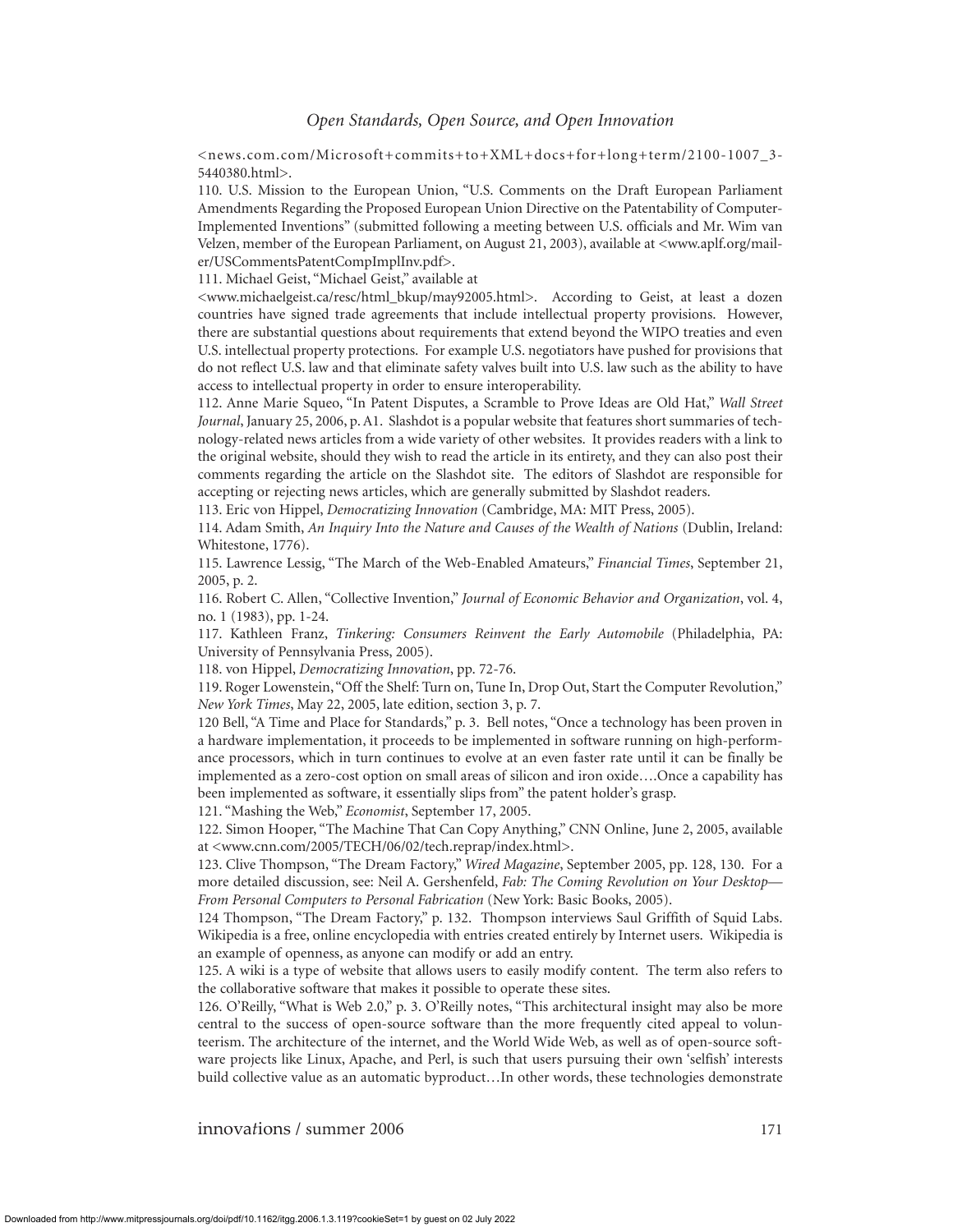network effects, simply through the way that they have been designed…But as Amazon demonstrates, by consistent effort (as well as economic incentives such as the Associates program), it is possible to overlay such an architecture on a system that would not normally seem to possess it."

127. "How Companies Turn Customers' Big Ideas into Innovations," *strategy+business and Knowledge@Wharton*, January 15, 2005, available at

<www.strategy-business.com/press/sbkw2/sbkwarticle/sbkw050112>.

128. Paul Israel, *Edison: A Life of Invention* (New York: John Wiley & Sons, 1998), p. 191; Michael Kanellos, "Building a New-Idea Factory," CNET News.com, April 28, 2005, available at <news.com.com/Building+a+new-idea+factory/2008-1008\_3-5687180.html>; Henry William Chesbrough, "Reinventing R&D Through Open Innovation," *strategy+business and Knowledge@Wharton*, April 30, 2003, available at <www.strategy-business.com/press/enewsarticle/22190?pg=0>.

129. von Hippel, *Democratizing Innovation*, pp. 3, 45-61; Weber, *The Success of Open Source*, pp. 72- 73.

130. von Hippel, *Democratizing Innovation*, p. 4.

131. von Hippel, *Democratizing Innovation*, pp. 22, 103-104, 125-126.

132. Henry William Chesbrough, *Open Innovation: The New Imperative for Creating and Profiting From Technology* (Boston, MA: Harvard Business School Press, 2003).

133. Larry Huston and Nabil Sakkab, ""Connect and Develop: Inside Procter & Gamble's New Model for Innovation," *Harvard Business Review*, vol. 84, no. 3 (March 2006), pp. 58-66.

134 Robert Hof, "The Power of Us: Mass Collaboration on the Internet is Shaking Up Business," *Business Week*, June 20, 2005, p. 77.

135. John Hagel III and John Seely Brown, *The Only Sustainable Edge: Why Business Strategy Depends on Productive Friction and Dynamic Specialization* (Boston, MA: Harvard Business School Press, 2005).

136. Interview with John Hagel III and John Seely Brown by Kevin Werbach, June 15, 2005, available at <knowledge.wharton.upenn.edu/index.cfm?fa=viewfeature&id=1220>. During the interview, Brown noted, "For example, we looked at how Toyota has worked with its supplier networks, and how the company has been able to turn these networks into sites of innovation. If you look at how any Detroit car company operates relative to Toyota, Detroit views suppliers as people who perform 'to spec' rather than as major sources of innovation in their own right."

137. Jeffrey McCracken, "Ford Seeks Big Savings By Overhauling Supply System,"*Wall Street Journal*, September 29, 2005, p. A1. According to McCracken, Ford Motor's plan to reform its supply system "makes Ford's purchasing system more like that of Japanese auto maker Toyota Motor Corp., which has emphasized longer-term contracts with its suppliers in return for receiving the best technology." 138. Yuki Noguchi, "On Capitol Hill, Playing WikiPolitics; Partisanship Tests Web Site's Policies," *Washington Post*, February 4, 2006, p. A1.

139. Wikipedia, "Wikipedia," available at <en.wikipedia.org/wiki/Wikipedia>. Wikipedia is a multilingual, Web-based, free-content encyclopedia. Wikipedia is written collaboratively by volunteers, allowing articles to be changed by anyone with access to a web browser. Established in January 2001 as a complement to the expert-written Nupedia, it is now operated by the non-profit Wikimedia Foundation. Since its inception, Wikipedia has steadily risen in popularity, and its success has spawned several sister projects.

140. Clay Shirky, "A Group is its Own Worst Enemy" (address given at the O'Reilly Emerging Technology Conference, Santa Clara, CA, April 24, 2003), available <www.shirky.com/writings/group\_enemy.html>.

141. Jim Giles, "Internet Encyclopaedias Go Head to Head," *Nature*, December 15, 2005, available at <www.nature.com/nature/journal/v438/n7070/full/438900a.html>.

142. Laurie J. Flynn, "Like This? You'll Hate That. (Not All Web Recommendations are Welcome.)," *New York Times*, January 23, 2006, p. C1; Ethan Todras-Whitehill, "Spreading the World on What's Best to Their 13, 000 Closet Friends," *New York Times*, late ed., November 2, 2005, p. G3.

143. "Websites of Mass Description," *Economist*, September 17, 2005.

144. Bruce Sterling, "Order Out of Chaos: What's the Best Way to Tag, Bag, and Sort Data? Give it to

172 innova*t*ions / summer 2006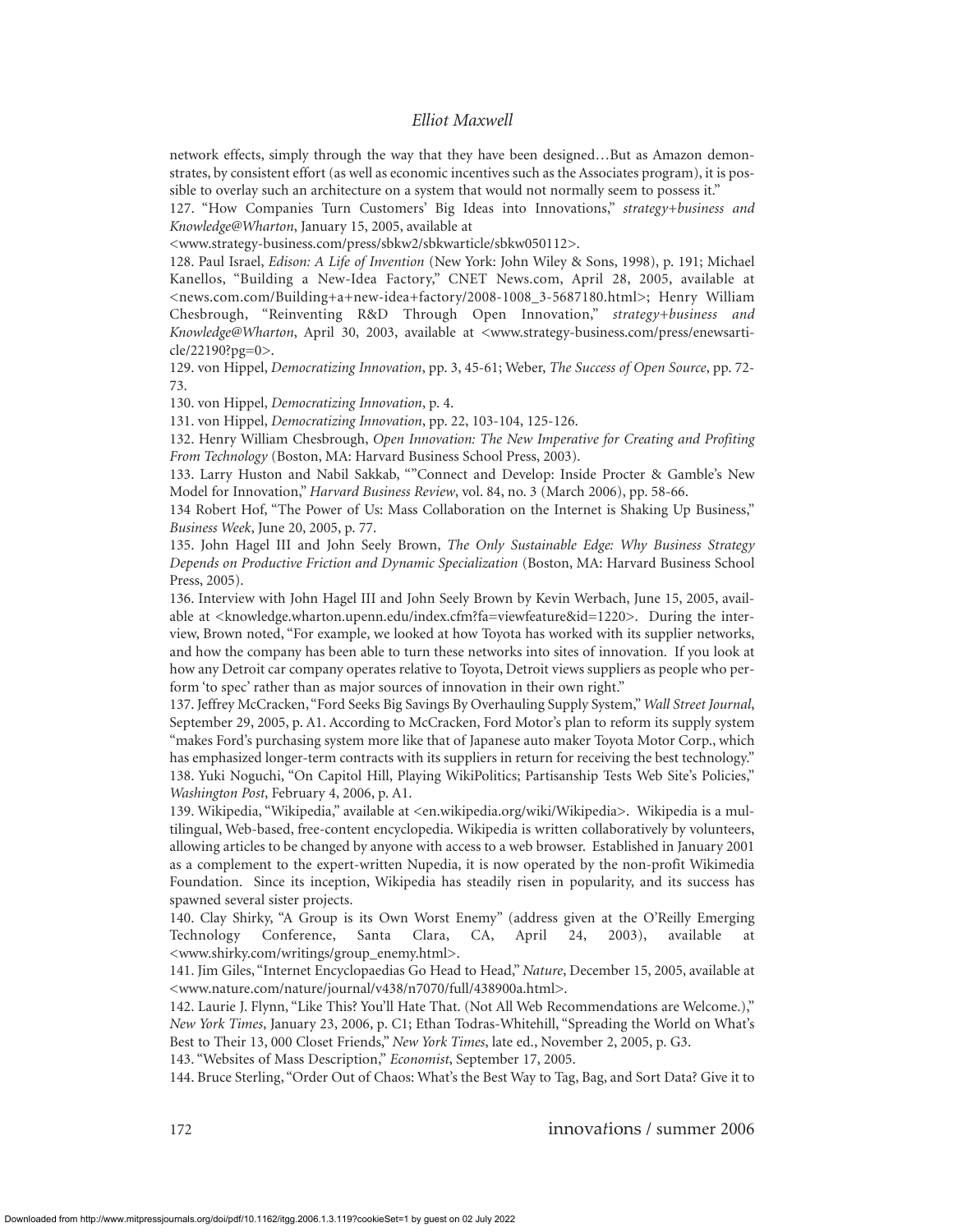the Unorganized Masses," *Wired Magazine*, April 2005, p. 83; Stefanie Olsen, "Yahoo's Game of Photo Tag," CNET News.com, March 22, 2005, available at

<news.com.com/Yahoos+game+of+photo+tag/2100-1032\_3-5630403.html>. As Peter Merholz, a founder at Adaptive Path, noted, "The future of folksnomies involves meshing these user-generated categorizations with more standardized categorizations, such as the Library of Congress or the Getty Thesaurus of place names, so you could start to connect data to allow more of these associations to be made."

145. James Surowiecki, *The Wisdom of Crowds: Why the Many are Smarter Than the Few and How Collective Wisdom Shapes Business, Economies, Societies, and Nations* (New York: Doubleday, 2004). 146. Hof, "The Power of Us," p. 75.

147. von Hippel, *Democratizing innovation*, p. 10.

148. Wikipedia, "Network Effect," available at <en.wikipedia.org/wiki/Network\_effect >. When a good or service exhibits a network effect, the value of that good or service to a potential customer is dependent upon the number of customers who already own the good or utilize the service.

149 Martin LaMonica, "Software: No Longer Business as Usual," CNET News.com, November 17, 2005, available at <news.com.com/Software+No+longer+business+as+usual/2100-1012\_3- 5958760.html?tag=nl>; Martin LaMonica, "Microsoft Learns to Live With Open Source," CNET News.com, July 11, 2005, available at

<news.com.com/Microsoft+learns+to+live+with+open+source/2100-7344\_3-5780030.html>.

150. Eric Raymond, "The Importance of Having Users," in *The Cathedral and the Bazaar,* available at <www.catb.org/~esr/writings/cathedral-bazaar/cathedral-bazaar/ar01s03.html>; von Hippel, *Democratizing Innovation*, p. 111.

151. Victoria Murphy Barret, "It's a Mod, Mod Underworld," *Forbes*, December 12, 2005, p. 64; Leslie Walker, "Evolving in the Virtual World," *Washington Post*, February 4, 2006, p. D1.

152. Oxford University Press, "'Podcast' is the Word of the Year" (press release, New York, January 11, 2006); Diane Brady, ed., "Radio Dreams Come Alive in the Podcast," *Business Week*, December 19, 2005, p. 82. A podcast is a "digital recording of a radio broadcast or similar program, made available on the Internet for downloading to a personal audio player." As *Business Week* noted, "in July 2004 so-called podcasting software…democratized radio and let loose a wave of dormant creativity. There are now more than 20,000 podcasts online." Although Apple modified the iPod to include podcasting capabilities, its general strategy has been to try to retain tight control over its carefully integrated software and hardware.

153. Mike Musgrove, "Tapping Into Tinkering; Some Makers of Electronics Benefit From Users' Modification," *Washington Pos*t, July 12, 2005, p. D1. The article notes that "tinkerers become a consumer electronics maker's unofficial research-and-development team, with innovations winding up as built-in features down the line."

154. Second Life is a 3-D virtual world entirely built and owned by its users or "residents." Operated by Linden Lab, users can alter their virtual world and participate in its virtual economy.

155. Musgrove, "Tapping Into Tinkering," p. D1.

156. Musgrove, "Tapping Into Tinkering," p. D1; Ginny Parker Woods, "Sony Sets Its Sights on Digital Books," *Wall Street Journal*, February 16, 2006, p. B3; Joris Evers, "Sony Cracks Down on PSP Hacks," CNET News.com, September 29, 2005, available at

<news.com.com/Sony+cracks+down+on+PSP+hacks/2100-1002\_3-5885945.html>. Sony has stopped making the AIBO and, in releasing its new electronic book reading, is trying to be more flexible with regards to digital-rights management.

157. Posing as a legitimate, and often well-known, person or business, individuals engaged in phishing use seemingly official electronic communications in an attempt to fraudulently obtain sensitive information, including passwords, and credit card, bank account and social security numbers, from unsuspecting Internet users. The term malware is a fusion of the two words—malicious and software—and describes software that is designed to infiltrate or damage a computer system, without the owner's consent. Malware is commonly taken to include computer viruses, Trojan horses, and spyware.

158. Noguchi, "On Capitol Hill, Playing WikiPolitics," p. A1; Daniel Terdiman, "Growing Pains for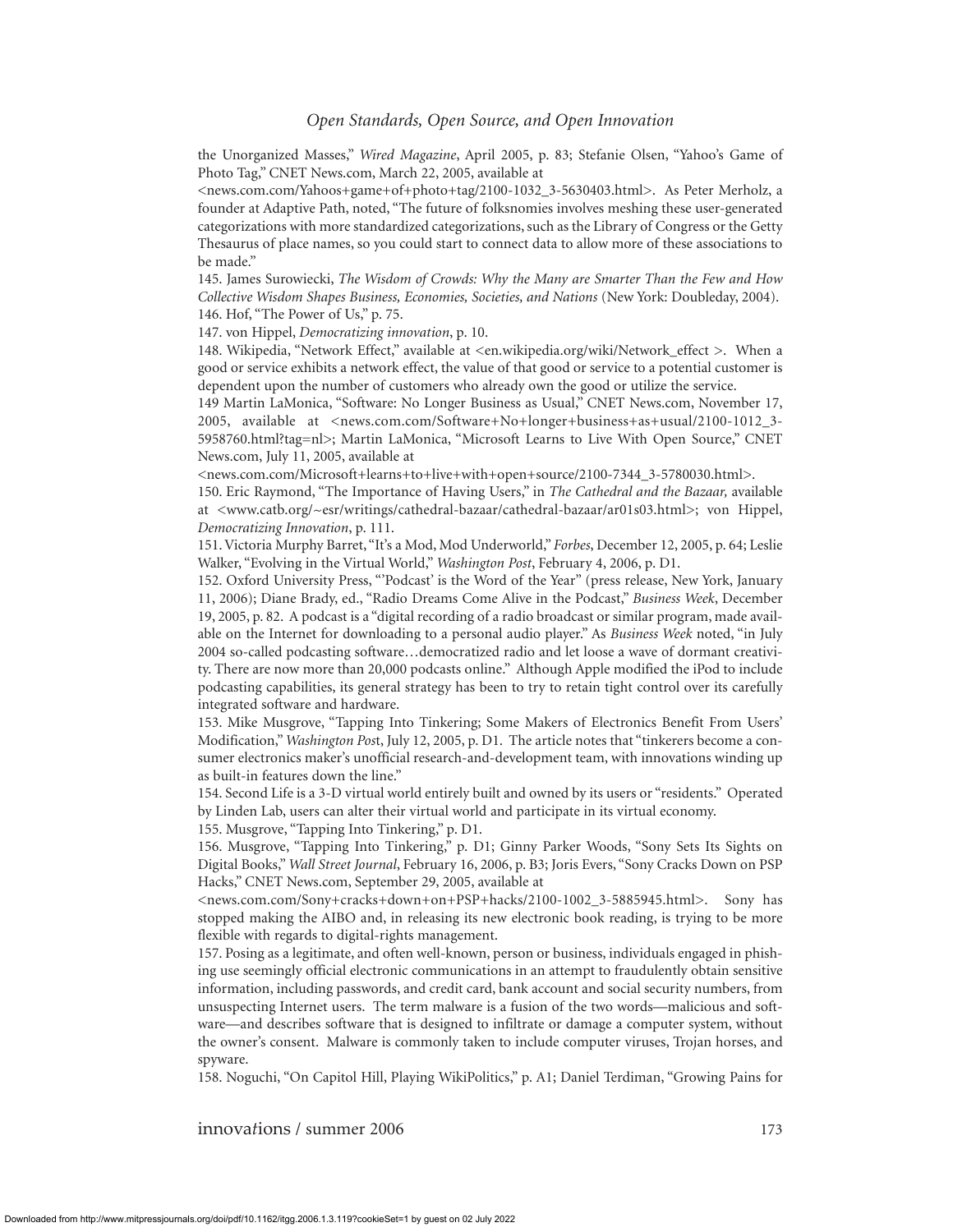Wikipedia,. CNET News.com, December 5, 2005, available at <news.com.com/Growing+pains+for+Wikipedia/2100-1025\_3-5981119.html>.

159. Terdiman, "Growing Pains for Wikipedia"; Daniel Terdiman, "Wikipedia Alternative Aims to be 'PBS of the Web'," CNET News.com, December 19, 2005, available <news.com.com/Wikipedia+alternative+aims+to+be+PBS+of+the+Web/2100-1038\_3- 5999200.html>; Leslie Walker, "A Universe of Good Intentions, a World of Practical Hurdles," *Washington Post*, January 19, 2006, p. D1.

160. Brian Bergstein, "Wikipedia Founder Urges Contributors to Stress Quality Over Quantity," Associated Press Financial Wire (Cambridge, MA), August 4, 2006.

161. Jaron Lanier, "Digital Maoism: The Hazards of the New Online Collectivism," May 30, 2006, available at <www.edge.org/3rd\_culture/lanier06/lanier06\_index.html>.

162. Steven Levy, "Poking a Stick Into the 'Hive Mind'; To Lanier, the 'Wisdom of Crowds' Delivers a Reflection of the Lowest Common Denominator," *Newsweek*, August 21, 2006, p. 24.

163. Katharine Q. Seelye, "Paper Decides to Close Blog, Citing Vitriol," *New York Times*, January 20, 2006, late ed., p. C2.

164. William Fisher III, *Promises to Keep: Technology, Law, and the Future of Entertainment* (Stanford, CA: Stanford University Press, 2004); Jessica Litman, "Sharing and Stealing," Hastings Communications and Entertainment Law Journal, vol. 27 (2004), pp. 1-50; Daniel Gervais, *Application of an Extended Collective Licensing Regime in Canada: Principles and Issues Related to Implementation* (prepared for the Department of Canadian Heritage, June 2003), available at <www.canadianheritage.gc.ca/progs/ac-ca/progs/pda-cpb/pubs/regime/regime\_e.pdf>; Neil W. Netanel, *Market Hierarchy and Copyright in Our System of Free Expression* (Public Law and Legal Theory Working Paper No. 013, University of Texas Law School, October 2000); Glynn S. Lunney, Jr., "The Death of Copyright: Digital Technology, Private Copying, and the DMCA," *Virginia Law Review*, vol. 87 (September 2001); Raymond Shih Ray Ku, "The Creative Destruction of Copyright: Napster and the New Economics of Digital Technology," *University of Chicago Law Review*, forthcoming.

165. Jonathan Krim and Frank Ahrens, "FCC Approves First Digital Anti-Piracy Measure; Computers, Other Consumer Electronic Devices to Comply With 'Broadcast Flags' by 2005," *Washington Post*, November 5, 2003, p. E1; Jonathan Krim, "Court Tosses FCC Rules on Copying, Sharing TV; Commission Wanted to Encourage Digital Programs on Networks," *Washington Post*, May 7, 2005, p. E1.

166. Vlogs, or video blogs, are similar to regular blogs in which Internet users post entries on a regular basis. However, instead of simply typing their thoughts, video bloggers use video as the primary medium of expression. The advent of video blogging has been made possible by rapid technological advances, which have increased the available bandwidth and decreased the cost of high-speed Internet connections. Vlogs are now being produced and made available on the Internet by everyone from reputable news organizations such as MSNBC to lone teenagers with a web camera and Internet access.

167. *PC Magazine*, "Definition of: Creative Commons," available at <www.pcmag.com/encyclopedia\_term/0,2542,t=Creative+Commons&i=40468,00.asp>. Creative commons is an organization that has defined an alternative to copyrights by filling in the gap between full copyright, in which no use is permitted without permission, and public domain, where permission is not required at all. Creative Commons' licenses let people copy and distribute the work under specific conditions, and it provides general descriptions, legal clauses and HTML tags for search engines for several license options.

168. Martin LaMonica, "Lessig Seeks Legal Ground for Content Exchange," CNET News.com, August 4, 2006, available at <news.com.com/2100-1038\_3-6102451.html>.

169 Chris Anderson, "The Long Tail," *Wired Magazine*, October 2004, available at <www.wired.com/wired/archive/12.10/tail.html?pg=1&topic=tail&topic\_set=>.

170. Ronald H. Coase, "The Nature of the Firm," *Economica*, vol. 4, no. 16 (November 1937), pp. 386–405.

171. Paul Resnick, Richard Zeckhauser, and Chris Avery, "Roles for Electronic Brokers," in G.W.

174 innova*t*ions / summer 2006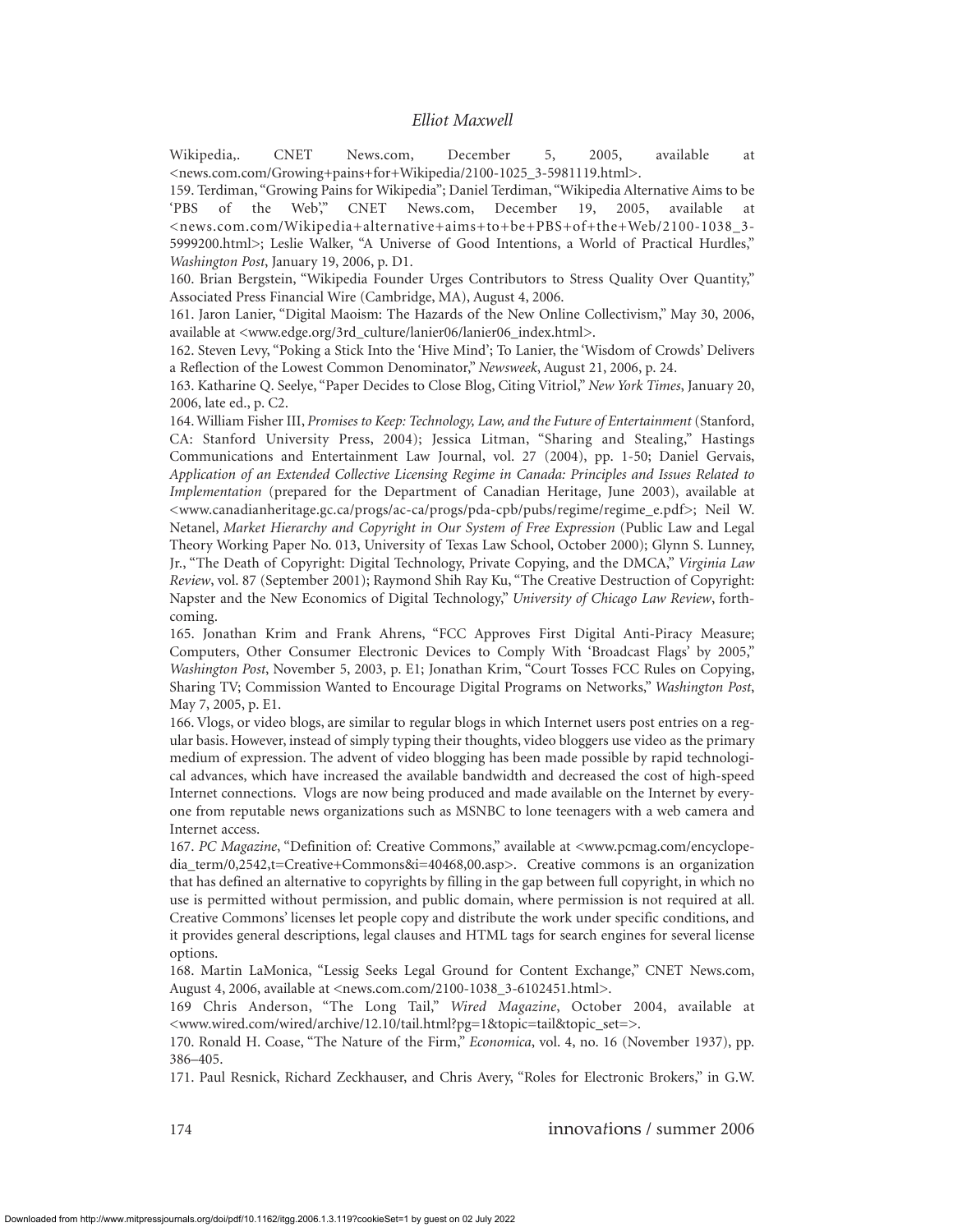Brock, ed., *Toward a Competitive Telecommunication Industry: Selected Papers From the 1994 Telecommunications Policy Research Conference* (Mahwah, NJ: Lawrence Erlbaum Associates, Inc., 1995), pp.289-304.

172. Nathanael Johnson, "Steal This Genome!," *East Bay Express*, March 30, 2005; University of Maryland, Center for Bioinformatics and Computation Biology, The Institute for Genomic Research, Karolinska Institutet, and Marine Biological Laboratory—Woods Hole, "AMOS: A Modular Open-Source Assembler," available at <amos.sourceforge.net/>.

173. Public Library of Science, "Announcing the Debut of a New Open Access Journal from the Public Library of Science" (press release, San Francisco, CA, June 23, 2005), available at <www.plos.org/news/announce\_compbiol.html>; Bernard Wysocki Jr., "Scholarly Journals' Premier Status is Diluted by the Web," *Wall Street Journal*, May 23, 2005, p. A1; "What Good Are Ideas if We Lock Them Up?," *Toronto Star*, November 7, 2005, p. D3; National Library of Medicine, National Institutes of Health, "PubMed Reaches a Major Milestone" (press release, Bethesda, MD, September 14, 2004), available at <www.nlm.nih.gov/news/pubmed\_15\_mill.html>.

174. Robert Steinbrook, "Public Access to NIH-Funded Research," *New England Journal of Medicine*, vol. 352:1739-1741, no. 17 (April 28, 2005).

175. Federal Research Public Access Act of 2006, 109th Congress, 2nd session (May 2, 2006): S 2695, available at <www.thomas.gov/cgi-bin/query/z?c109:S.2695:>.

176. MIT, "MIT's OpenCourseWare," available at <ocw.mit.edu/index.html>; MIT News Office, "MIT to Make Nearly All Course Materials Available Free on the World Wide Web" (press release, Cambridge, MA, April 4, 2001), available at <web.mit.edu/newsoffice/2001/ocw.html>; Robert Richardson, "Yale to Post Free Videos of Lectures Online," University Wire (Washington, DC), September 29, 2006.

177. Christopher Lawton, "Made-By-Viewers TV," *Wall Street Journal*, December 13, 2005, p. B1.

178. Yuki Noguchi, "Google Delays Book Scanning; Copyright Concerns Slow Project," *Washington Post*, August 13, 2005, p. D1. For more information on the changing dynamics of publishing, see: Leonor Ciarlone, ed., *The Reality of Web 2.0: O'Reilly Media's SafariU Leads by Example* ( Bluebill Advisors, Inc., 2006). Google is developing two different services: Google Book Search Partner Program and Google Book Search Library Program. The Partner Program, currently in operation, features works only from copyright holders who have opted into the service and is not controversial. However, in the Library Program, copyright holders must opt out, meaning they must contact Google if they do not wish their works to be included. Internet users will then be able to search Google's database of copyrighted materials and will receive several sentence snippets from copyrighted works that correspond to their query.

179. Bob Garfield,"Inside the New World of Listenomics: How the Open Source Revolution Impacts Your Brands," *AdAge.com*, Online Edition, October 11, 2005, available at <www.antharia.com/library/detail.php?id=214>.

180. Peter Steiner, "On the Internet, Nobody Knows You're a Dog," *New Yorker*, vol. 69, no. 20 (July 5, 1993), p. 61.

181. Wikipedia, "Viral Marketing," available at <en.wikipedia.org/wiki/Viral\_marketing>. Viral marketing and viral advertising describe marketing strategies that use pre-existing social networks to produce exponential increases in brand awareness, through self-replicating viral processes, analogous to the spread of a computer virus. It can often be delivered via word-of-mouth and enhanced online; it can harness the network effect of the Internet and can be very useful in reaching large numbers of people rapidly.

182. Mark Landler, "Investing It; A Plodding Ma Bell and Her Precocious Child," *New York Times*, late ed., April 13, 1997, Section 3, p. 1. These unlicensed bands represent a significant change from licensed bands, which historically have been allocated for particular services with stringent rules and a limited number of licenses assigned to specific users.

183. Statement written ex parte of Professor Mark A. Lemley and Professor Lawrence Lessig, before the Federal Communications Commission (FCC), in the matter of Application for Consent to the Transfer of Control of Licenses from MediaOne Group, Inc. to AT&T Corp., CS Docket No. 99-251 (December 15, 1999).